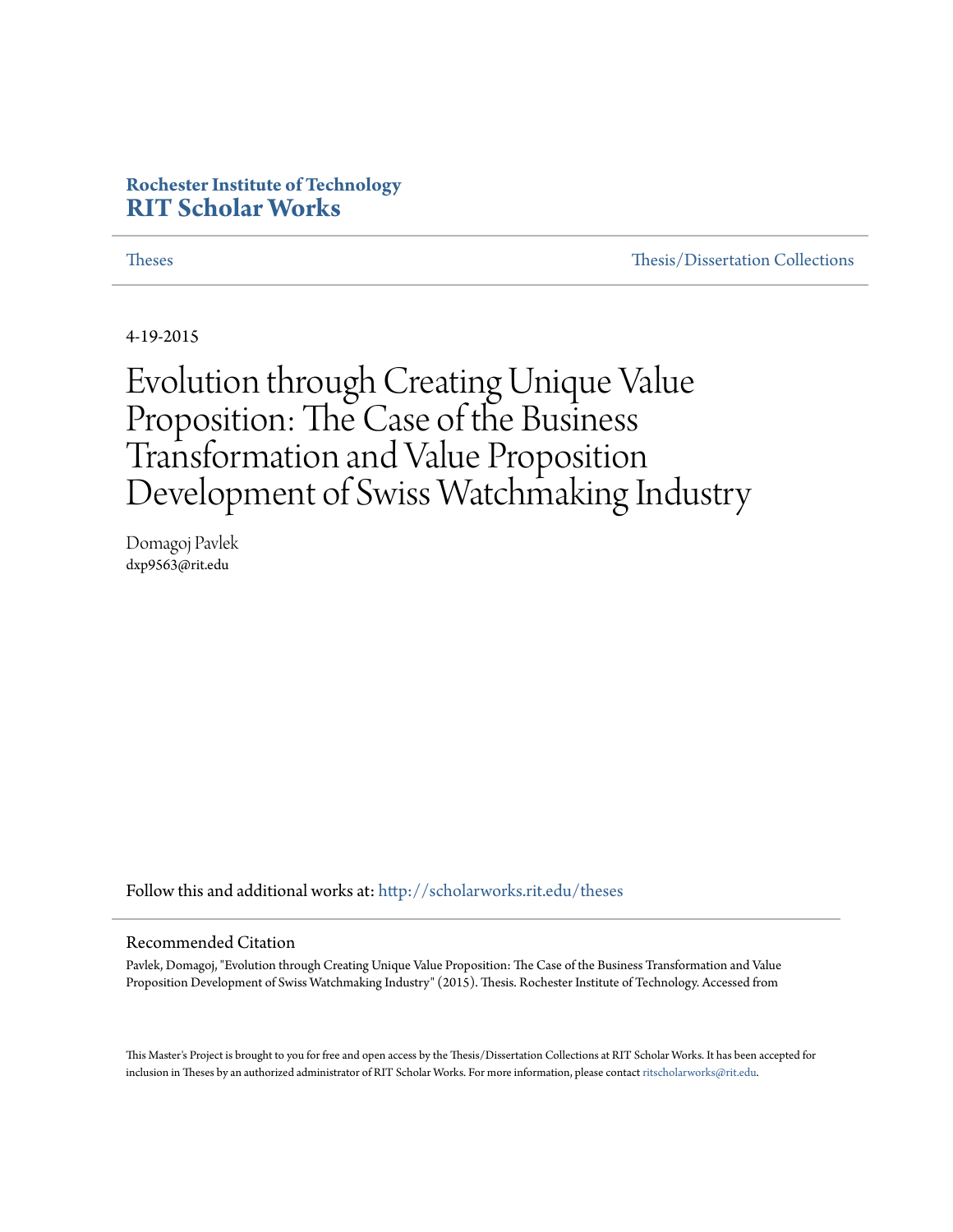# $R \cdot I \cdot T$

# **Evolution through Creating Unique Value Proposition: The Case of the Business Transformation and Value Proposition Development of Swiss Watchmaking Industry**

By

Domagoj Pavlek

A Capstone Project Submitted in Partial Fulfillment of the Requirements for the Degree of Master of Science in Service Leadership and Innovation

> Department of Service Systems College of Applied Science and Technology

Rochester Institute of Technology-Croatia Zagreb, Croatia April 19, 2015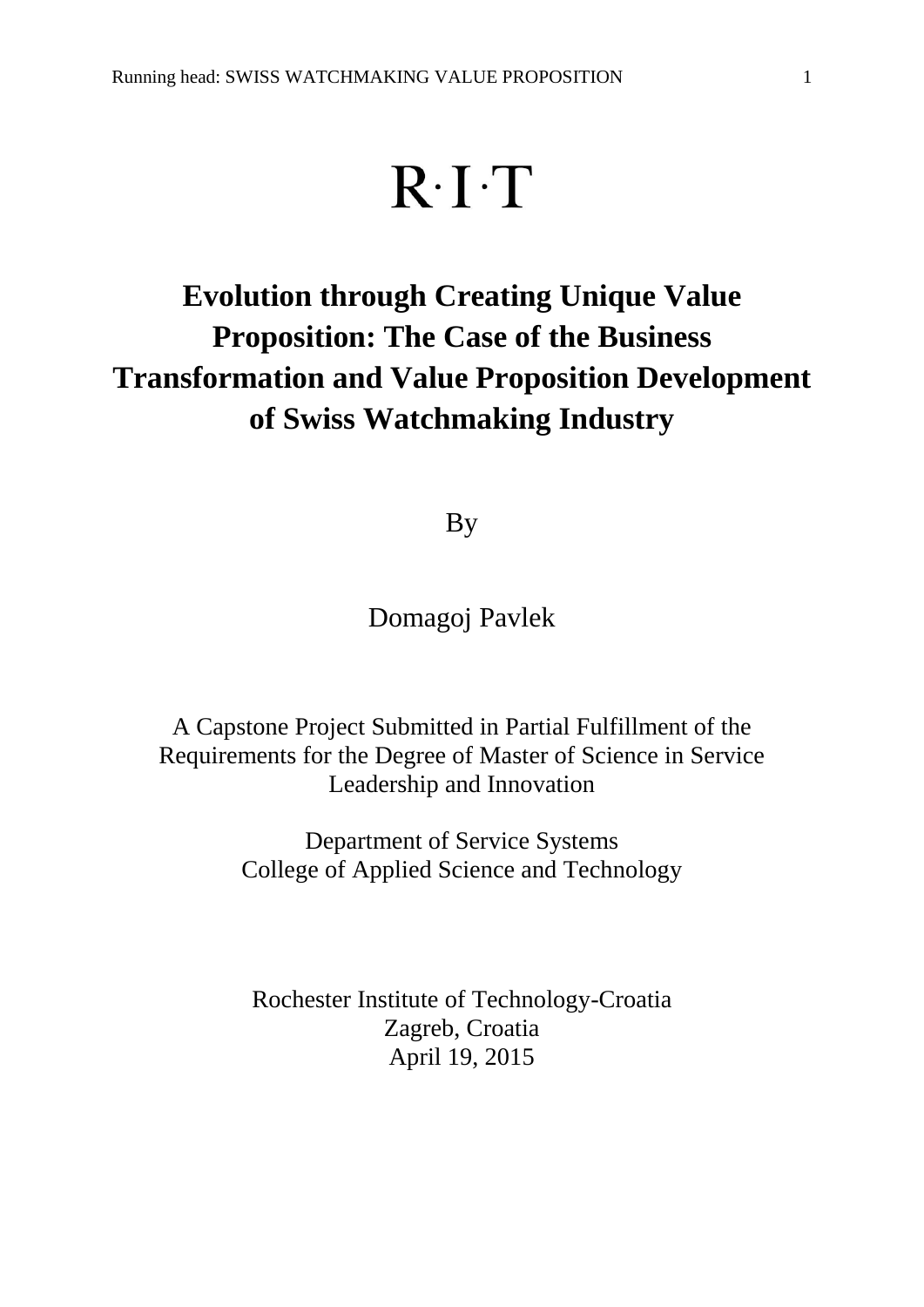## **Committee Approval:**

**Jennifer Matic** Date

Capstone Advisor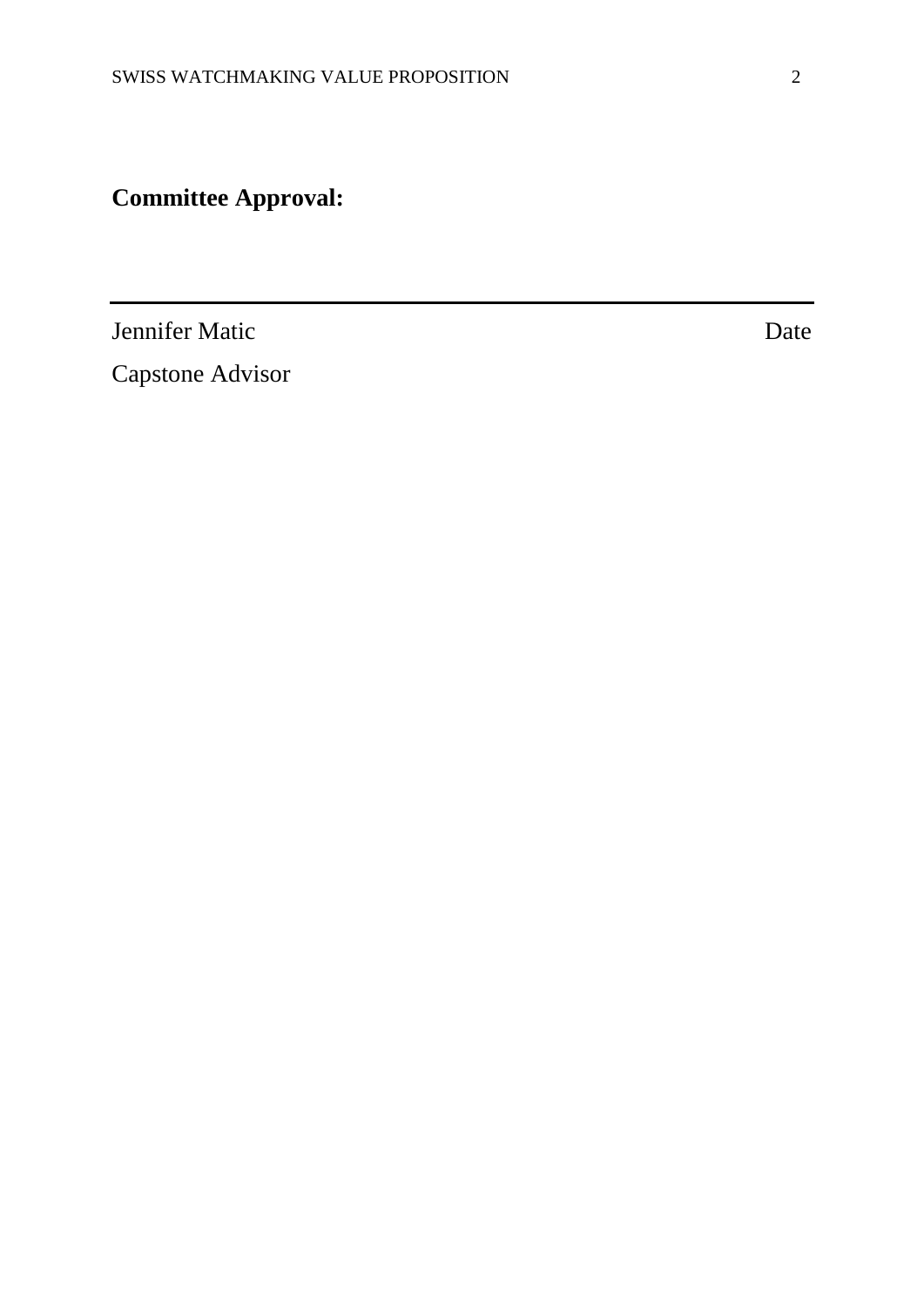#### Abstract

The project aims to determine how mature, re-identified and transformed industries that have appeared again, consequently create new value proposition on the market rather than simply restore old market positions and offerings. This study examines the case of the Swiss watchmaking as an industry that had gone through turmoil and cycles of re-development and explores content of various sources which can legitimize its changed identity and transformed business model. There are products and industries that returned to the market after experiencing severe challenges and crises; eventually they established new positions. The Swiss watchmaking is an example of such case and by employing qualitative methods, this study provides relevant content analysis to explore how this industry's transformation and revival process has been determined and regarded in terms of exemplary value proposition development. Statistics for the industry as a whole and for particular brands within the industry were examined and the case has been analyzed through particular theoretical frameworks and relevant sources. Data provided serve as a support to the specific case reflections and theoretical findings. This work contributes to assumptions that old products that return to the market will eventually establish new position by changed approach to the value creation. These results finally provide additional contribution about the relevance of the Swiss watchmaking industry case for the discussions about the need of business model transformation and simultaneous value proposition development as inevitable steps in the evolution process for old re-emerged products or industries.

*Keywords*: market, business transformation, value creation, revival, mature industries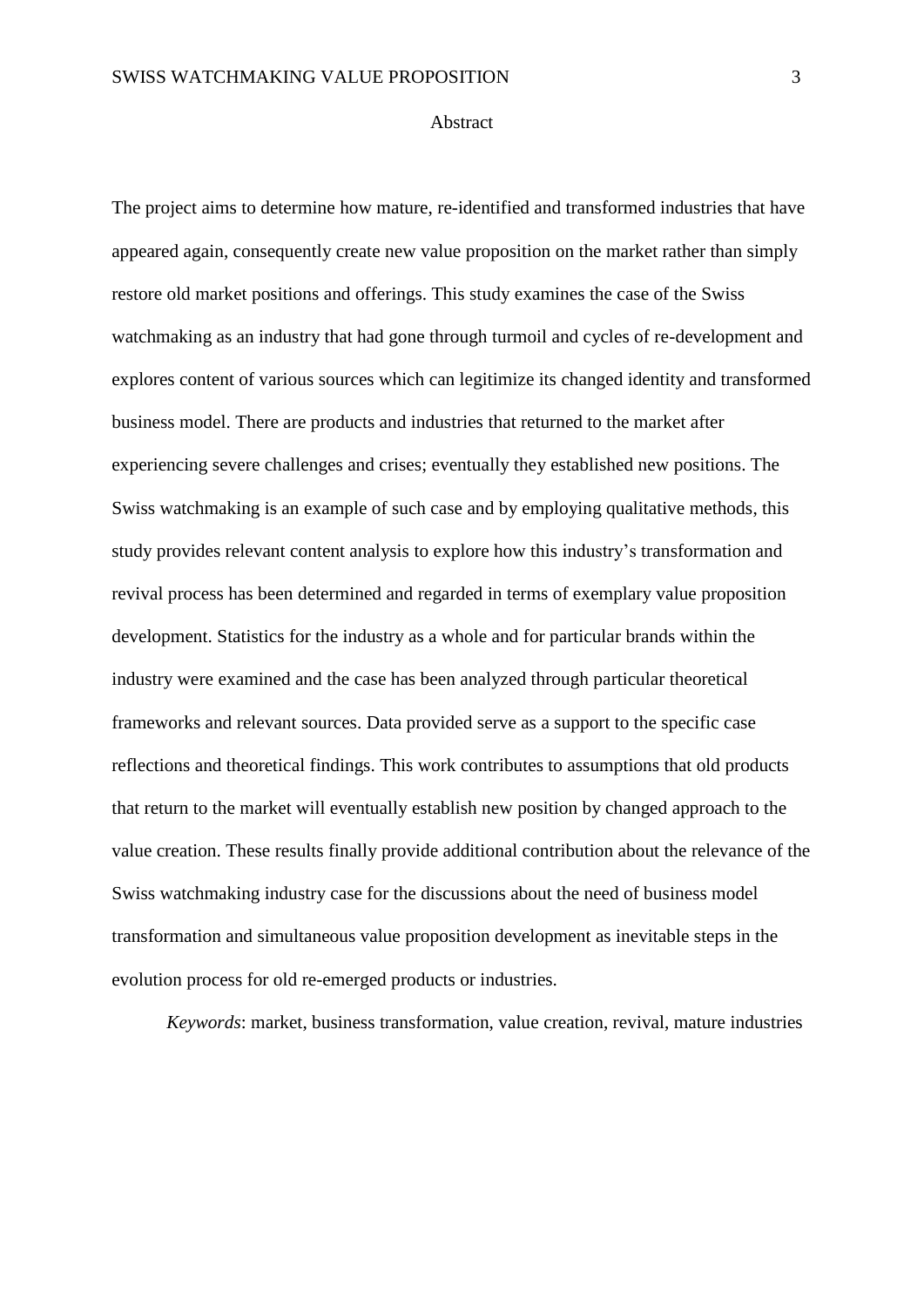### Contents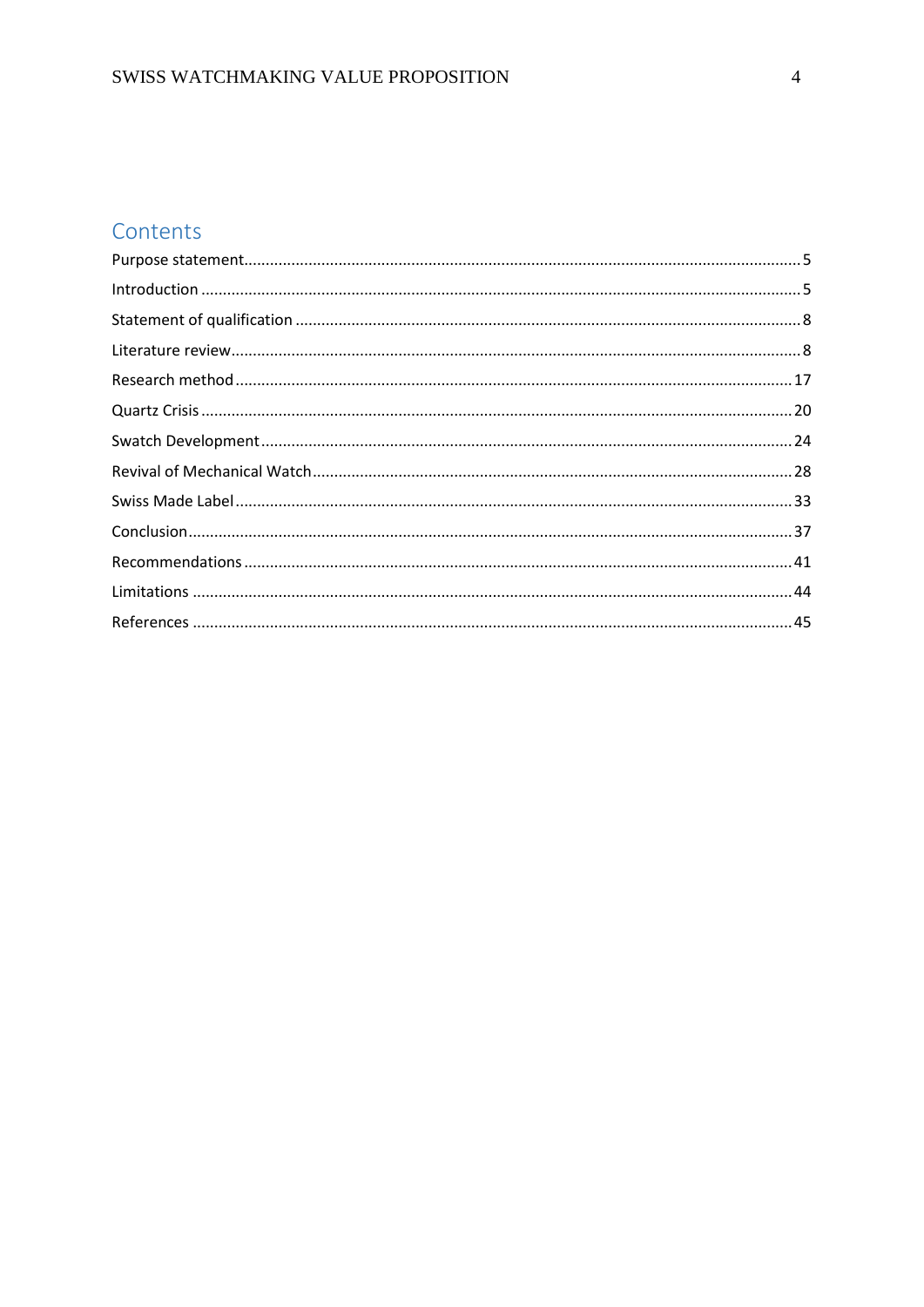#### <span id="page-5-0"></span>Purpose statement

The purpose of this study is to examine a case of the transformed business model and related value proposition development for a specific industry. The case of the Swiss watchmaking industry has been used to explore the connection between its market approach and value creation process and to explore how this re-emerged industry's business model affects value proposition development. This industry has been used in various sources for considerations about the successful industry revival attempts and identity transformation. It had gone through turmoil and cycles of re-development, so this study aims to provide understanding about how various sources reflect to these events and how relevant considerations and frameworks validate this process. Based on these findings, the aim is to provide a learning opportunity about how transformed business model of this industry and its revival influenced value proposition development. Also, this project could provide additional clarification through the analysis of various reflections and thus would further validate and concentrate considerations about the significance of the Swiss watchmaking case in terms of marketing, innovation, and product quality. The findings provided in this study should expand the knowledge about authentic and specific market positions of old re-identified and transformed industries that have emerged again.

#### <span id="page-5-1"></span>Introduction

What makes the Swiss watchmaking industry so different and interesting that both customers and scholars have continuous and specific interest about it? Most of the people are familiar with reputable watch brands and "Swiss made" label and many works have been written on various subjects about this industry. It seems that there is some specific perception and value proposition that this industry has created during its long history that makes it so recognizable and attractive.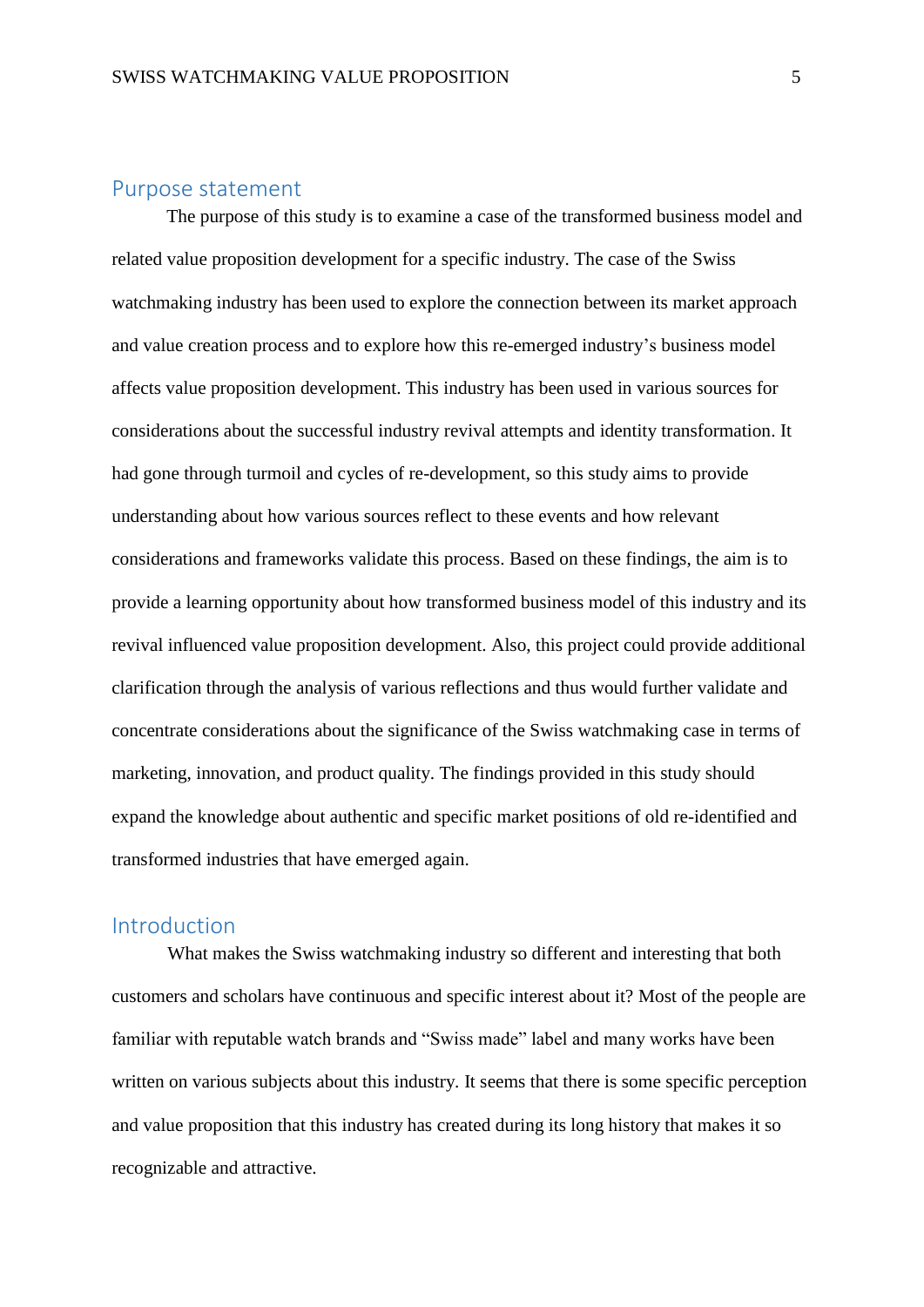Several studies and books have covered long history of the Swiss watchmaking. Many works pay attention also to the changed role, transformed identity and perceived status of this industry. There are valuable historical reflections supported with statistical data that offer an explanation for Swiss watchmaking success. Donzé (2012) stated that Swiss watchmakers dominated the industry for nearly two centuries and Trueb (2005) concluded that there was something rare and very special about Swiss watches that made them keep coming back on the scene. Also, some works focused on the "Quartz Crisis", the period of a staggering decline for this industry (Glasmeier, 1991). In that period, quartz movements enabled competitors to reach new positions where the focus was not on being able to produce watches, but being able to sell them (Donzé, 2012). The events caused changes where Swiss watchmaking have repositioned itself towards luxury (Donzé, 2012).

Through the periods of change that lead to a complete transformation of this industry, Swiss watchmakers saw their core competences as a series of capabilities that expand beyond production of mechanical watches (Keillor, 2007). These capabilities enabled the Swiss watchmakers to overcome the "Quartz crises" and find new value exactly in the products that were considered obsolete and not competitive. Today, Swiss watchmaking relies heavily on these products and skills that have almost disappeared from the market due to the challenges competition imposed in 1970s and early 1980's. Customers find Swiss watchmaking worth of their money and have developed a specific relationship and perception about the industry. Many of the Swiss watches are regarded as products that bring unique value and experience to the customer, despite many alternative products exist which offer same functionality and quality at a lower price. Swiss watches provide value proposition that is beyond usual perception and positioning of jewelry and industrial product. It seems that the industry has managed to reach different and unique level of the engagement with their customers and thus gained competitive advantage that is very difficult to compete with.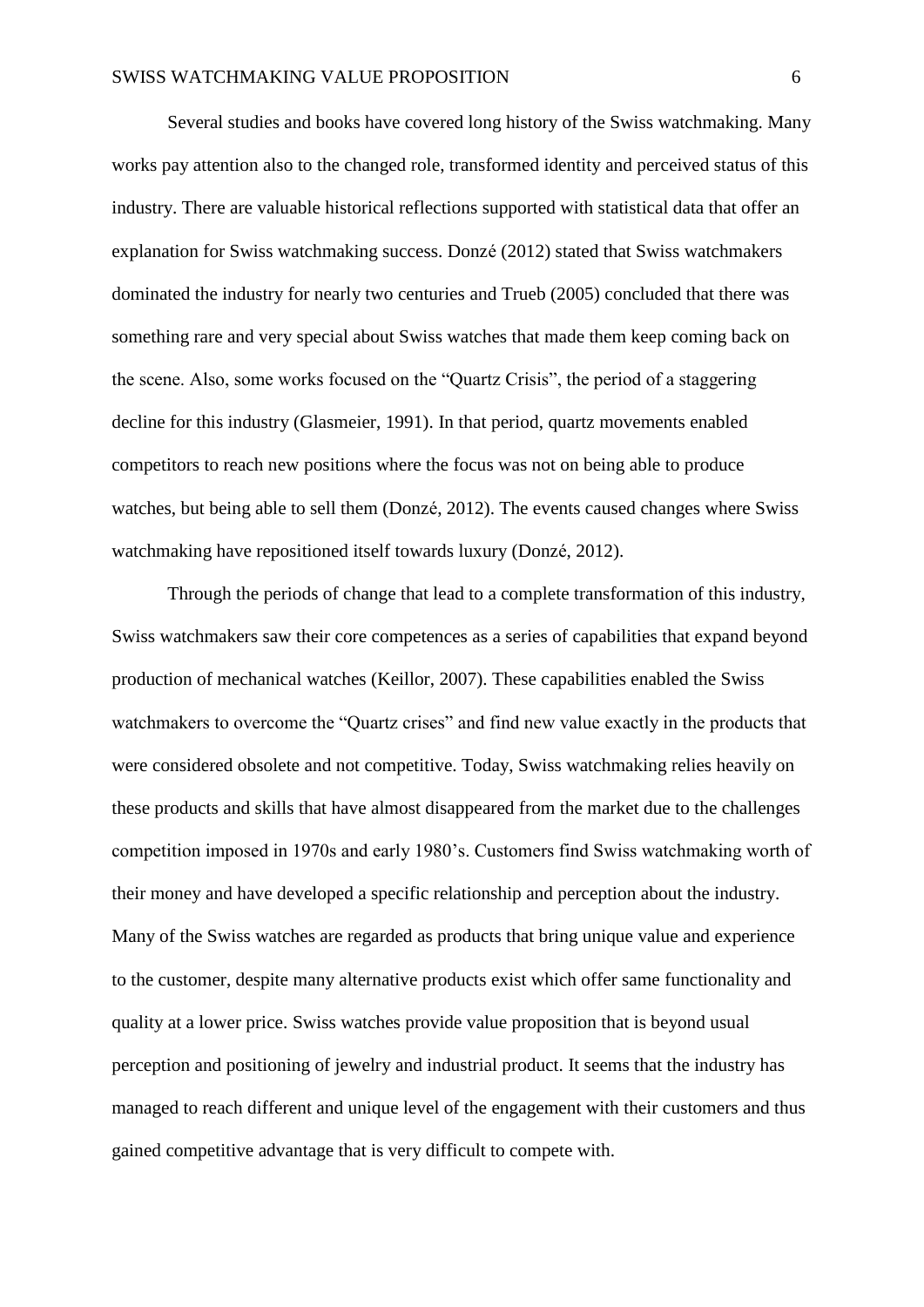This qualitative research project is designed as a case study that would provide deeper understanding of particular market challenges and solutions in the revival process of old industries. As the Swiss watchmaking industry has developed specific business models, innovative products, and has a track record in dealing with most challenging market factors and crises, relevant sources that reflect on its history, market challenges, and business solutions are explored. The aim of this study is to provide comprehensive learning platform about how particular old industry can overcome difficult business challenges and regain its competitive advantage. Specifically, this study aims to explore how this traditional Swiss industry has managed to revitalize itself through the creation of new value proposition for old products in the new market environment. This study will explore how this industry managed to achieve this, what were underlying factors of its transformation, and why customers have again found a benefit in owning a Swiss watch.

This work addresses these specific research questions:

- 1. Why do consumers buy Swiss watches?
- 2. How does its value proposition link to its success?
- 3. What value proposition does Swiss watchmaking deliver?
- 4. Despite competition, how did the Swiss watchmaking industry managed to create a universal value proposition?
- 5. Has the value been developed predominantly through business model innovation, or product quality development?
- 6. Has it offered new values by changing the product or by creating new values to the same offering?

In particular, this study will answer these questions by exploring various sources with specific content that is related to the Swiss watchmaking industry and relevant terminology, frameworks and definitions. The aim is also to answer whether old products have to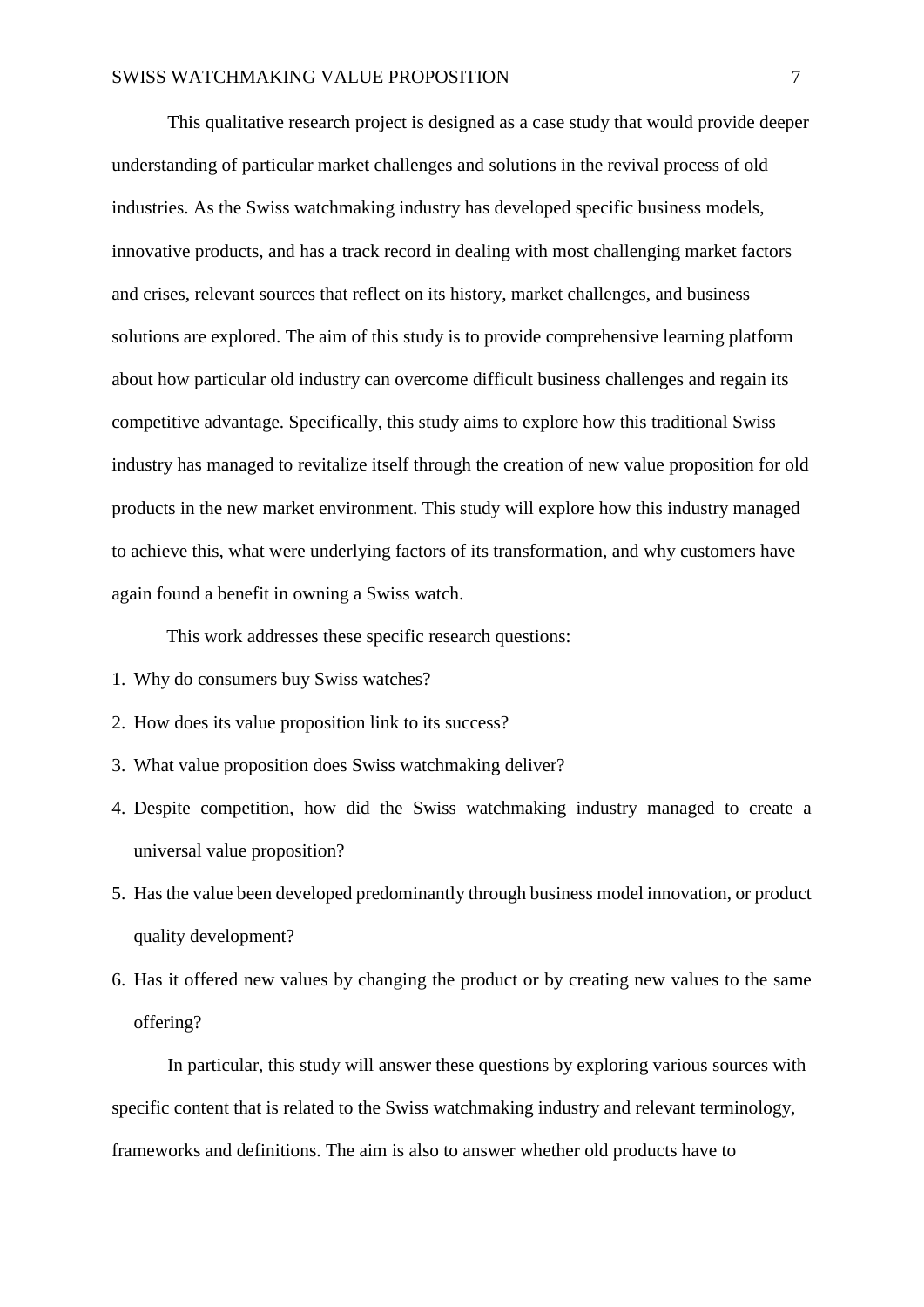eventually provide new values as a result of product evolution and as an indicator of the successful product revival process.

#### <span id="page-8-0"></span>Statement of qualification

As a graduate student with 12 years of working experience, I have a potential to write this study in an appropriate manner with valid credibility. My Master of Science program is designed also to teach students how to find credible sources, extract valuable information and avoid any type of plagiarism. My past education in entrepreneurial economics provides me with the solid ground to explore relevant sources and derive useful conclusions. Also, my work experience in the field of project and business development shall serve for my critical thinking and for structuring realistic and reliable project plan.

 Personal interest that I have for Swiss watchmaking and for old industries will help me to find motivation and successfully realize this work. By being already involved in researching various elements related to the Swiss watchmaking and by following the development of this industry, I will be able to derive valid information, avoid potential misleading data and recognize key elements. I have already learned a lot about the industry itself and about particular entities that are important for this study. Also, by collecting relevant sources for my course assignments, I have already gained useful knowledge about credible theories and reflections. And finally, our course assignments related to APA writing style, shall bring needed academic approach to language use, formatting and work presentation.

#### <span id="page-8-1"></span>Literature review

There are products and industries that return on the market after a period of complete or partial absence. Most of these products or industries have gone through specific change in this period and often return transformed and re-identified (e.g. Fiat 500, VW Beatle, and Polaroid camera). These products and industries eventually establish particular positions on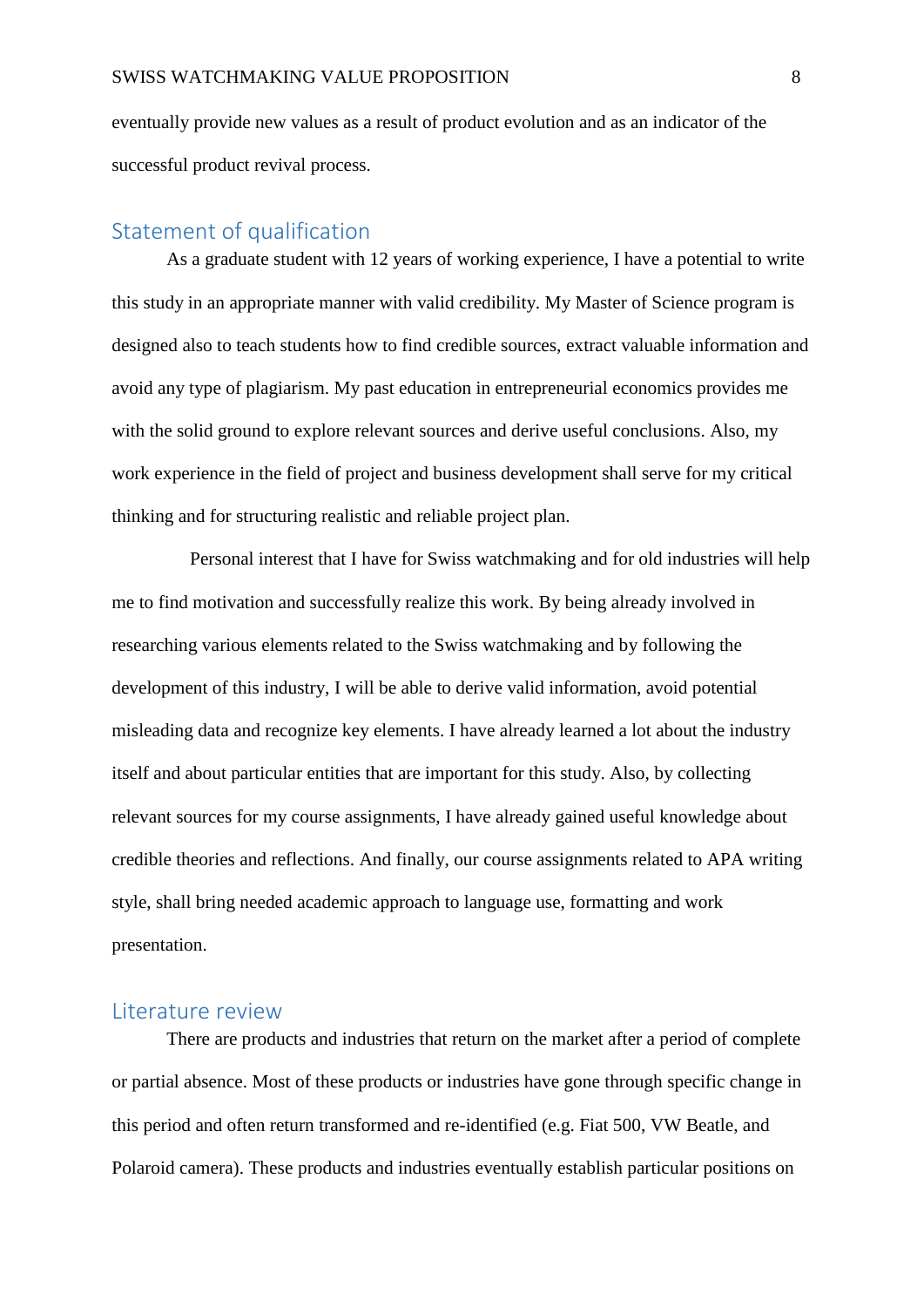the market as consumers become interested in the product category concerned (Brown, 2001). The Swiss watchmaking is an example of such case and by employing qualitative methods, this study provides theoretical lens through which this industry' business model and value proposition are determined and validated.

Limited research has been done to verify whether old products that come back inevitably offer new values and create distinctive market position and new consumer's perception. For the purpose of this research, the case of the Swiss watchmaking has been used since this industry is very old and has gone through various crises and comebacks. The aim is to explore the link between transformed business model of this industry and the process of value creation, which lead to its revival. Providing new values to the customer as an aspect of the transformation for this particular industry could be important since according to Brewer (1991), "the main concept having to do with this aspect of identity is the pivotal notion of "optimal distinctiveness" (cited in Gioia et al., 2014, p. 169). Also, Corley et al. (2006) and Gioia et al. (2010) pointed out that "organizations work rather assiduously to see themselves (and just as importantly, have others see them) as simultaneously similar to some desirable referent group (a market category or industry) and yet notably distinctive from those other members" (cited in cited in Gioia et al., 2014, p. 169).

Following these attempts to create product distinctiveness, there are also various sources that can be used to define relevant terminology, guide analysis process, and validate findings. For example, Kotler and Armstrong (2012) discuss and define what is a product positioning and how it relates to the consumer. Jensen, Kim B., and Kim H. (2011), further discuss what defines a product status through definition of horizontal (product) and vertical (status) market position and stated that as the number of entities within some nascent market category increases, this category gains legitimacy and becomes taken for granted as a category. However, even Jensen et al. (2011), concluded that despite there are studies that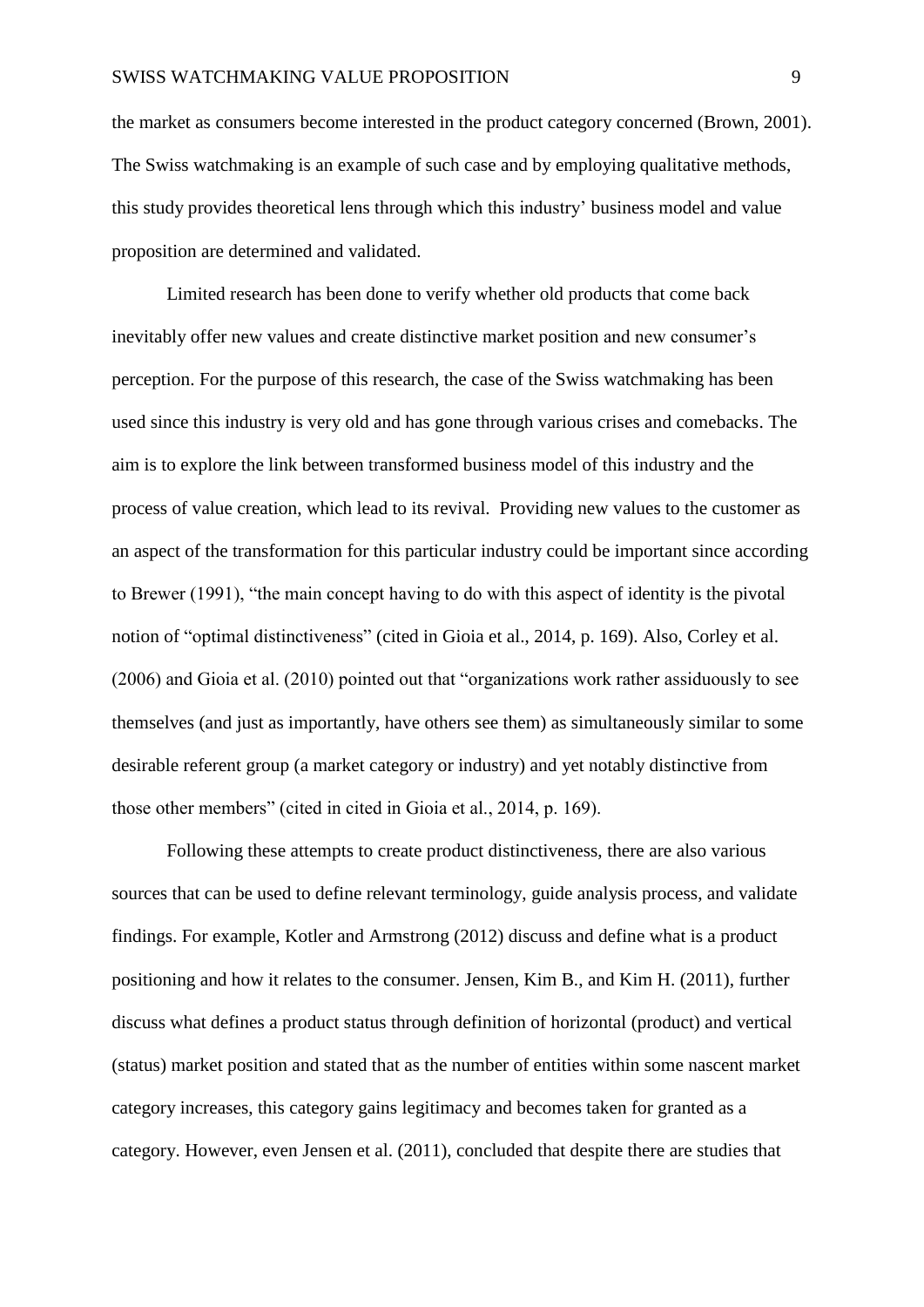researched the population (density) of some category, there is less research done on the actual emergence of specific categories and related values. Brewer (1991) discussed that the issue here is the extent to which organizations actually are demonstrably different from those from whom they wish to differentiate themselves (cited in Gioia, Patvardhan, Hamilton and Corley, 2014). Gioia et al. (2014) stated that "the degree, to which they [organizations] can sell their distinctiveness in the marketplace of competitors, generates a more-or-less useful image among outsiders" (p. 169).

Following these statements, there are several works that reflect on the Swiss watchmaking industry focusing throughout its history on its identity, market position and values delivered (Donzé, 2011; Glasmeier, 2000; Trueb, 2005). Kotler and Armstrong (2012) suggest that the full positioning is in fact the company's value proposition but Holbrook (1998) argues that consumer's value is represented through interactivity, relativism, affectivity, and grounding in consumption experience. According to Holbrook (1998) these facets are embedded in the nature of the consumer value.

By reflecting on the industry's turbulent history that affected proposed values, Landes (1979) provides very useful and rare information about the world of watchmaking in 1970s and delivers some interesting observations and reflection on the status of the Swiss industry compared to France and Britain. These works pay attention also to the changing role, transformed identity and values attributed to Swiss watches. There are valuable historical reflections supported with statistical data that offer an explanation for Swiss watchmaking success (e.g. Federation of the Swiss watch industry [FH], 2014). Donzé (2011) stated that Swiss watchmakers dominated the industry for nearly two centuries and Trueb (2005) concluded that there was *something rare and very special* about Swiss watches that made them keep coming back on the scene. Also, some works focused on the "Quartz Crisis", the period of a staggering decline for this industry (Glasmeier, 1991). In that period, quartz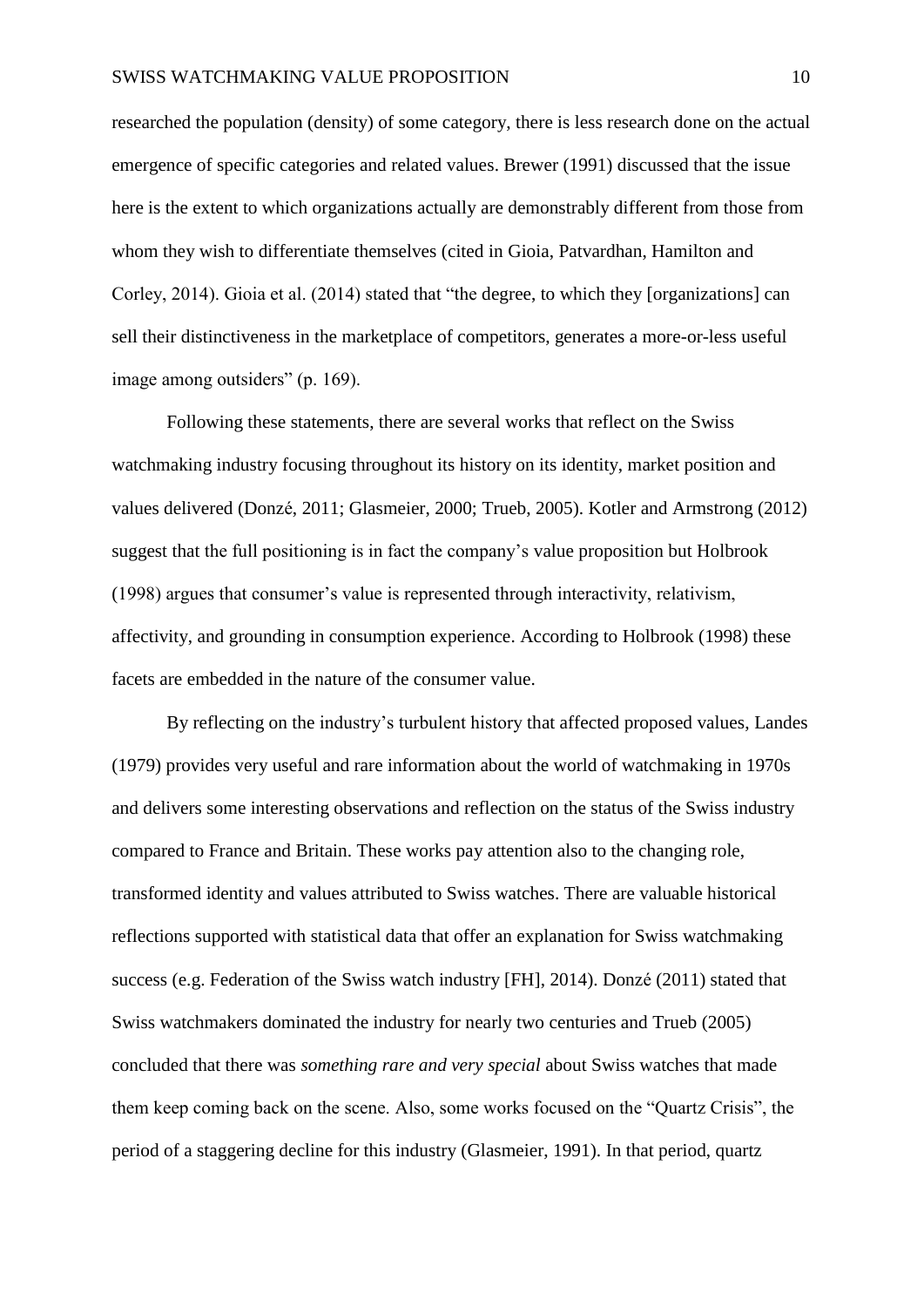movements enabled competitors to reach new positions where the issue was not being able to produce watches, but being able to sell them (Donzé, 2011). The events caused changes where Swiss watchmaking have repositioned itself towards luxury (Donzé, 2011). For the purposes of this study, this repositioning will be examined and supported through the use of the relevant terminology and definitions. Kapferer (2012) states that "the luxury object is the very opposite of an industrially manufactured object, which is expected to wear out and go out of fashion in order to be replaced and keep the production machinery busy" (p. 23). That is an interesting suggestion, knowing that Swiss watches are industrially manufactured products but still considered luxurious products. In that sense, Phau and Prendergast (2000) discuss the influence of awareness, purchase and dream values of luxury brands and the principle of rarity, while Truong, McColl, and Kitchen (2009) refer to the case of the Tag Heuer watches as new luxury items.

These various works provide substantial source of valuable knowledge about history, transformation, and identity change of the Swiss watchmaking. However, it is hard to find sources that specifically provide comprehensive reflection on consumers' value and subject relevance to industry's transformation. Breiding (2012) discussed the position of the Swiss industry in general, but without providing clear connections and verified assumptions about the legitimation of perceived luxury position and defined value proposition of the Swiss watchmaking.

In particular, we miss studies that clearly validate that mature industries emerge and also offer new value proposition to gain competitive advantage. Fashion, luxury, quality craftsmanship, tradition, and similar attributes are linked and associated with the Swiss watchmaking, especially in terms of its identity and product category marketing (Donzé, 2011; Trueb, 2005). However, there are many companies who aim at the same position and provide similar product attributes. Japanese watches are also quality products that managed to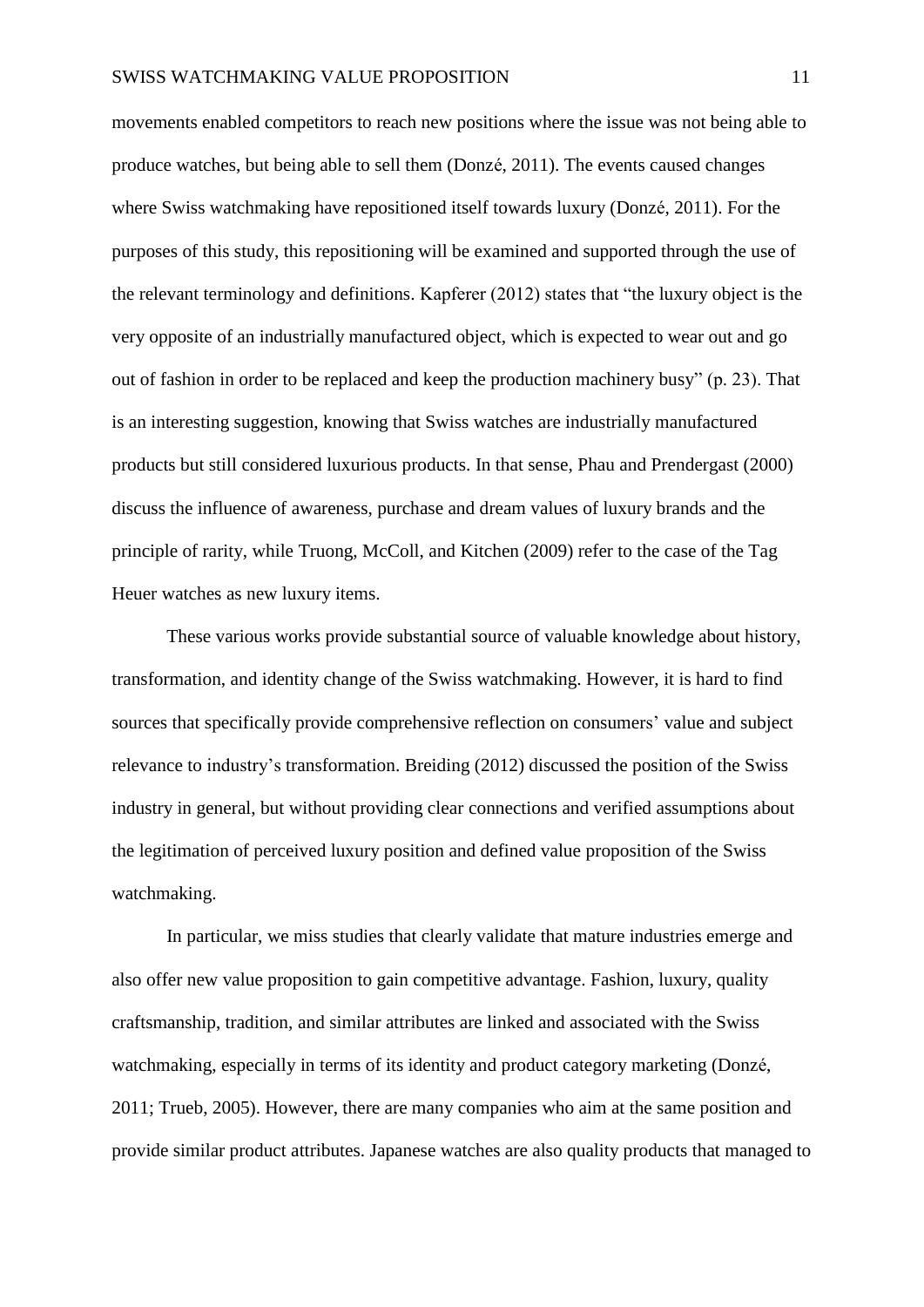severely jeopardize Swiss watchmaking during the 1980'. Also, there are many jewelry items that can compete with high-end Swiss watches. According to Kotler and Armstrong (2012), the company has to differentiate its offer by building a unique blend of values and benefits that appeals to substantial group within the segment to gain the competitive advantage. There are no clear suggestions and conclusions about how the Swiss watchmaking industry has offered its value proposition in terms of the consumer-perceived value and thus gained competitive advantage. So, what does the Swiss watchmaking means to the consumer? In that sense, Kotler and Armstrong (2012) discuss and define a brand as a term in relation to a product and in relation to its meaning and value in consumers' minds. Prahalad and Ramaswamy (2004) go further and argue that a value is created through consumer's experiences and shift from product and firm centric view of creation. These sources are useful for providing insights about changed aspects and related definitions about business transformation and value creation. Since there is no clear and exact value proposition statement defined for the Swiss watchmaking, it would be very valuable to determine its aspects through identification of the values for which consumers' believe they receive as an outcome of the positioning and validate the reflections through the use of the definitions form the mentioned sources.

According to Barnes, Blake, and Pinder (2009) a value proposition is not about a company's features or offerings but about the customer's experience in terms of their needs and wants. In that respect, we miss a case that would clarify the assumptions that old products that return on the market could eventually add new values and thus establish different status than the one they had hold before. Swiss watchmaking is an interesting case for this examination and some previous works studied all turmoil, challenges and identity changes for this industry. Still, there is a gap among these works and the lack of comprehensive examination of its market transformation that has been driven by development of new value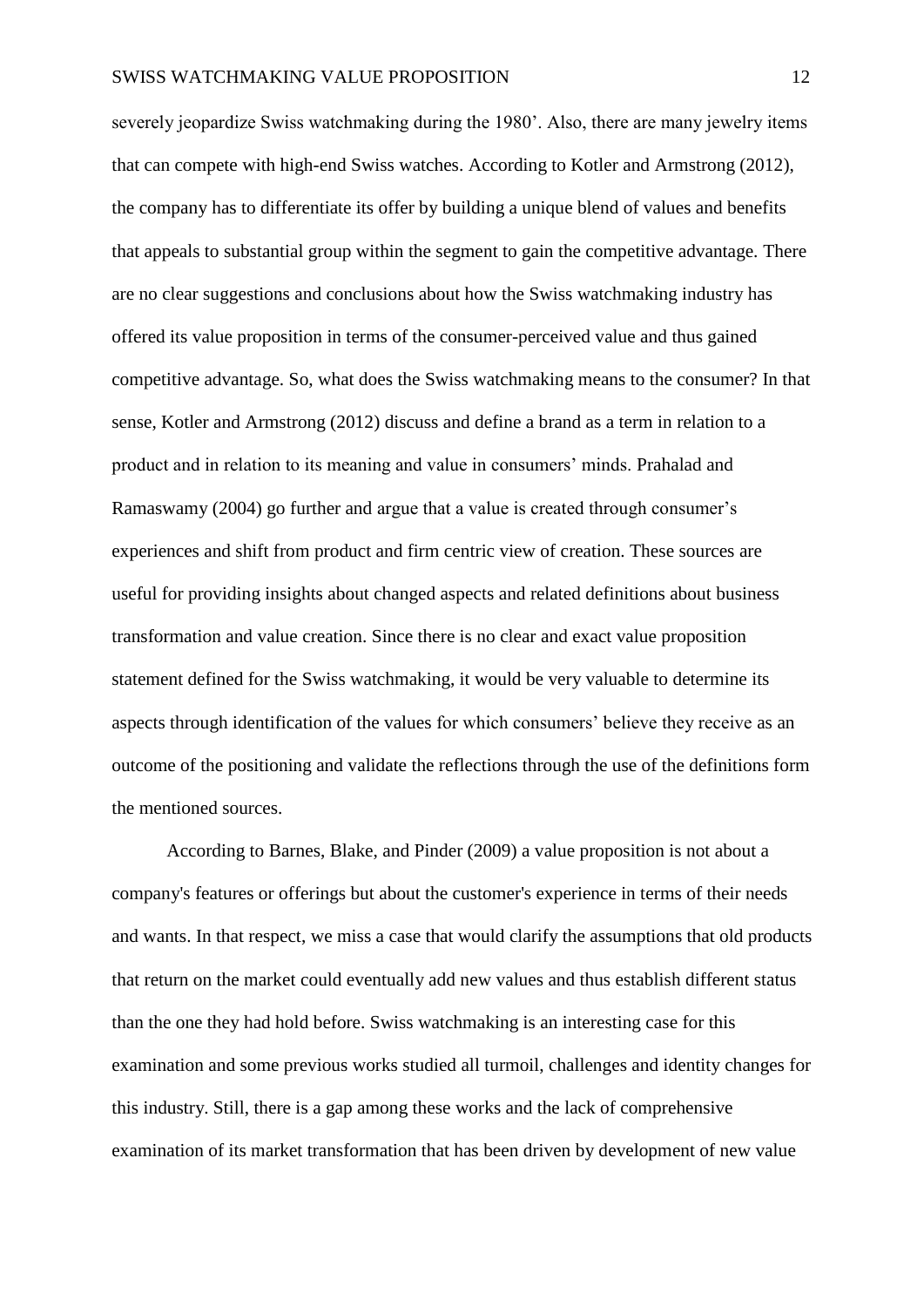proposition that generated the revival process. In that sense, it would be very valuable to discuss further the role of specific type of innovation in this case since, according to Davila, Epstein, and Shelton (2013), the business model change can drive innovation through a value proposition change. These authors also state that "changes in value proposition of the product or service can involve an entirely new product or service, or an expanded proposition for existing offering" (p. 32). Examining these suggestions on the case of the Swiss watchmaking could bring additional legitimization of unique value proposition and industry's success.

Kessous and Roux (2008) developed a study about nostalgia for old products that companies use to create value and position their products by connecting individuals to some previous experience. In the case of Swiss watches, this experience could be related to the tradition, image and quality of the craftsmanship. The industry probably found a new source of value in offering the unique experience of owning a Swiss watch versus offering their timepieces as an industrial commodity. In relation to that, it would be useful to determine if this is the value proposition based on the specific resulting experience rather than on product attributes positioning. Positioning of the Swiss watchmaking with the aim to produce the unique resulting experiences could correspond to Kapferer's (2012) suggestion that "the luxury value of a product is its symbolic value, also non-monetary, emanating not from work or exchange, but from social satisfaction" (p. 29). Thus, it would be useful to determine how a Swiss watch as a luxury item provides specific resulting experience, i.e. social satisfaction. Pine II and Gilmore (2011) have described this new source of value related to the experience and stated that when a person "buys an experience, he pays to spend time enjoying a series of memorable events that a company stages to engage him in an inherently personal way" (p. 3).

Following this evolution of the industry, several works are also available that provide framework for examining the emergence and legitimation of new market categories (e.g. Navis & Glynn, 2010) and offer cases about new luxury positioning (e.g. Truong & McColl,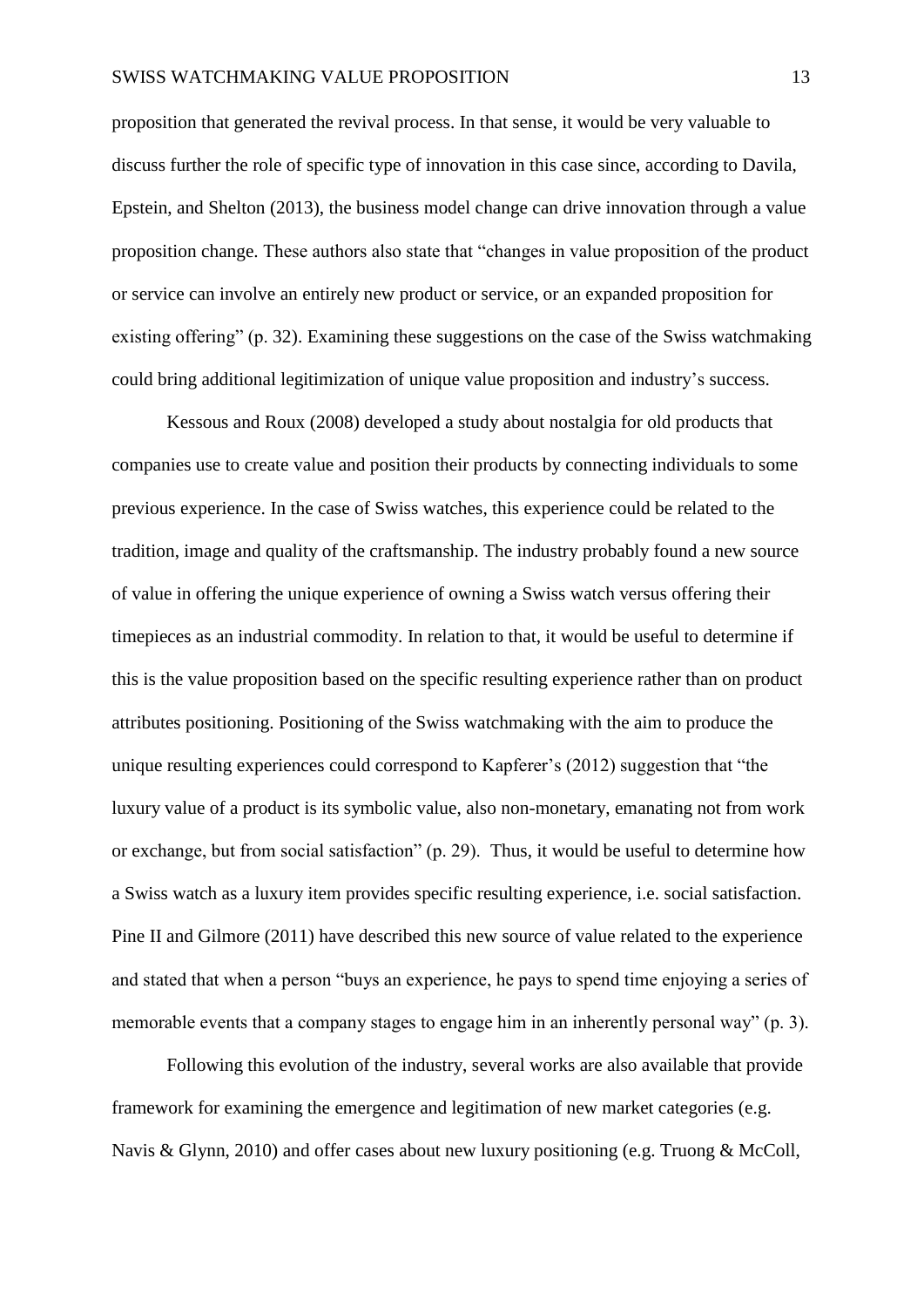2009). Aaker (1996) in his book used some real cases of successful brands and demonstrates common pitfalls in which companies often fall trying to set identity and brand awareness. For example, Ansari and Krop (2012) identified and presented particular mechanisms and conditions under which some products re-establish their position or even create some new identity. There are three categories which are examined in that work – company, industry and challenge – and all of the mentioned are analyzed in situations where innovation is threatening to overthrow established products from the market. The article provides solid basis for understanding the process of re-establishment of a Swiss watch industry after the Quartz crisis in the 1980s. Navis and Glynn (2010) in their article suggest how new market categories emerge and how they are legitimized. Authors used a case of satellite radio market as their empirical model to determine internal and external confluence of factors which lead to emergence and legitimization of new market categories. Navis and Glynn (2010) reported that their convergent empirical evidence demonstrated consistency with their four hypotheses that were used to legitimize relevant product. Authors summarized their recommendation and proposed further studies to be developed where "examining the robustness of our findings in market categories that are more (or less) institutionalized, complex, or broad in the range of actors or scope of activities, would offer an interesting extension" (Navis & Glynn, 2010, p. 465). Silverstein and Fiske (2005) discussed the emergence of the "masstige" brands and strategies, a form of creating affordable new luxury that still has reasonable level of prestige (cited in Truong, McColl, &Kitchen 2009, p. 376). Truong et al. (2009) refer to the lack of the empirical studies that have not been conducted as a support for the suggested existence of strategies focused on product and brand extension to be able to reach more consumers. Authors rationale was "to verify the hypothesized positioning of new luxury brands in relation to traditional luxury brands and middle-range brands, and to draw implications for both academics and practitioners" (Truong et al., 2009, p. 377). In this article, masstige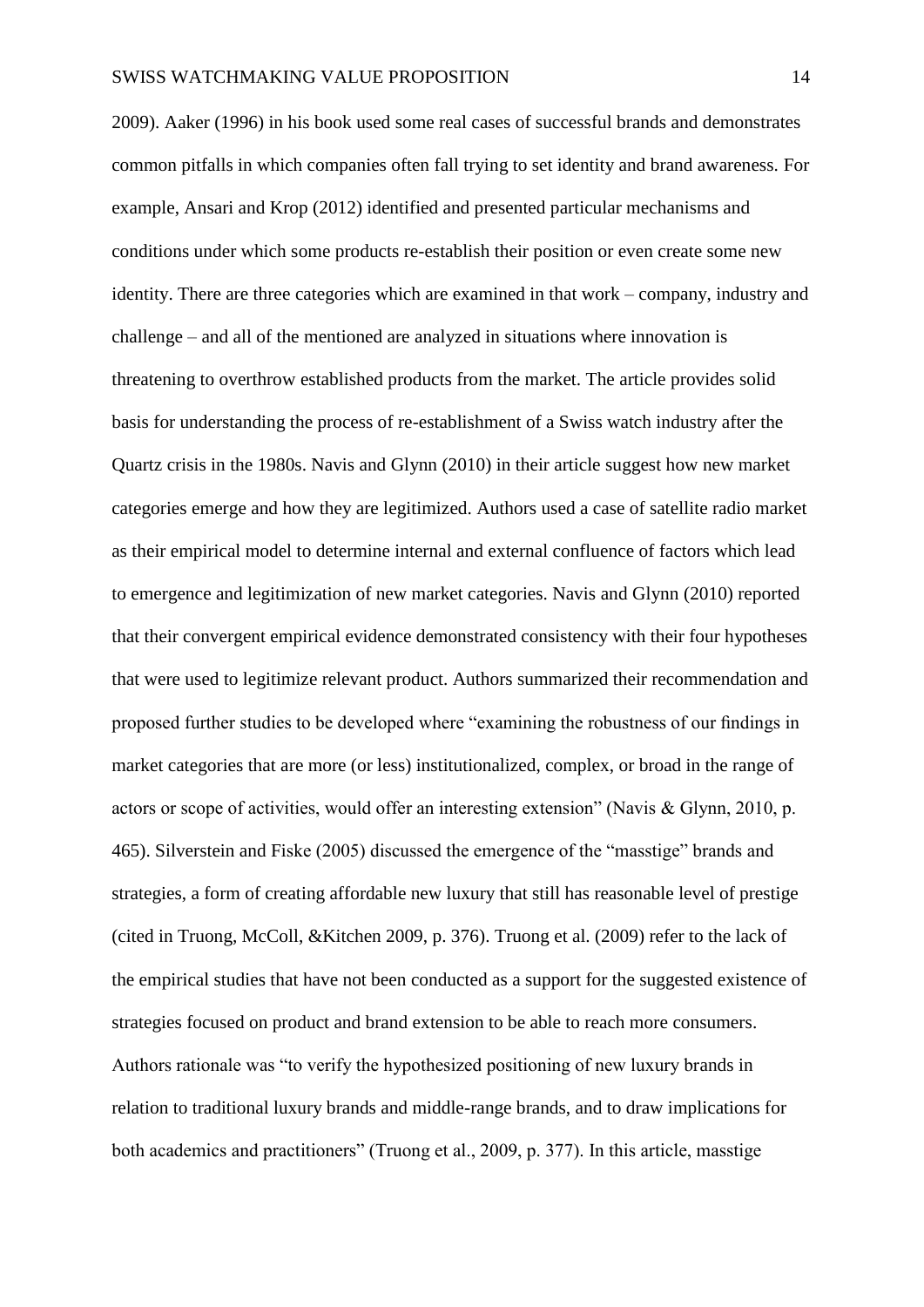strategy "is viewed as being very innovative and effective because it combines a successful prestige positioning with a broad appeal, but with little or no brand dilution" (Truong et al., 2009, p. 376).

Burrus and Mann (2011), discussed how reinvention of the old product could refer to using it in a new way. Furthermore, Brown, Kozinets, and Sherry (2003) offered an interesting research about revival of old brands and creating new meaning for old products through retro marketing. Berenson and Mohr-Jackson (1994) pointed out that companies should not forget old products when considering new market moves. These works can be connected to Swiss watchmaking status after the Quartz crisis events and Young (1999) discusses the rise, fall and revival of the Swiss watchmaking in that period. Following the Quartz crisis, Donzé (2012) provides specific information which have contributed to the success of the Swatch Group, world's leading watch manufacturer. Threatened by the pressure coming from Japan, Swatch emerged as a well thought and effective answer to changed market environment. Following the case of the Swatch Group establishment there are works that provide very useful information and framework for observing new products and brand creation. Saunders and Jobber (1994) report about their study of long-term survival strategies referred to the simultaneous deletion and introduction of new products. Kapferer (1997) delivered comprehensive work about the importance of the brand in company's assets and provides several cases of successful branding strategies. Through the case of the world's foremost watch brand, Reardon (2008) delivered an interesting study about marketing strategy, amazing advertisements and use of tradition to reach specific audience using the case of Patek Philippe. This case also provides remarkable example for exploration of the innovative advertising through offering unique blend of messages about tradition, craftsmanship and innovation. Jeannerat (2013) developed the study that refers also to the Swiss watchmaking case and "the emergence of an economy in which business is primarily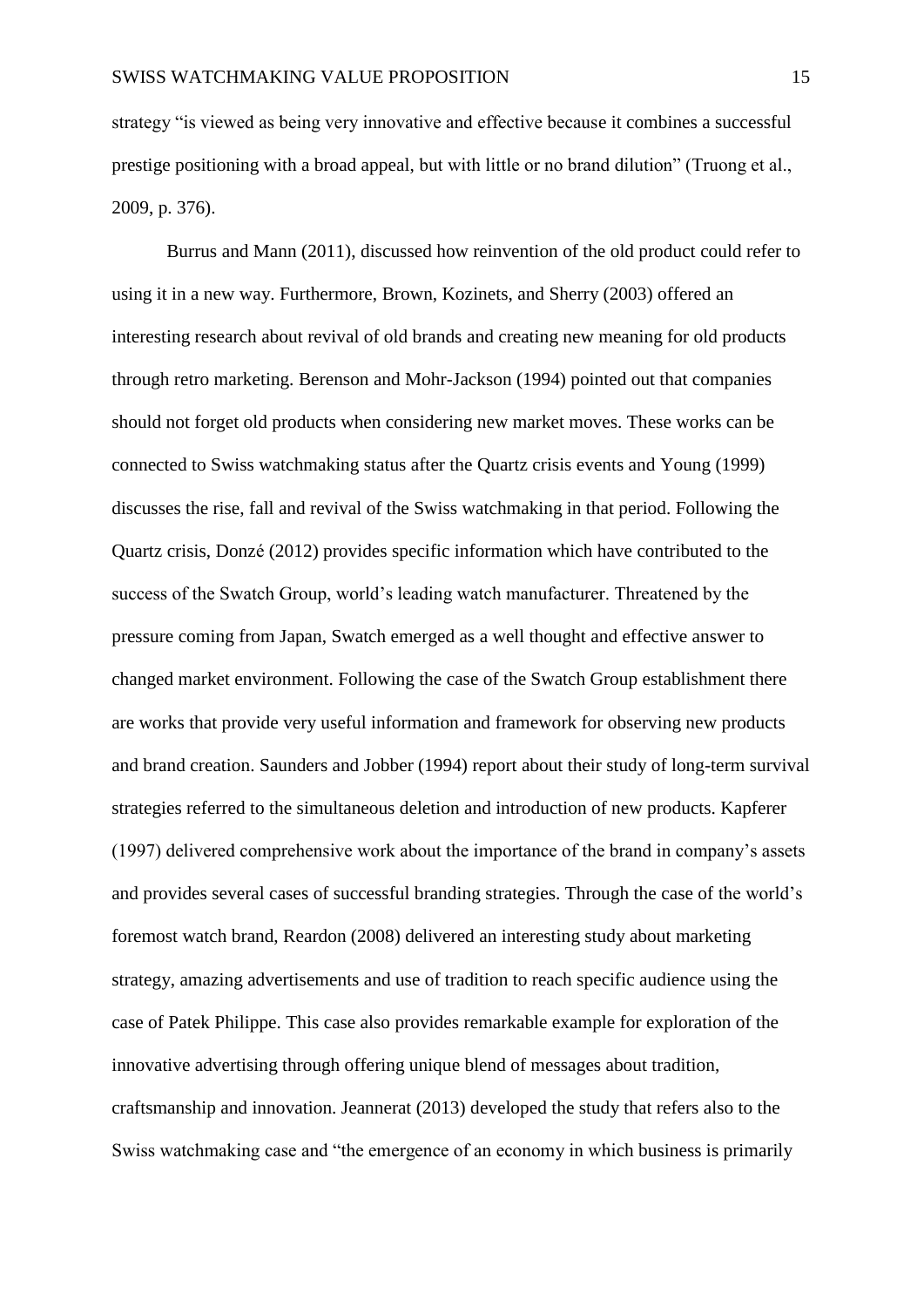made not out of a technical offering of goods or services, but out of consumers' engagement in 'memorable' experiences" (p. 370)

Sarasvathy and Dew (2005) examined whether new market can be a product of a theoretical process involving organized exploration and selection or can happen as a result of some uncontrolled realities and market events. This work provided a platform for relations towards Quartz crisis as an uncontrolled event that caused transformation of the Swiss watchmaking industry. Silverstein, Fiske and Butman (2008) discussed the changed buying patterns and creation of the new luxury segment. This helped to determine to what level in recent years Swiss watchmaking is using marketing actions and practices in relation to actual manufacture promotion and devotion to creating a real sophisticated piece of craftsmanship.

All mentioned theories, studies and proposed frameworks will help to analyze how Swiss watchmakers performed business transformation to develop changed value proposition and status of their products. When mentioning status, Kotler and Armstrong (2012) define it as "more-for-more positioning that offers not only higher quality, but also gives prestige to the buyer that symbolizes status and a loftier lifestyle" (p. 236). Again, it would be valuable to extract from here mentioned sources the value proposition elements that offer this status to industry's consumers. There are some brands within Swiss watchmaking industry that correspond to the masstige concept and works about new luxury supported the objective to define Swiss watchmaking as established product category that has its own subcategories. Reflections from mentioned articles and studies would be used throughout the research as theoretical lens that provide useful orientation and relevant framework.

Since the Swiss watchmaking went through several crises and cycles of redevelopment, this work should provide deeper understanding about ensued specific value proposition and define its unique positioning. The findings provided for this case should expand the specific knowledge about the emergence of distinctive market positions of revived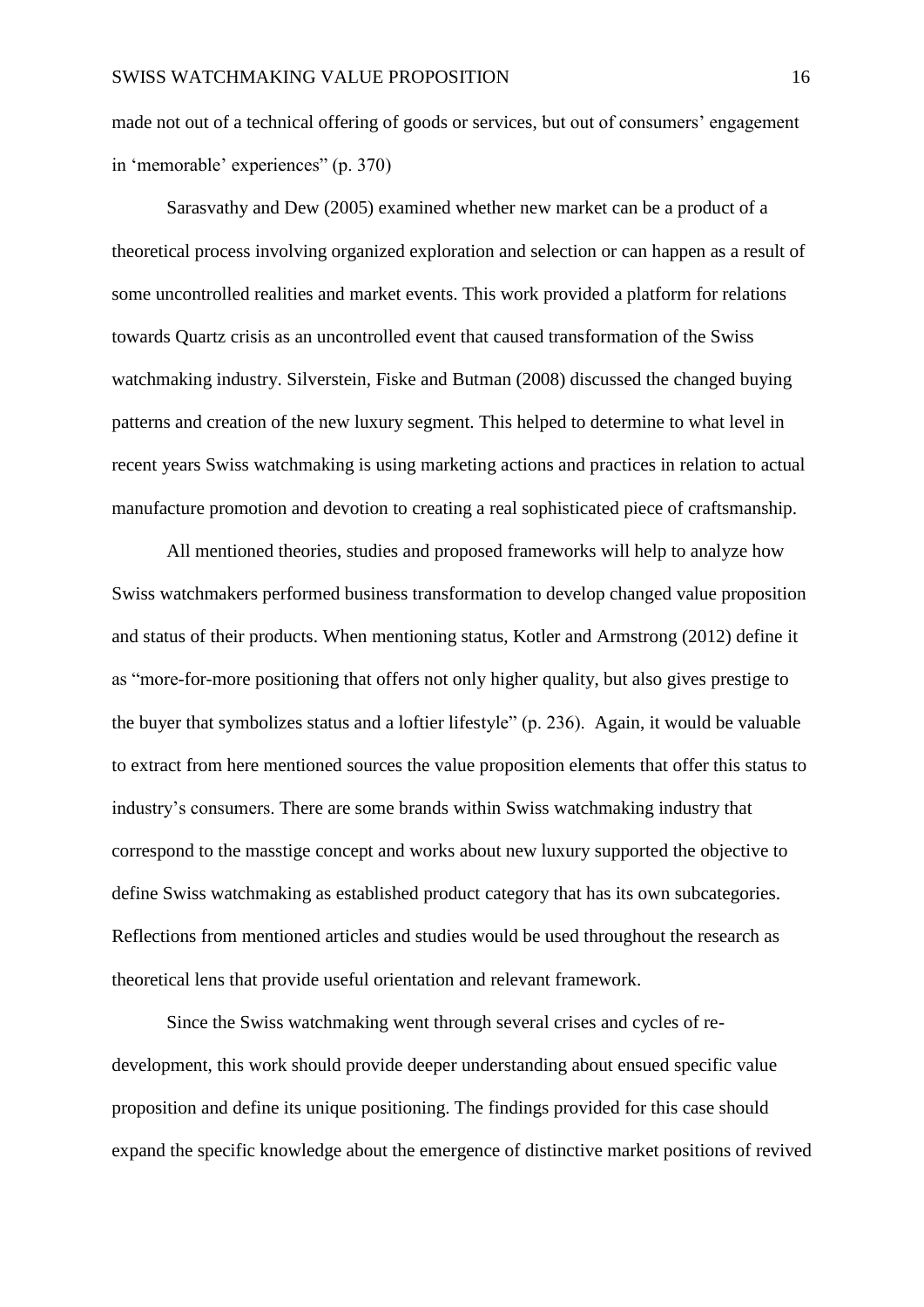industries that have already went through cycles of crises, transformation and reidentification. This work will be a source where employment of a specific marketing and entrepreneurial theories, supported with useful and comprehensive data, will result in examination and validation of a relevant case.

#### <span id="page-17-0"></span>Research method

This study will focus on the exploration and analysis of the content of various sources that discuss and reflect on the Swiss watchmaking industry, its entrepreneurial entities (brands) within the industry, as well as on its history, key events and crucial business strategies. The units of analysis are sources that can reveal and validate data and reflections about business transformation and related value creation of the Swiss watchmaking, specifically having in mind the aspects that enable consumers' benefits and values which serve as relevant criteria and condition for successful value proposition. To frame the boundaries of the research, the focus is on the sources that can help to determine and identify reflections, messages, statements, suggestions, terminology, definitions and observations relevant for extraction of the data about the industry's transformation, value creation aspects, and events that lead to change. Also, the focus is to use relevant sources mentioned in the Literature Review that cover the fields of marketing, innovation, and customer centricity as "a theoretical propositions to guide data collection and analysis" (Yin, 2009, p. 18). The sources will be organized based on their type (historical, statistical, case studies, journal articles, theory materials, official brand websites, forum web sites about Swiss watches, relevant magazines). The final aim of the analysis is to identify the specific content from which the answers on the Major Questions can be answered and supported with relevant assumptions and terminology.

The process will start with the research of the sources to determine considerations and reflections about the transformation of the Swiss watchmaking and statistics that can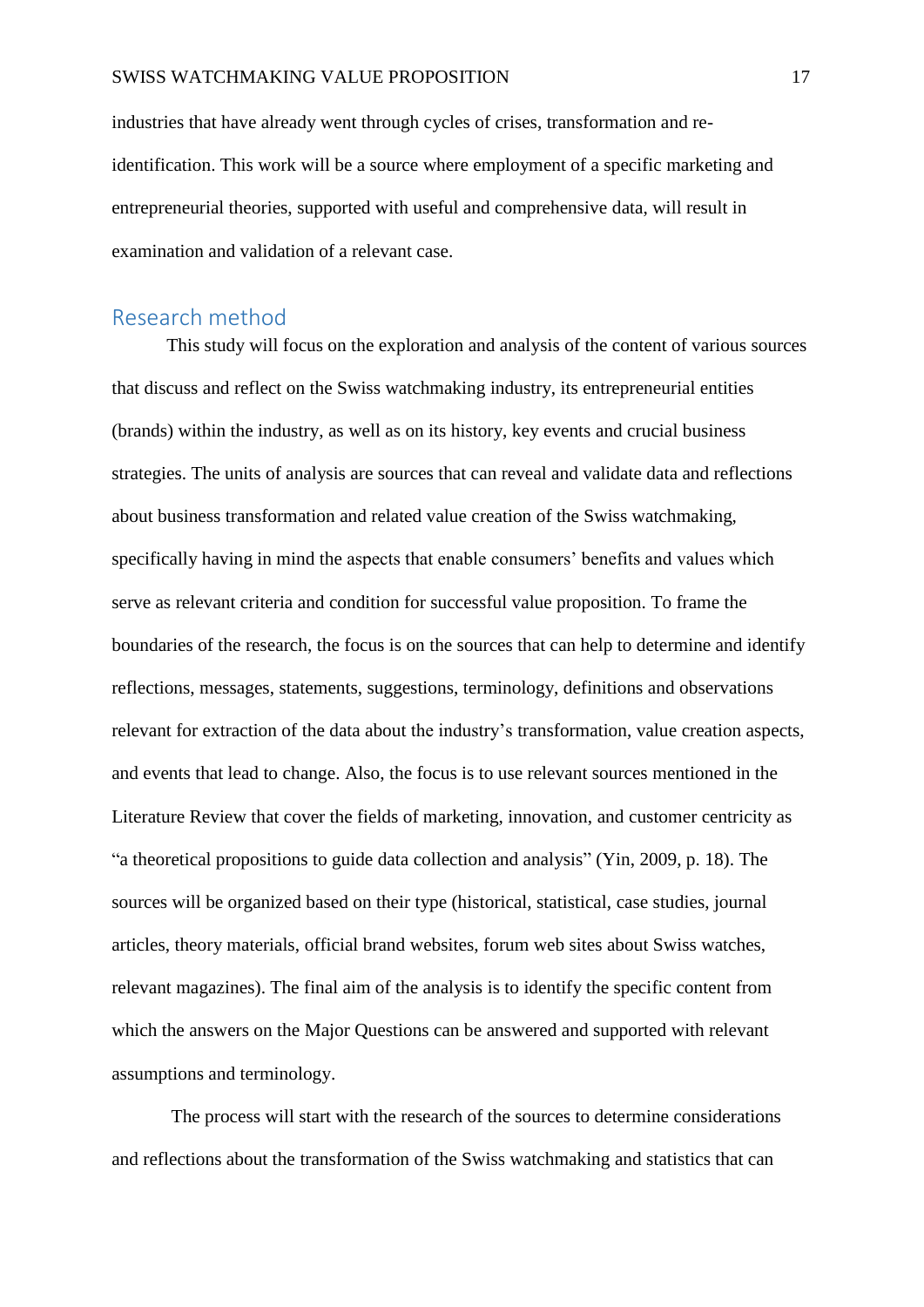#### SWISS WATCHMAKING VALUE PROPOSITION 18

provide data about financial results as an indicator of successful market performance. Then these findings shall be validated through the use of the specific reflections and terminology from relevant sources that were discussed in the Literature Review. The next step will include exploration of relevant web sites and forums that discuss about the Swiss watchmaking. In that part of the research, the focus is on finding the messages, statements and reflections that reveal aspects of value proposition – experiences, personal meanings, benefits, and personal considerations about products. After that data is analyzed, all data will be used to propose the answers on the Major Questions. Finally, the meaning of the results will be discussed and final conclusions will be proposed.

In order to add the validity to this qualitative research, some key data and findings shall be triangulated from several sources in order to reach convergence (Creswell, 2014). Specific research studies and theoretical platforms will be used to create a valid framework which will guide data collection and validate the findings in relation to terminology, definitions, and concepts.

The content analysis itself will focus on the sources already mentioned in the Literature review and other sources like official websites of the specific brands in order to explore the messages and values they aim propose. Historical data and information about key events shall be compared to other sources like books about general industrial history or Encyclopedia. They would be examined to determine events that lead to turmoil and transformation of this industry. Swiss watchmaking industry went through severe crisis in 1980s, in the years known as the Quartz crisis. That was the period where the demand for Swiss watches declined rapidly, virtually wiping out one of the most important sources of export in Switzerland (Breiding, 2012). Thus, this period shall be explored and data collected about relevant sales statistics production output shall be examined to provide comprehensive picture about the consequences of Quartz crisis and subsequent successful business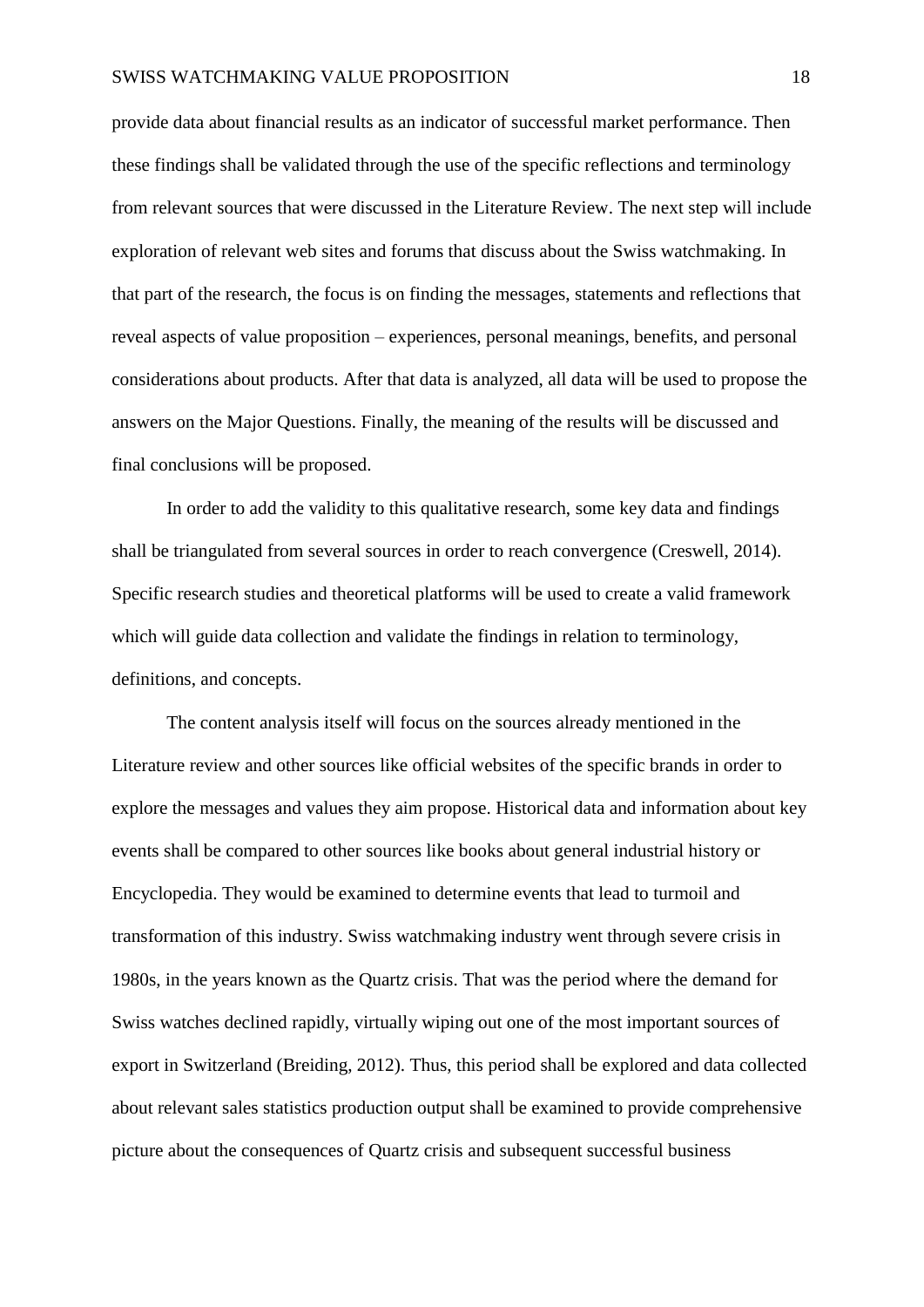transformation. Figures and findings will be compared to data from other years to determine the level of the change relevant to quantitative aspects within the industry.

Qualitative design shall be used to frame all particular theories that provide valid reflections and relevant definitions suitable for determination and validation of particular terminology that will be used for this case. Discussions about luxury and branding concepts shall be explored to determine and verify the perceived luxurious status of the industry. Business frameworks and assumptions shall be placed against the development and organization of the industry to determine to what extent it has involved marketing, innovation, and product quality into the process of products' new market positioning. Sources about social and marketing practices shall be used to explore the industry's public appearance, image creation, and promotional trends.

As this is the study of one specific industry, the data will be collected from relevant sources that provide comprehensive statistics. The Federation of the Swiss Watch Industry [FH], with its headquarters in Bienne, is the Swiss watch industry's leading trade association. FH is very useful source of all kind of information, from statistics to market surveys. It brings latest news relevant for the industry and also has its branch office in Japan. Other data shall be collected from the companies' official business documents and relevant PR and marketing releases. Also, external sources such as bank and industry audit reports could be used. These documents contain detailed and verified information about performance, current position and prognosis about the industry.

The plan is to use available literature, web search for relevant academic sources, and verified documents. A potential limitation in proposing the links to other old and traditional industries could occur due to studying only one specific industry that has its particular history and business nature. However, Swiss watch industry has a long track record and has been present on the market for a very long time and has experienced a lot of different challenges.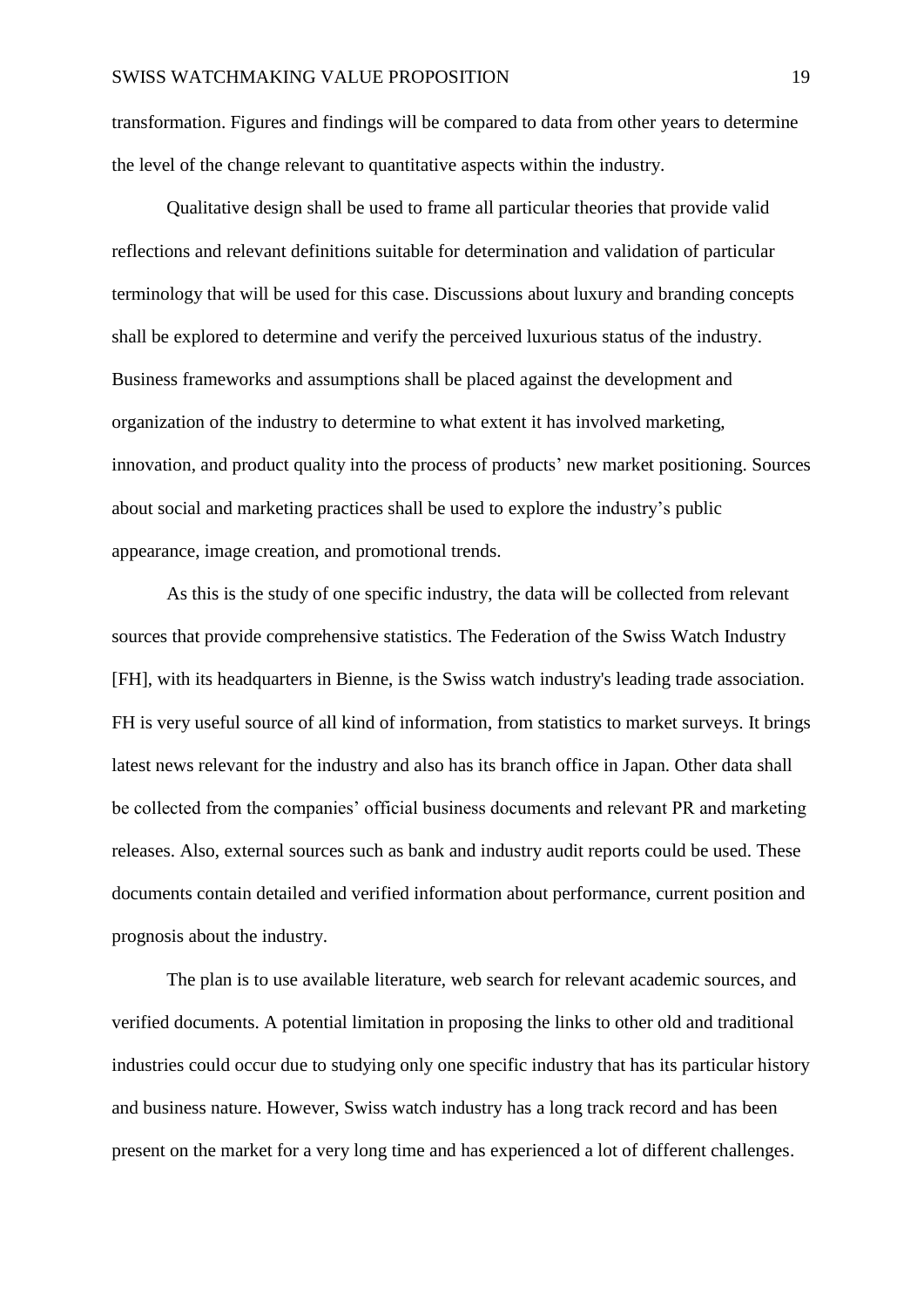Potential bias could occur since some relevant statistical sources are trade orientated entities or have a specific connection with the industry. Despite being independent, some institutions could provide information that is of promotional and protective nature. Also, a bias could occur if works were based on the cases that were examined in irrelevant period and within unique market environment. Such cases would be treated as phenomena and would not represent genuine and valid platform for extracting key information and assumptions. It will be important to give special attention to insure sources are credible and that works cover broader period and various market conditions.

#### <span id="page-20-0"></span>Quartz Crisis

This crisis is considered by most authors as the crucial event for the global watchmaking industry due to its consequences for the industry transformation and development. According to Munari, Oriani, and Wezel (2003) introduction of the quartz wristwatch caused radical changes for both market structure and technology. Swiss watchmakers were almost destroyed as a consequence of these changes, but were in fact the ones who initiated quartz technology development. Munari et al. (2003) state that the Swiss watchmakers were the first who developed a quartz watch prototype in 1967, but it was first commercialized by Seiko in 1969, with the model 35SQ Astron.

The development of the quartz watch was radical but was not a process that happened in short period of time. Throughout 1960s and 1970s even American watch producers (e.g. Hamilton and RCA) were involved in research of the new mechanisms that would power a watch and did, as Swiss and Japanese producers, launch R&D strategies that would enable them to innovate in that field (Donzé, 2012). The development of the electronic watch began back 1950s and in 1954 Swiss engineer Max Hetzel developed an electronic wristwatch that was powered by a 1.35 volt battery (Young, 1999). In the following years, several watch producers were involved in the development of the electrically powered wristwatch.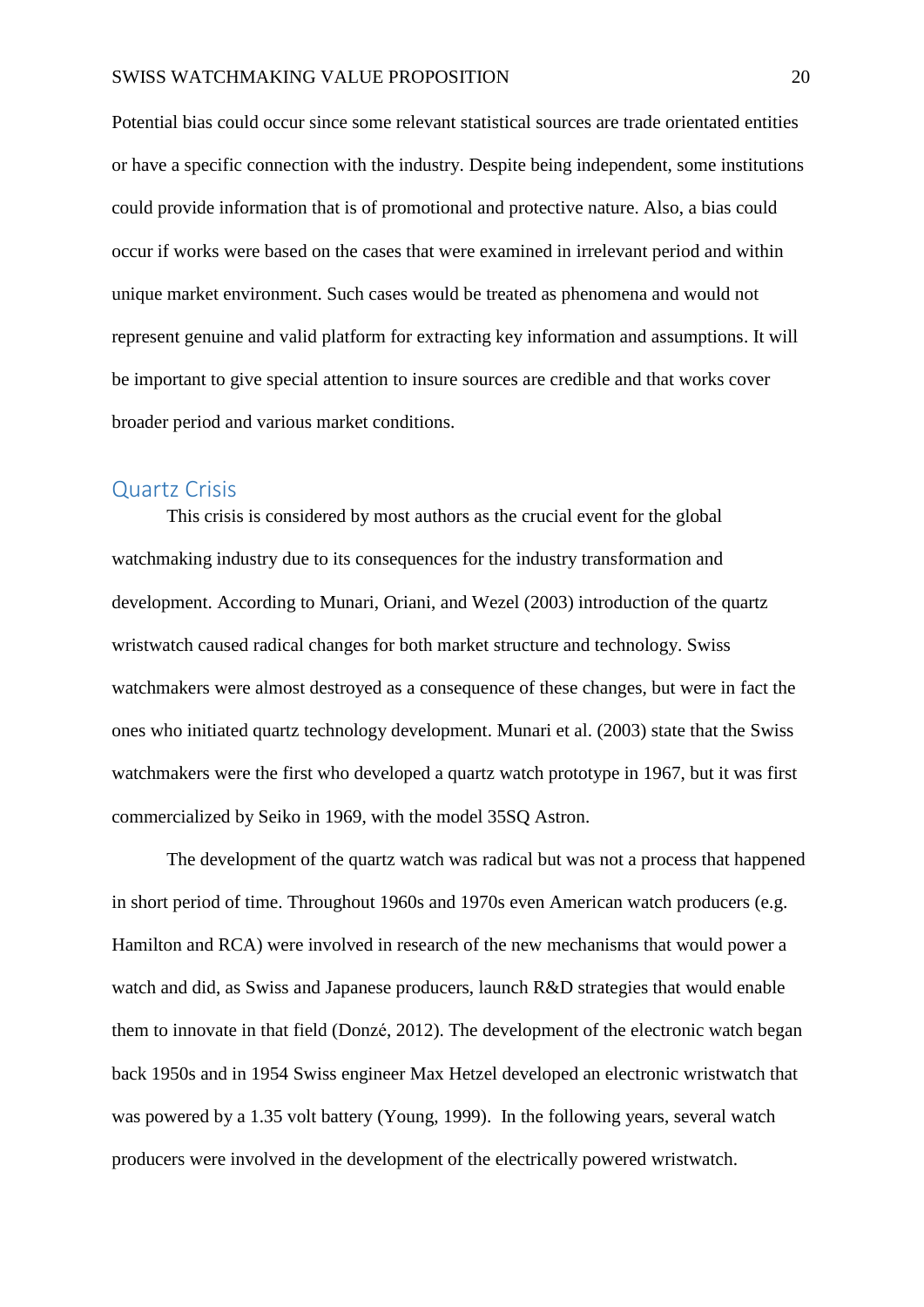American producer Bulova produced the electrically powered model Accutron which was released on the market in 1960s and another American producer, Hamilton, released its model Pulsar, which became the first battery driven wristwatch in production (Glasmeier, 2000).

Despite several producers pursued the development of fully functional and marketable battery powered wristwatch, it was Swiss Centre Electronique Horloger (CEH) who succeeded in producing the first quartz movement that was small enough to fit into a watch case (Young, 1999). So, the question is why Swiss producers had turned to the quartz power development and why they almost collapsed despite being the first who developed this technology?

 Aforementioned Swiss engineer Max Hetzel decided to retain the control of his electric technology through licensing agreements and thus the industry largely remained far from being able to commercialize based on this technology and so it eventually turned to available quartz crystal (Glasmeier, 2000). However, despite Swiss Centre Electronique Horloger (CEH) had made first quartz prototype, watchmakers in Switzerland did not involve further in the mass production of the quartz watches. Tajeddini and Mueller (2011) state "that Swiss manufacturers convinced of the superiority of their high quality mechanical watches, made no real attempt to exploit this innovation" (p. 360). Swiss producers were traditionally orientated to the craftsmanship, tradition, and specific manufacture skills so they had regarded the quartz technology as the less artistic and less admirable way of production. Despite being innovative and largely responsible for the development of the quartz technology, Swiss watchmakers failed to recognize the commercial potential of this technology. In particular, the business structure and organization of the Swiss watchmaking were very much atomized and revolved around independent companies that cooperated based on the specific trade agreements without attempts for actual business integration. According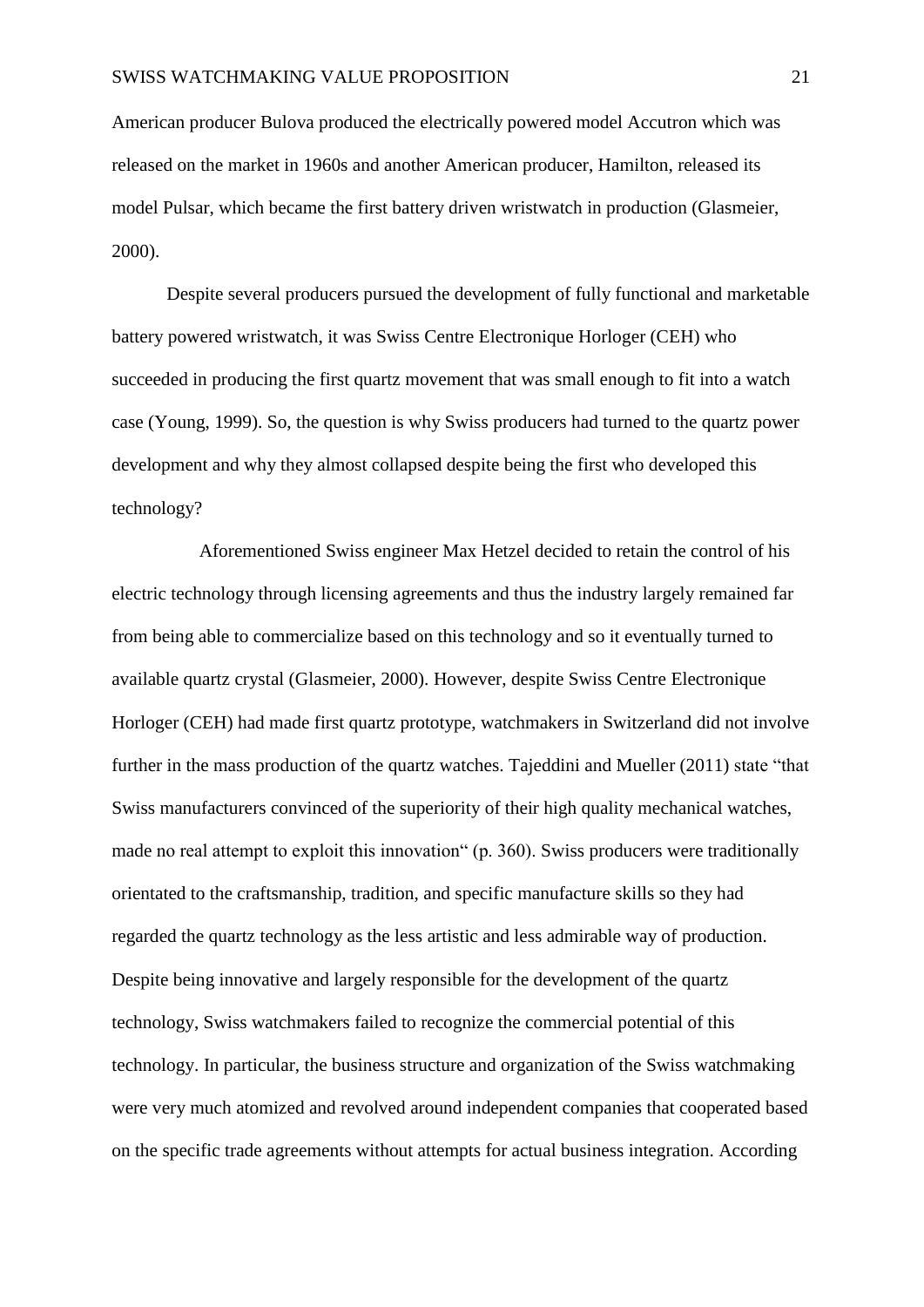to Jacobides and Winter (2005), Swiss watchmakers were vertically disintegrated, marketbased organizations circumscribed by the limits implicitly imposed by the existing division of labor in the value chain. Donzé, (2012) further states:

The crisis experienced by the Swiss watch industry was thus only the indirect result of a technological change linked to the nature of the product. It appears to be more the consequence of structures unsuitable to globalized capitalism. While maintaining an industrial base composed of hundreds of small and medium sized firms, interdependent but autonomous, the watchmaking cartel (1934 – 1971) delayed the industrial concentration which was necessary for a rationalization of production and marketing on a competitive world market. (p. 126)

Since Swiss producers showed a little interest and business capability to take the quartz technology closer to feasible mass production, the competition from Japan took the opportunity and had engaged in the devoted development of the efficient technology for mass production. Thanks to its effort and business organization Seiko produced the model Astron which was more accurate, thicker, and most importantly, affordable quality quartz watch that was snapped by consumers around the world (Barrett, 2000). According to Donzé, (2012), Swiss watchmakers delayed industrial concentration which was necessary for business rationalization and marketing on a global scale, and Seiko did just the opposite. As a consequence, Swiss exports of mechanical watches plummeted from 40 million pieces in 1973 to only three million ten years later and number of work force in the industry plunged from nearly 90,000 in 1970 to 47,000 by 1980 (Young, 1999). Donzé, (2012) concludes that the Swiss watch industry in the 1970s was not competitive on the world market and that "Swiss watches were too expensive, especially due to a lack of rationalization of production and of a marketing strategy organized and coordinated at the global scale" (p. 127). The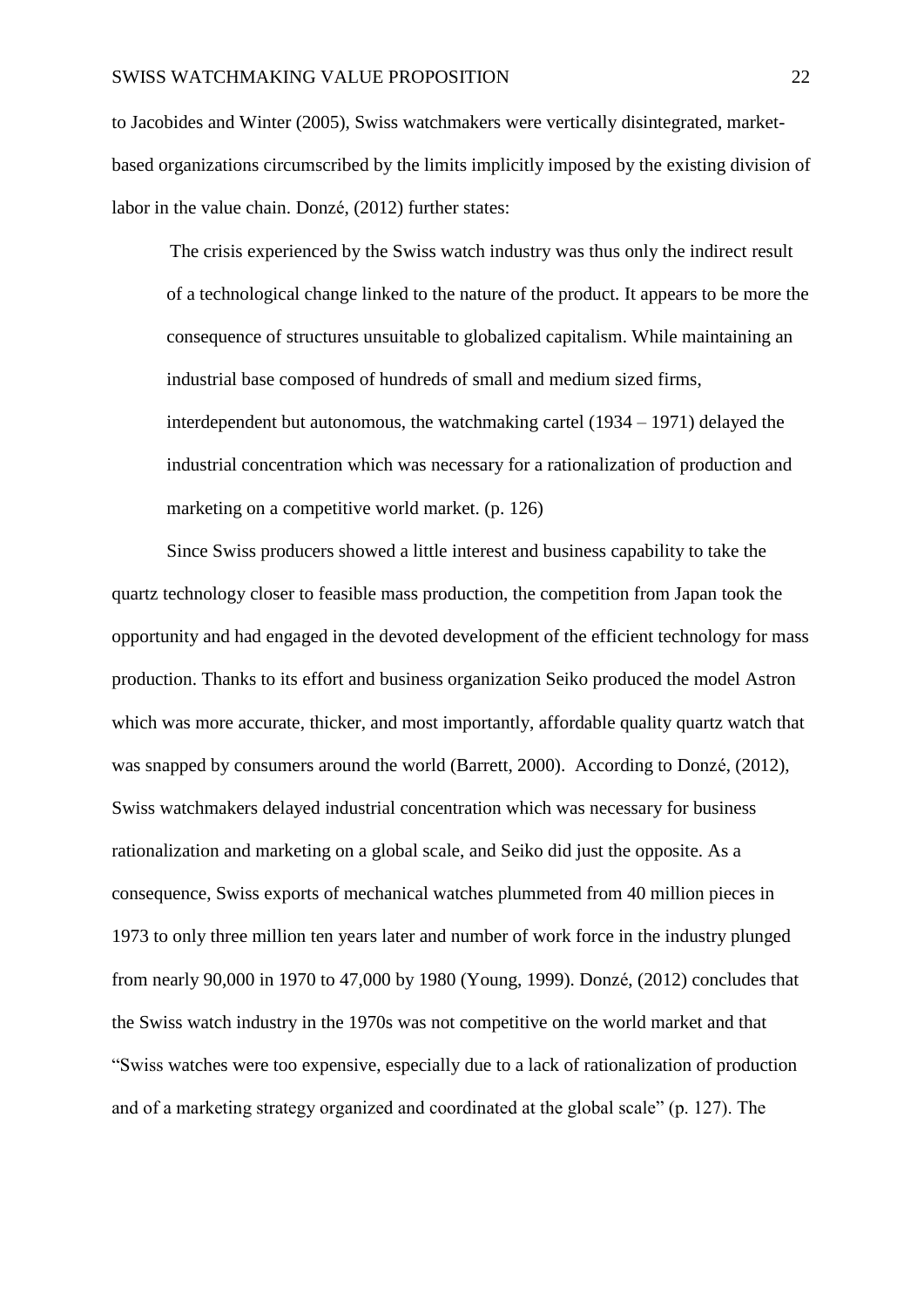factors that lead to the crisis were thus related to the product innovation but also to the noncompetitive business structure and marketing model of the Swiss watch industry.

Norman and Verganti (2014) discuss that with the product innovation, the Quartz crisis brought the change in the meaning of the watches for the consumers and that is why the competition from Japan was successful. Japanese producers were able to add various functions to the quartz watches (e.g. stop watch, alarm, and timer) and produce highly accurate and affordable pieces. On the other hand, more functions on the Swiss mechanical watch meant more expensive and bulkier product. In the case of the Japanese watches, consumers could get a product that was representing new values on top of the basic function of the time keeping, without having to pay substantial amount for the product. As one of the lessons from the Quartz crisis events, Keillor (2007) emphasizes that "it is important to remember that the core competency throughout the process is no guarantee or protection from competitors" (p. 114). That is what the Swiss watchmakers had failed to realize. Again, Keillor (2007) states that the powerful competitors will enter into the market using the technologies as their gateway and thus the companies have to focus on a series of the capabilities to be able to compete rather than just on the core capability.

Tajeddini and Mueller (2012) reflect on one very important aspect of the innovation process that Swiss watchmakers apparently lacked, and that is proactiveness. Swiss watchmakers were able to produce quality products and innovative quartz technology but were not proactive in their approach to the business model and market potential. Instead, they often innovated to prove their industrial and craftsmanship virtue, eventually failing to successfully commercialize their innovativeness on the market. In that respect, Davila, Epstein, and Shelton (2013) propose a rule of the importance of managing natural tension between creativity and value capture that finally represents crucial distinction between truly innovative companies and ones that are unable to commercialize their creative sources.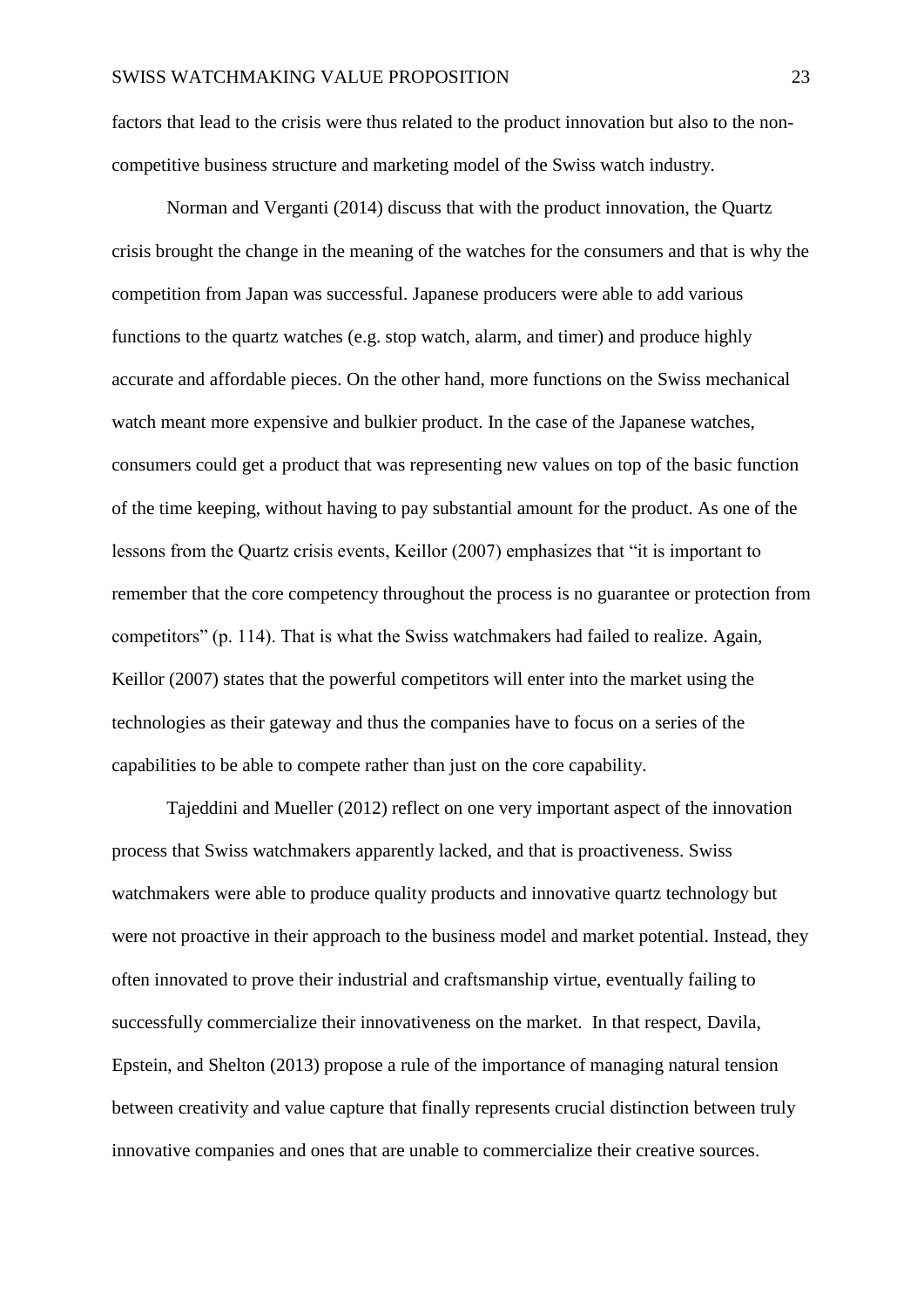Finally, Tajeddini and Mueller (2012) refer to the lack of the focus on the customers' needs and market potential for the Swiss watchmaking, which was instead focused on the core competency related to production quality and specific technical aspects. These factors lead to the lack of the competitive aggressiveness and increased risk aversion (Tajeddini and Mueller (2011), what can be also attributed to the exaggerated focus on the core competency of mechanical watch production and neglecting broader market aspects and future potential.

#### <span id="page-24-0"></span>Swatch Development

As a consequence of a non competitive business structure and threats coming from Japanese competition, Swiss watchmaking was on the brink of collapse at the beginning of the 1980s. The situation was so difficult that almost no one saw a favorable outcome for the industry and many predicted only the worst scenario. In that respect Landes (1983) wrote "now we bid farewell to the master craftsmen who have brought us these wonders of the mechanical arts. Their time has come and probably gone" (p. 359).

However, the events that followed proved the opposite and showed clearly that the Swiss industry still has something to offer. That something was Swatch, "a plastic-made quartz watch manufactured in Switzerland, launched in 1983 that experienced growing popularity in the world since the end of the 1980s" (Donzé, 2011). Developed primarily as a fashion product, Swatch brought a new and innovative perspective to the world of watches. Tajeddini and Mueller (2012) state that "Swatch changed the parameters of competition by making watches that were fun, fashionable, and collectable" (p. 360). Norman and Verganti (2014) further elaborate this:

The Japanese dominated the watch industry until the Swatch watch company revitalized the Swiss industry through yet another radical meaning change: watches as emotion, watches as fashion. Swatch was marketed as a fashion accessory. Whereas people used to own only a single watch, Swatch encouraged them to own multiple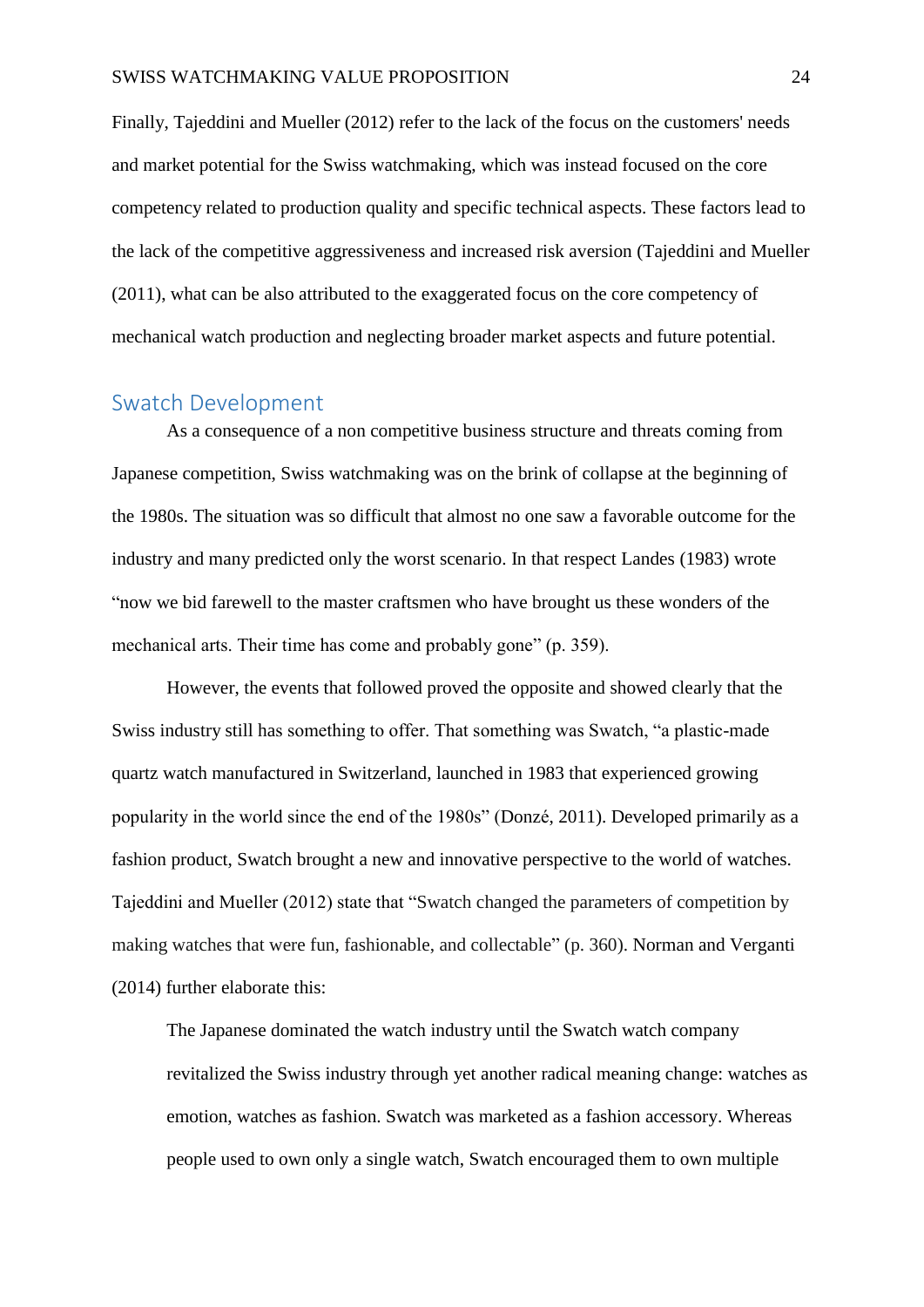watches just as they owned multiple shoes, belts, ties, and scarves. They encouraged their customers to change their watches to match their clothes. (p. 10)

Schlegelmilch, Diamantopoulos, and Kreuz (2003) concluded that "as Swiss watch makers, such as Swatch, reoriented the industry towards the future and introduced the highly innovative, low-priced, high-quality quartz watch, the Swiss once again achieved world leadership" (as cited in Tajeddini & Mueller, 2012, p. 360).

Having in mind the discussed meaning and the impact of the Swatch on the Swiss and global watchmaking, the question is how did Swatch succeeded in achieving this status. The answer arguably revolves around one name, that of Mr. Nicolas G. Hayek. Born in Beirut in 1928 and educated at the University of Lyon, Hayek had founded in 1963 a consulting firm in Zurich (Donzé, 2011). Mr. Hayek wrote a report for Swiss banks in 1982 and proposed as the main measure merging of two largest, but struggling watch groups ASUAG and SSIH, into a single holding company - the Société suisse de microélectronique et d'horlogerie SA (SMH). In 1983 the merger was finalized, giving birth to the world's largest watch group SMH, which changed its name to Swatch Group in 1998 (Donzé, 2011).

As much as the Swatch watch was a breakthrough product in many aspects, it was in fact Swatch Group's business model and management practices that helped the Swiss watchmaking to revitalize and capture the market with a different approach. According to Eckert (2005), "Hayek, the savior of Swatch, put the blame for plunging the Swiss watch industry into crisis in the early 1980s, on management that underestimated the competition as well as a lack of Swiss entrepreneurs with courage, imagination, and vision" (as cited in Tajeddini & Mueller, 2012, p. 360 ). Mr. Hayek therefore brought a new approach to the business model and different vision about the industry, shifting it from a traditionally disintegrated industry to a globally integrated business system. In that respect Maillat, Lechot, Lecoq, and Pfister (1996) state: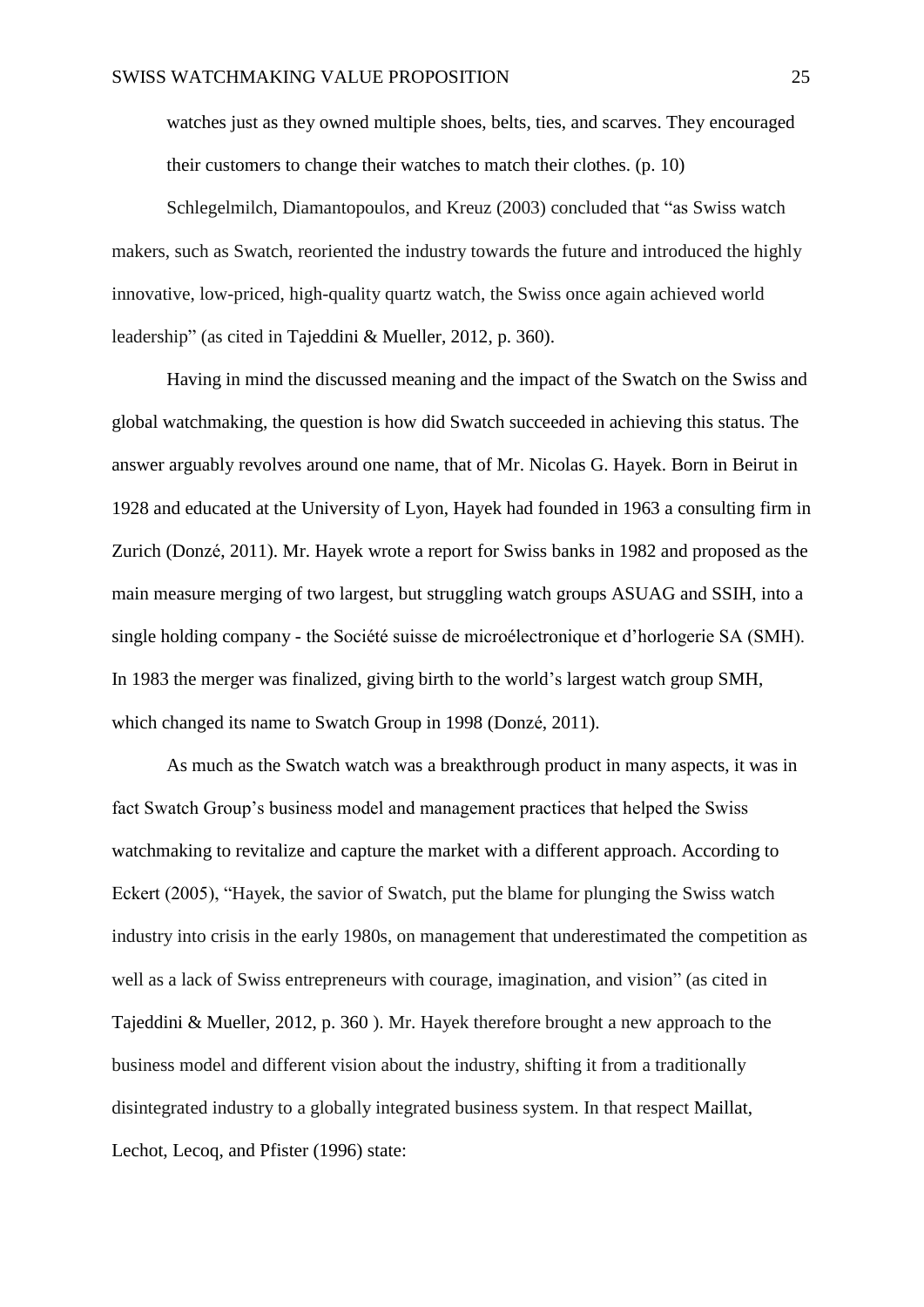The new production mode was the result of integrated production, not only because it drew on an integrated capability, but also because it required firm-specific investments that were not standardized—so that the transaction costs in the new mode of production were higher. So better capabilities were linked with higher transaction costs, and this led to an increase of integration, which was then followed in the industry. (as cited in Jacobides & Winter, 2005, p. 409)

Driven by Mr. Hayek's ambition and vision, and initially monitored by the Swiss banks, Swatch Group had become highly integrated holding company which owned several business entities related to watch assembly, parts manufacture and marketing. It is important to mention that the process of reorganization and recovery was not fast and easy, and SMH (predecessor of Swatch Group) financially struggled during its first years after ASUAG and SSIH merged. At that time, under ASUAG group were many companies which were producing watch components and movement-blanks (*ébauches*) for the whole Swiss industry, while Omega and Tissot were the flagships of SSIH (Donzé, 2011). At its beginning and for the first part of the 1980s, SMH was focused on the rationalization of its business and reached financial stability in the second part of the 1980's (Donzé, 2011). According to Munari, Oriani, and Wezel (2003), that was a time of "a major wave of liquidations, mergers and acquisitions [which] consistently redefined the industry structure"(p. 15).

As far as technological aspects, SMH focused on rationalization of the production system that was closely related to the Swatch watch. In that respect Barret (2000) states:

SMH slimmed down the Swatch in part by cutting the watch movement's components to 51 (compared to as many as 150 in other watches on the market). The parts were inserted inside a plastic case which was sealed with welding, instead of screws […] In 1992, production costs for the Swatch were estimated at just 7 Swiss francs per unit – largely as a result of the automated production process. That, in part,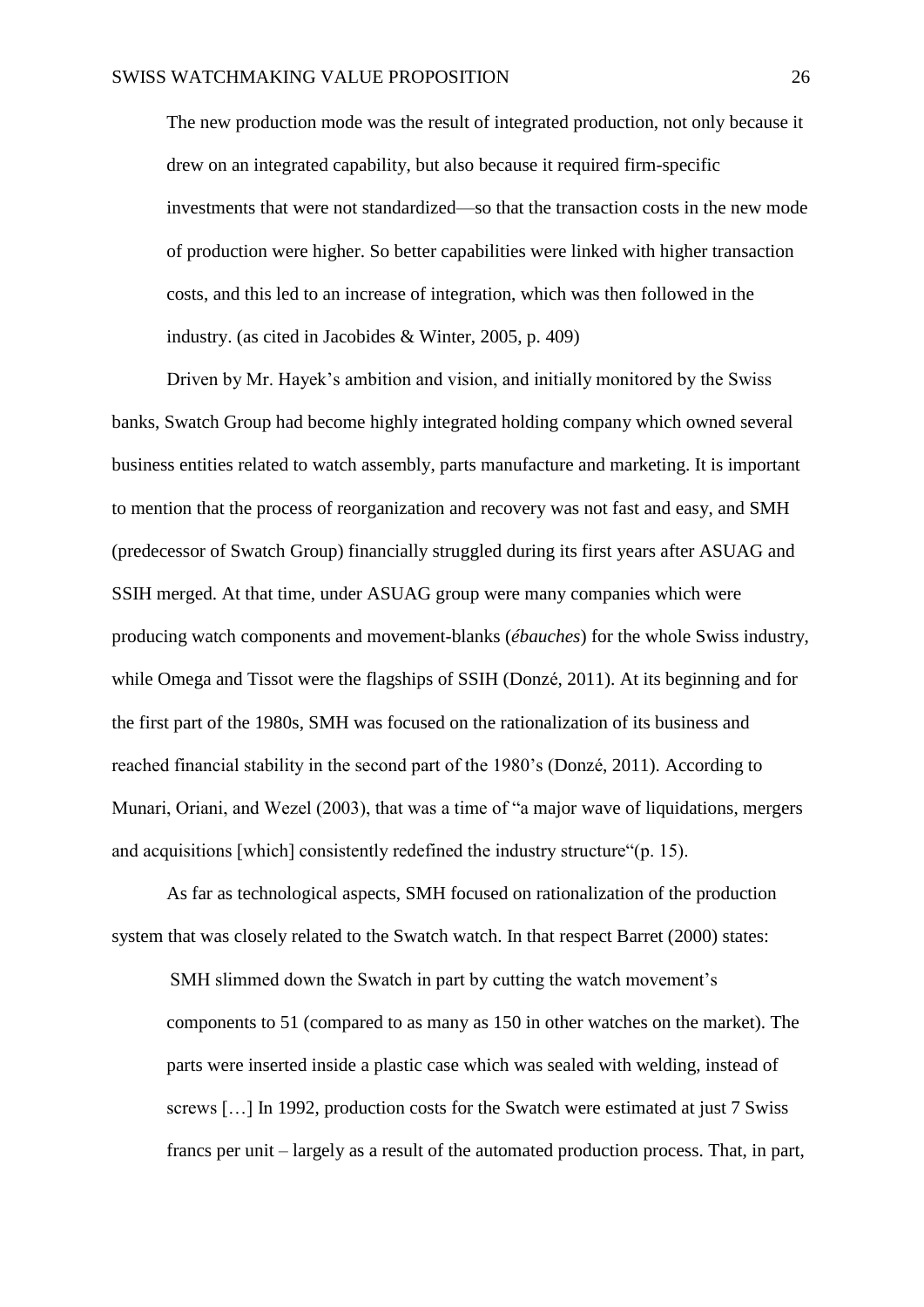allowed Swatch production to remain in a small mountain town in Switzerland, while other Swiss watchmakers began moving manufacturing plants abroad to cut costs. (p. 368)

This production process that was created for Swatch watch proved that it is possible to produce affordable yet high quality and innovative product in generally very expensive Switzerland.

As already mentioned, Swatch was one of the aspects of the SMH success. In fact, it was a result of an innovative approach to the business model that SMH employed. According to Jeannerat and Crevoisier (2011) it was in fact non-technological innovation that had actually driven SMH toward its success. Donzé (2011) states that SMH grouped companies "together into three sub-holdings, depending on their type of activity (complete watches; movements and parts; other), and initially characterized by rationalization" (p. 5). That allowed to SMH to employ new practices in production and marketing strategies that until then had not been performed within the Swiss industry. Donzé (2011) further explains:

It shows that, rather than product innovation (Swatch), it was the rationalization and globalization of the production system (concentration of strategic parts' production in Switzerland; transfer of production facilities in Asia), together with a new marketing strategy (brand segmentation, distribution and retailing facilities, communication, etc.) which were the two main sources of the comeback of the Swiss watch industry on the world market. (p. 1)

SMH and Swatch were genuine breakthrough both in terms of business model and technology. SMH introduced practices and strategies which allowed Swatch to capitalize on its technological strengths and prevented the whole industry to collapse. In that respect Norman and Verganti (2014) mention "Technology Epiphanies that bring a radical change in meaning enabled by the emergence of new technologies or the use of existing technologies in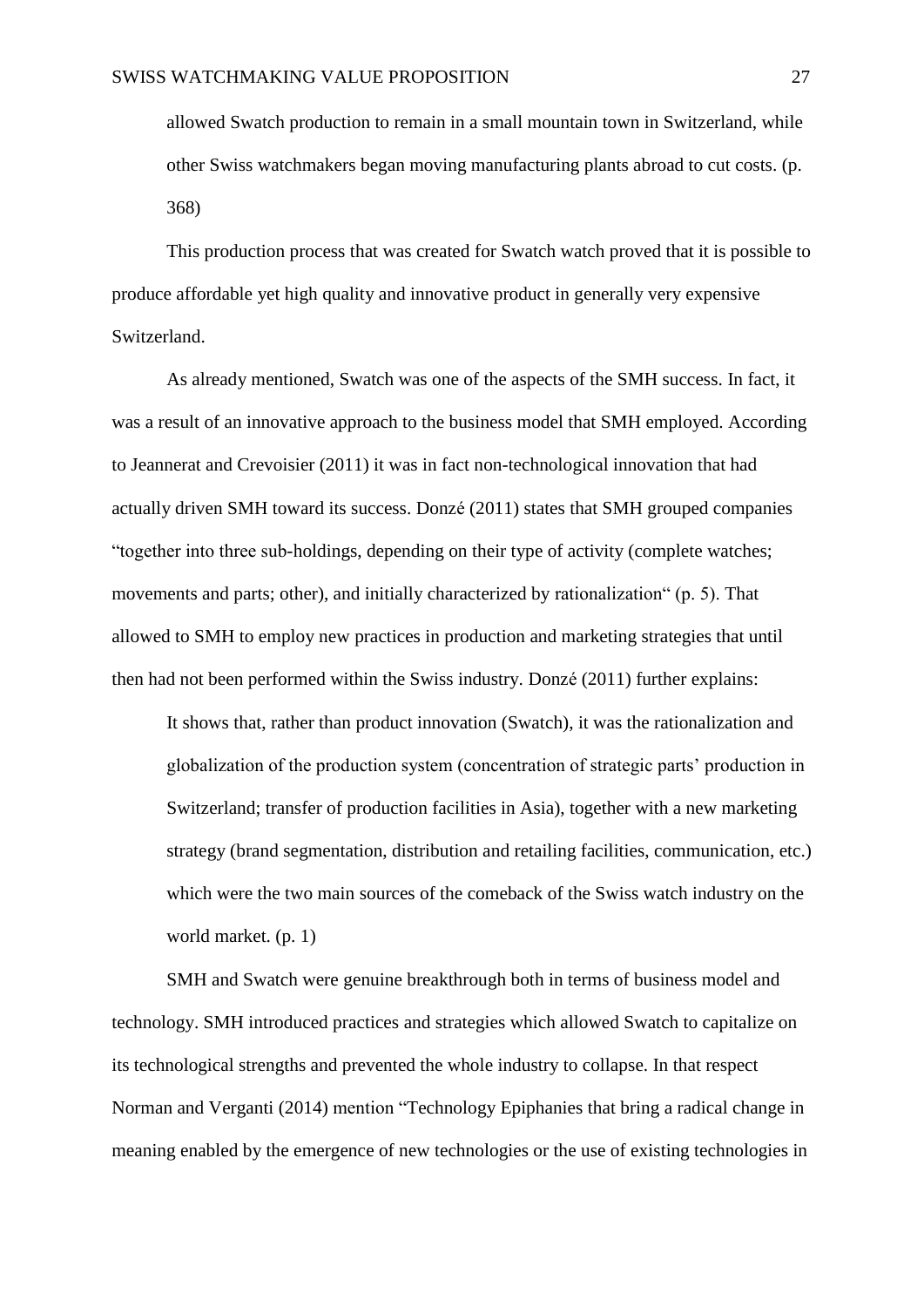totally new contexts" (p. 13). Swatch used quartz technology in a new and creative way which was enabled by innovative approach to business organization and manufacture process. Glasmeier (2000) finally points out that "Swatch was a Swiss savior in terms of the Swiss industry's return to the low-priced end of the industry and in terms of industry image and morale. Its importance was as much in saving face as in saving the industry itself" (p. 250).

#### <span id="page-28-0"></span>Revival of Mechanical Watch

As the industry recovered from the turbulent events in 1980s, beginning of the 1990s brought new trends and different prospects for Swiss watchmaking. Thanks to restructuring and new marketing strategies, the industry was able to respond efficiently to different market expectations and new consumers generated by globalization and opening of new markets around the world. In the 1990s Swiss watchmaking had found new source of profitable inspiration in mechanical watches and gradually repositioned towards luxury (Donzé, 2012).

Again, circumstances and trends did not seem favorable for mechanical watches and many thought that they would eventually diminish from the market thanks to the rise of electronic era and new market trends initiated in 1980s. Young (1999) points out that due to "the dramatic decline of mechanical watch exports in 1970s and 1980s, some pundits stated it was inevitable the mechanical movement would go the way of the horse-drawn carriage" (p. 47). But, already as a rule for the Swiss watchmaking, the industry proved that it can create new values against all odds. In that respect Trueb (2005) states:

Hardly anybody had expected what happened next: as the price of quartz movements declined by a factor of 100, beautifully crafted, exquisite mechanical movements came back in favor – and they had to be made in Switzerland. They were something rare and very special: high-tech machinery, almost artistic skills and tremendous experience were required to make, assemble and service them. (p. 11)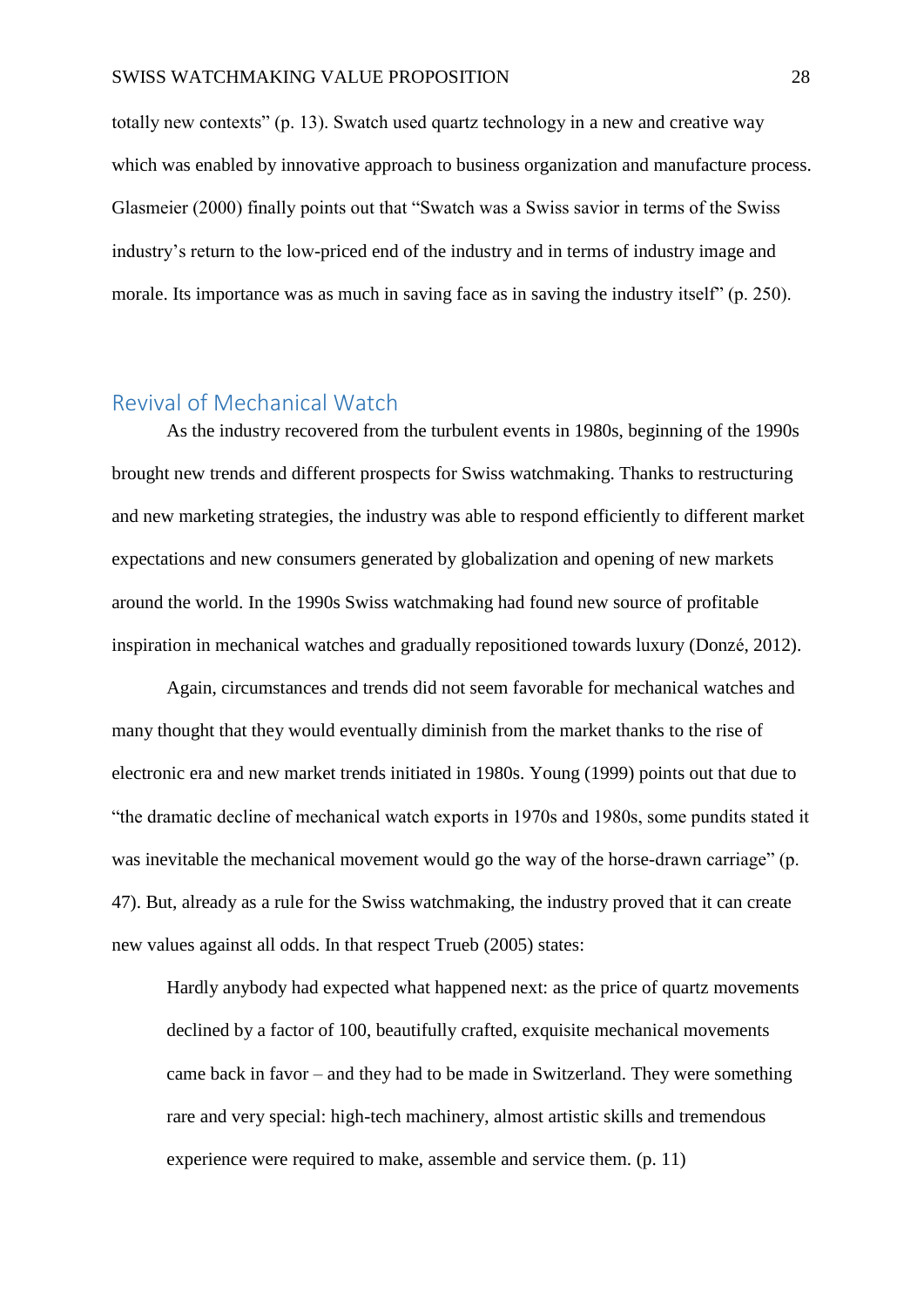From late 1980s, the demand for the luxury products has been a trend that was present in many market segments, including watchmaking. Phau and Prendergast (2000) state that "for the past 20 years, the pursuit of luxury brands has propelled the growth of the luxury market" (p. 122). Jeannerat and Crevoisier (2011) further state that "communication strategies and products progressively become more oriented towards social and cultural distinction of consumers (sport, business, fashion, luxury…)" (p. 34). Thus, Swiss watchmakers had to find a way to capture value from these new and growing areas of market. So, how did the industry manage to create highly profitable value from the products that had been practically regarded as obsolete and non-competitive?

 Although the Quartz crisis had a devastating impact on the Swiss watchmaking and as much as Swatch concept and business model had a key role in saving the industry in general, there are cases within the industry which demonstrate where aspects of new value proposition were hidden and how they could be used. One of the examples is Rolex, a producer that had a stable business even during the Quartz crisis, thanks to maintaining its strategy of mass production of high quality watches, but without diluting its brand with vast volumes and models, like e.g. Omega (Donzé, 2012). According to Barret (2000), Rolex produced only 200.000 watches in 1977 with sales of \$90 million, and had \$280 million in revenues already in 1980. That was 19% of total industry's export and only 1% in produced watches by volume. On the other hand, Omega, also one of the most prestigious Swiss brands, diluted its brand during 1970s with numerous models and volumes and almost collapsed but was saved thanks to the Swatch Group's new strategy and vision (Barret, 2000). The Rolex example shows that a carefully managed business system can create high added values even with traditional products in turbulent times. Donzé (2012) further elaborates:

[During the Quartz crisis] Rolex maintained its strategy of mass manufacturing high quality but not too expensive watches. It is itself the example that the lack of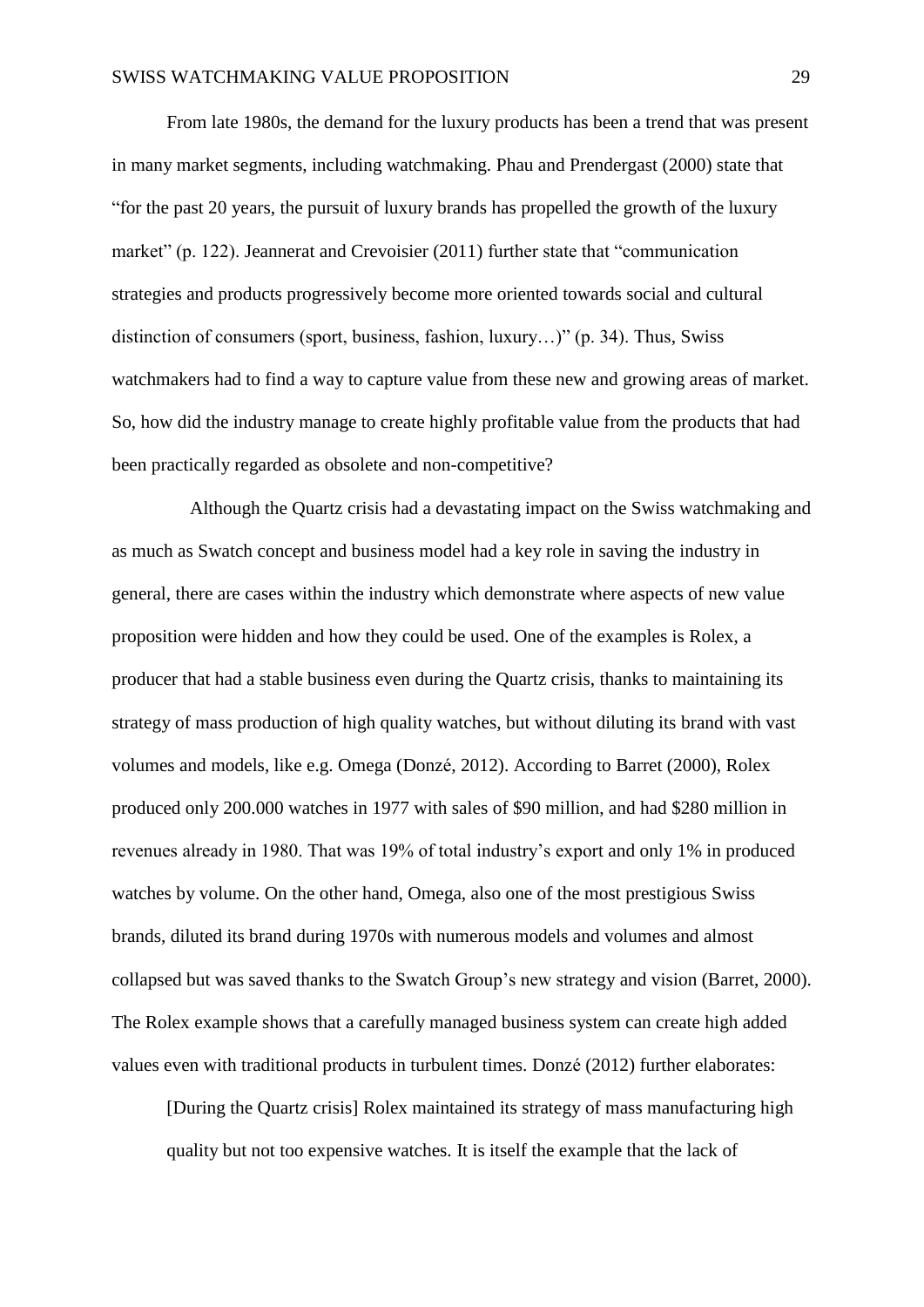competitiveness of the Swiss watch industry on the world market in the 1960s was not a consequence of problems linked to quartz watches but to the incapacity to adopt a systemized mass production system for mechanic watches – and thus to structures inadequate to globalized capitalism. (p. 138)

In some segments, Swatch Group had applied the strategy similar to Rolex case when managing Omega's recovery and brand revival. In late 1970s, Omega had 2,000 models and Barret (2000) states that Omega's new officials gradually "trimmed the product line to only 130 models and concentrated on reviving its former image as a luxury timepiece" (p. 369).

In addition to systemized a mass production strategy, Watada, Shiizuka, Lee, Otani, and Lim (2014) also refer to a specific luxury marketing strategy, initially employed by few brands, e.g. Vacheron Constantin and Jaeger-LeCoultre, and later adopted by Swiss watchmaking in general. Watada et al. (2014) further explain this strategy of communication as the delivering of affective value:

To counter the falling demand, the Swiss mechanical watchmakers focused the strategy toward affective value communication. For instance, companies tried to deliver affective values such as superior craftsmanship, history and authenticity to customers. Unlike technological excellence that is tangible, visible and palpable, affective value is intangible and more difficult to communicate, thereby building competitive advantages over the rivals. (p. 171)

To gain an advantage over its rivals and to step deeper into the luxury market segment, Swiss watchmakers turned to unique attributes that were used to build a position where rivals will not be able to compete. By communicating its affective value, Swiss watchmakers generally focused on two aspects of their authenticity: Swiss origin and rich tradition in mechanical watch production. According to Jeannerat (2013), this authenticity is regarded as a possible form of market valuation where "experience in consumption and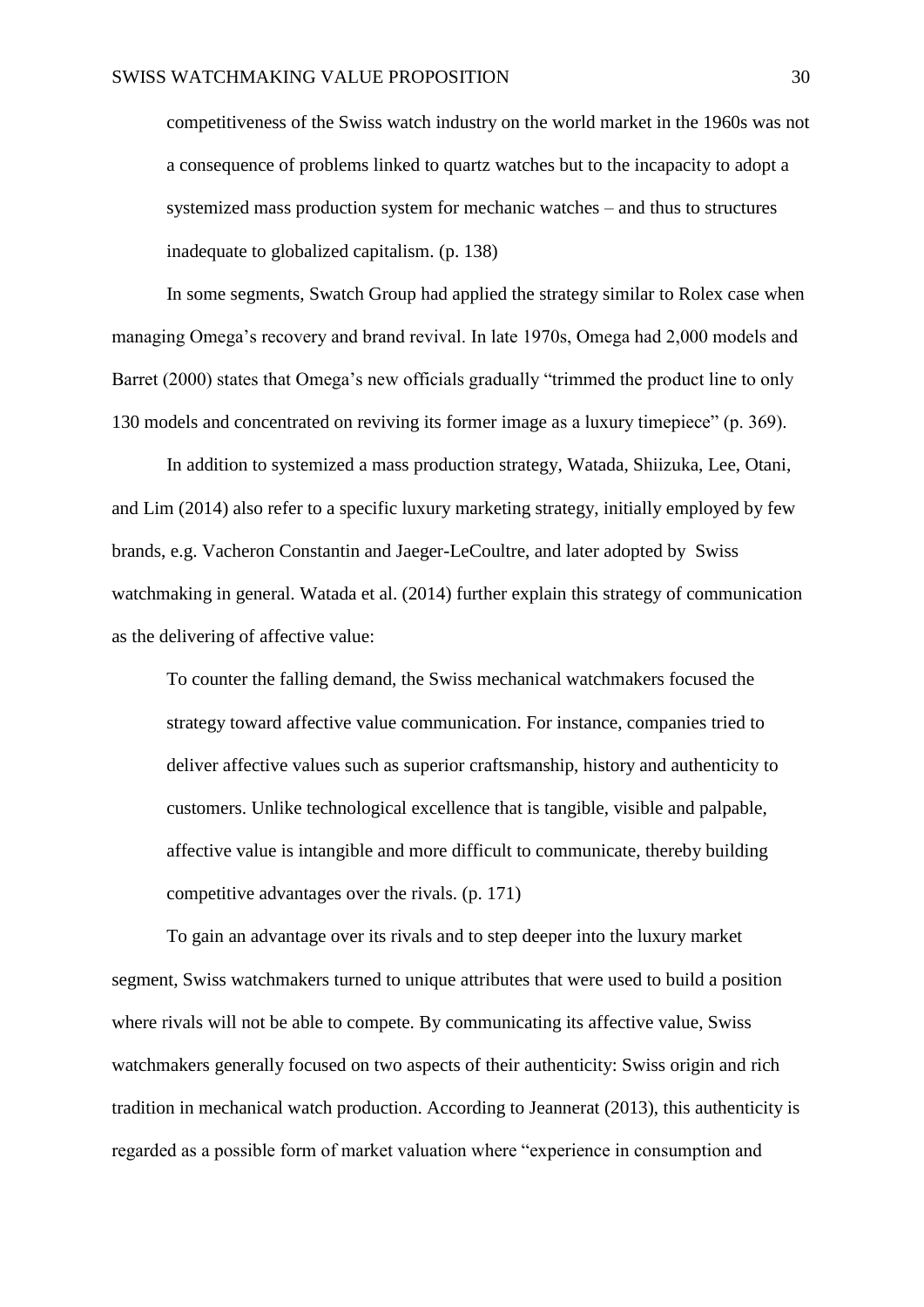technology in production appear as strategic economic resources but what is primarily valued is authentic watchmaking" (p. 370). Kessous and Roux (2008) further explain that "the more an individual is attached to tradition, the more he or she is attached to the authenticity of brands" (p.205).

From the early 1990's until present, Swiss watchmakers continuously delivered carefully constructed messages that emphasized their tradition and origin. They have employed principles of "experience economy" (Pine & Gilmore, 2011) to involve many consumers who find these unique affective values important for their personality and thus worthy of their money (Jeannerat & Crevoisier, 2011). Many watchmakers clearly found that these aspects are no less important asset than technological aspects. Watada et al. (2014) state that "Swiss watchmakers used to emphasize the precision of their wristwatches; after the Quartz Shock [crisis], they began to communicate affective value so as not to directly compete with Japanese precision watches"(p. 167). Watada et al. (2014) further point out that "it is indispensable for luxury watchmakers to communicate affective value in an exclusive manner to imply rarity - the key for creating customer appetite for affective products" (p. 167).

There are several examples that clearly demonstrate that Swiss watchmakers have actively used their tradition and origin to distinguish from competition. For example, Omega's website instantly brings message "Manufacturer of prestige Swiss watches since 1848" and Zenith's website demonstrates the same concept – "Swiss Luxury Watches & Manufacture since 1865". Oris on its website emphasizes its devotion to mechanical watch production – "Purely mechanical Swiss watches" while Rolex emphasizes luxury with "Timeless Luxury Watches". From the early 1990s, Swiss watchmakers have employed several principles that helped them to revive the mechanical watch and use it to gain competitive advantage and luxury repositioning. In that respect, they have also used nostalgia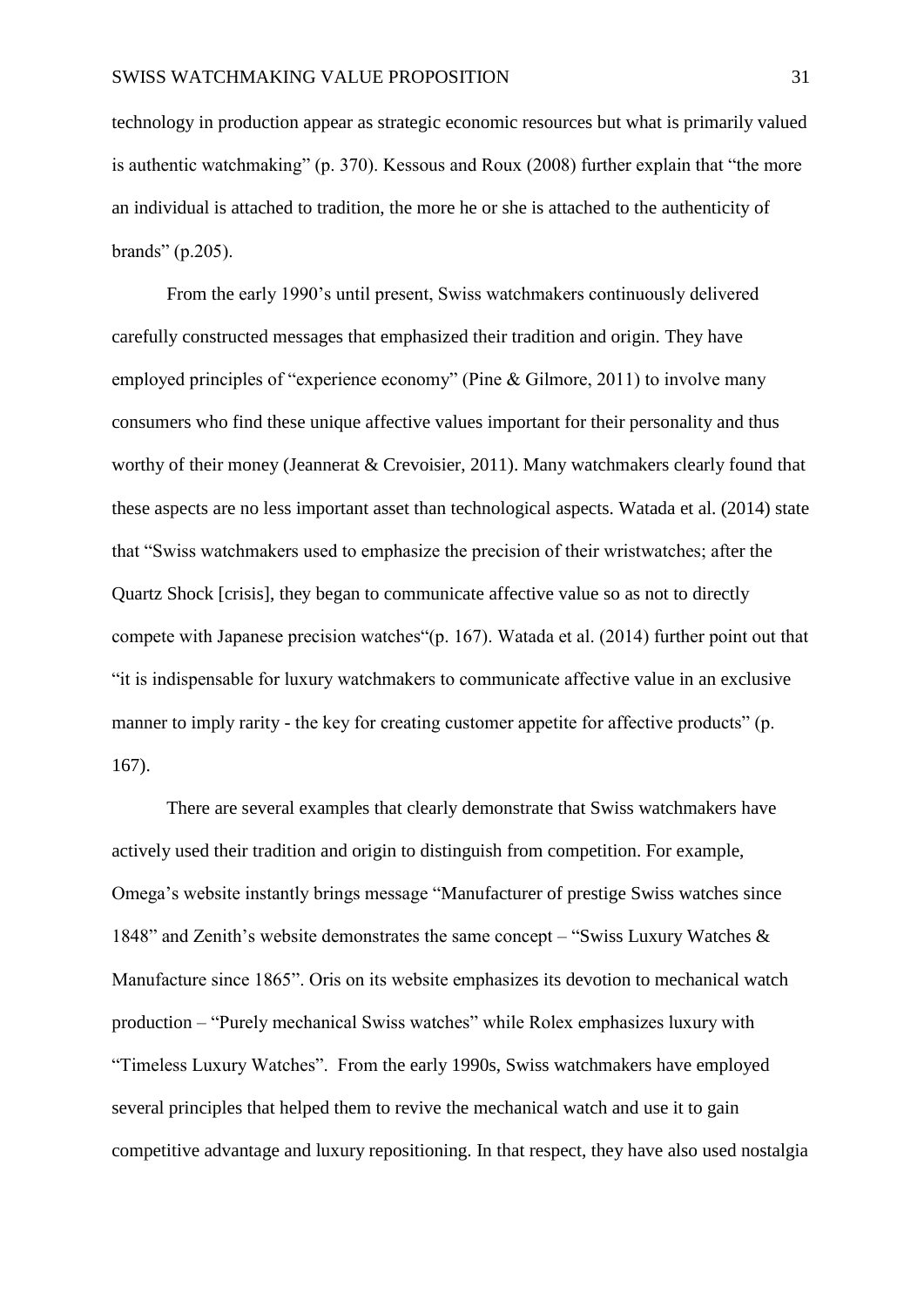and retro branding for making unique relationships between their products and consumers. Patek Philippe became known for its slogan "You never actually own a Patek Philippe, you merely look after it for the next generation", while many watchmakers have also started to relaunch new versions of old watches. Brown, Kozinets, and Sherry (2003) consider the retro branding "as the revival or re-launch of a product or service brand from a prior historical period, which is usually but not always updated to contemporary standards of performance, functioning, or taste" (p. 20). Furthermore, Aaker (1996) states that revived brands could potentially be drawing upon consumers' personal and communal associations, which are also close to the definition of 'brand heritage' (the bulk of associations to past events and memories connected to a brand) (as cited in Cattaneo & Guerini, 2012). Clearly, the mechanical watch and related Swiss origin and tradition correspond well to these mentioned concepts and principles.

The revival of the mechanical watch and repositioning towards luxury was very successful for Swiss watchmakers. During the last 20 years, the industry managed to break away from its competitors and has created a unique character and aura around itself. Already "in the early 1990s, Switzerland accounted for just 6% (42.5 million) of watches produced worldwide, [but] it granted nearly half of the value at \$4.3 billion" (Barrett, 2000, p. 370). Also, production volumes and financial value between electronic (quartz) watches and mechanical changed dramatically. According to Federation of the Swiss watch industry [FH], the volume of exports in 2000 was 27,2 million units for electronic watches and 2,5 million for mechanical watches, but sharing almost equal financial exports value (CHF4,8 billion and CHF4,4 billion respectively) (FH, 2015). However, also according to FH (2015), in 2013 the exports volume was 20,6 million units for electronic watches and 7,5 million for mechanical watches, where electronic watches gained only CHF4,6 billion and mechanical watches CHF16 billion. Once obsolete and almost discarded, the mechanical watch is today a flagship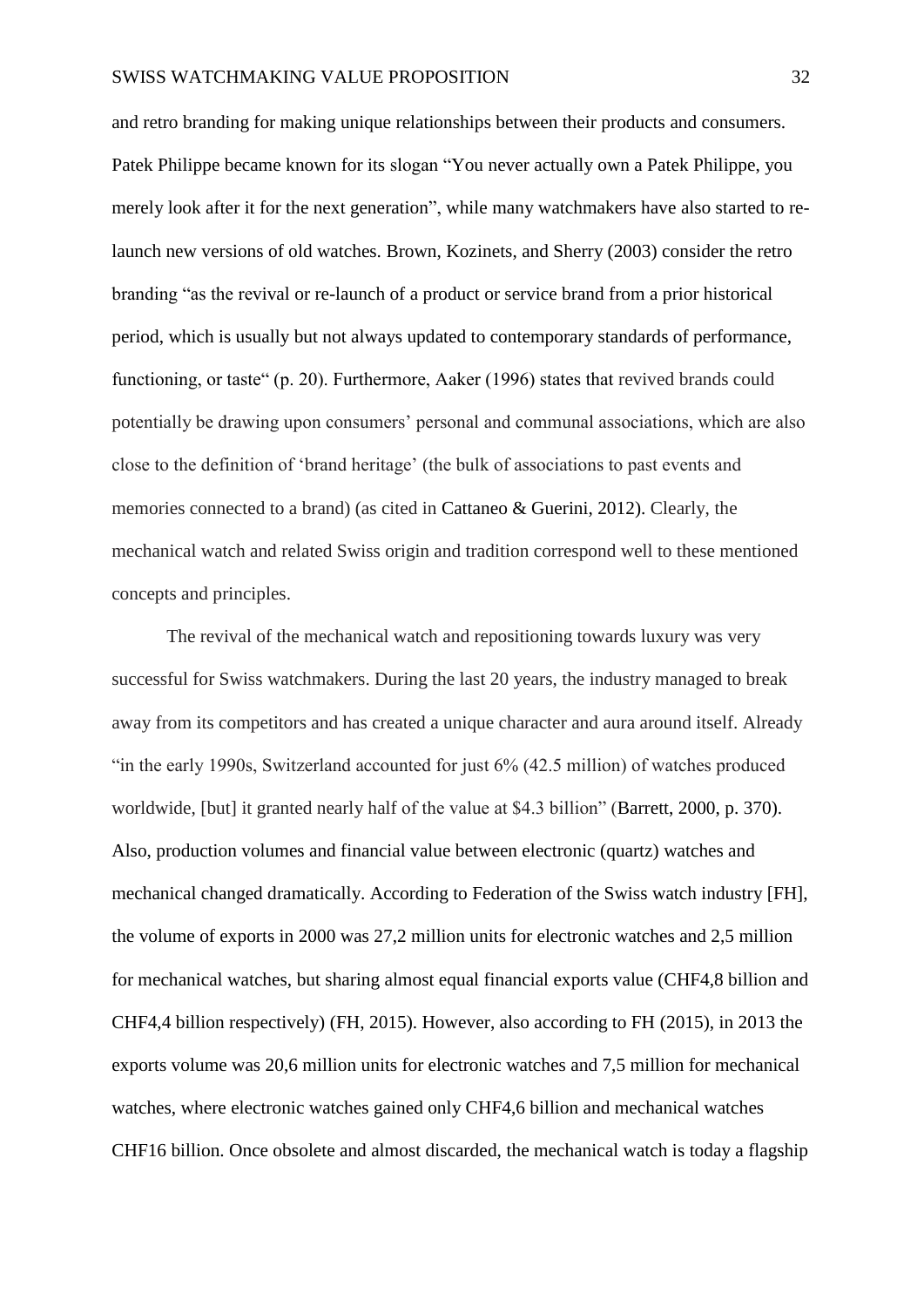product of Swiss watchmaking. Jeannerat (2013) states that "characterized by a generalized move to higher-range and higher-priced products, this technological [mechanical watch] revival has extraordinarily increased the average value of Swiss timepieces" (p. 377). Watada et al. (2014) finally conclude that "the mechanical watch industry has returned to be one of the key drivers of Swiss national economy" (p. 171).

#### <span id="page-33-0"></span>Swiss Made Label

Since Swiss watchmakers have always faced with aggressive competition and with transfer of their competitive assets to other markets, they had to find a way to effectively preserve their core know-how and unique profitable advantage coming from their Swiss origin and industrial tradition. Out of many challenges, the central issue for the industry during the first half of the last century had been "*chablonnage*" – exporting of the watch parts that would then be assembled in the country of sale (Donzé, 2012). That practice was common in the mentioned period because of the high customs and taxes that had been applied on the fully assembled watches imported from Switzerland. However, at the same time, that practice led to strengthening of the competition whose skills and know-how had grown as they worked on the assembly of Swiss watches for the local market. At the beginning, the industry and the Swiss state tried to protect itself by creating the holding company Allgemeine Schweizerische Uhrenindustrie AG [ASUAG], who's main goal was to introduce permitting system for production and prohibit uncontrolled export of its assets (Cassia, Fattore, & Paleari, 2006). Thus, "Swiss made" label was at first introduced as a protective and quality control measure and later became a strong marketing tool for the industry.

The marketing aspects of this label have gradually became very important for the industry over the last 40 years, especially after the "Quartz Crisis" in 1980s, during which Japanese watchmakers capitalized its position (Cassia, Fattore, & Paleari, 2006). The Swiss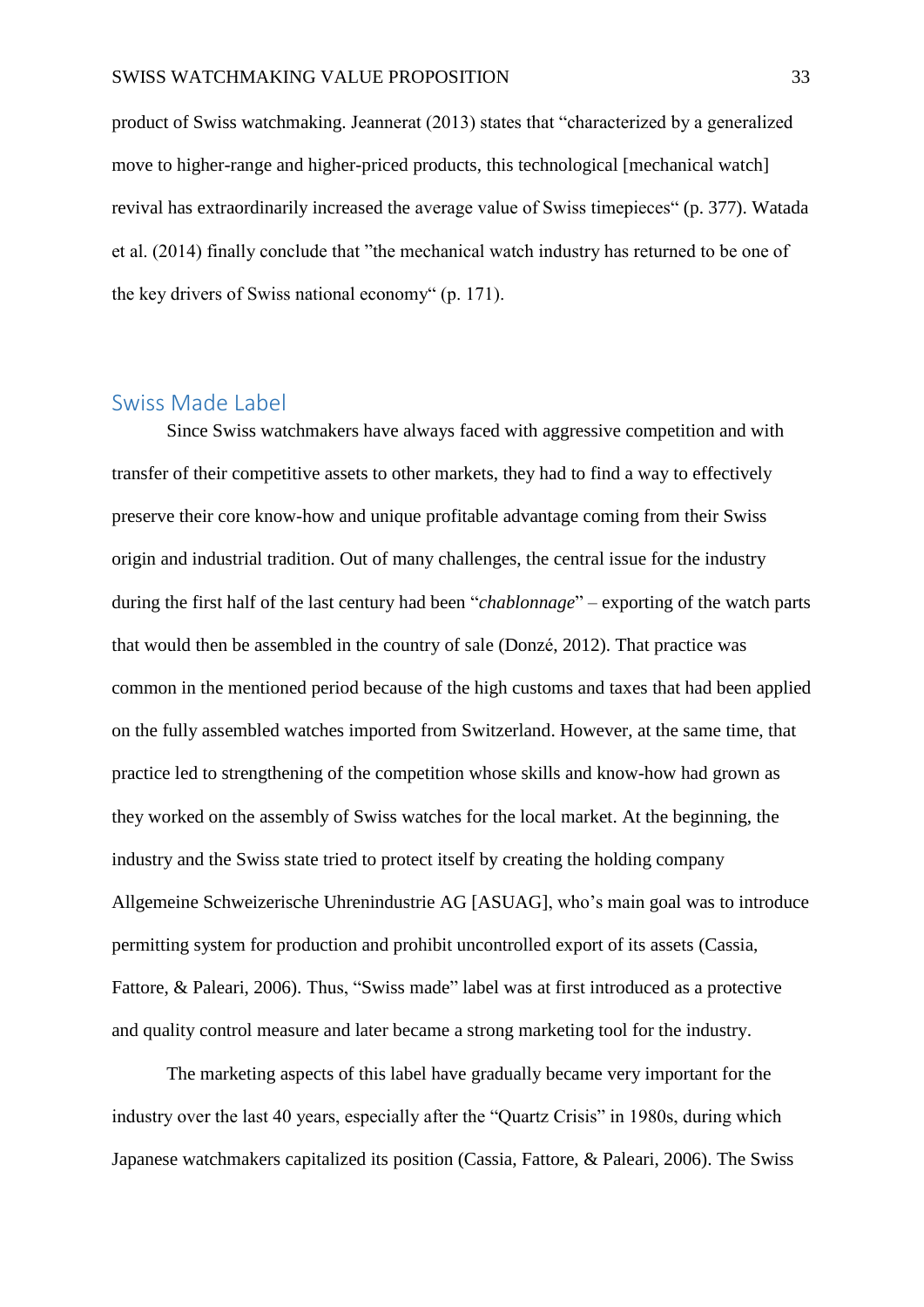made label itself was registered and protected on 23rd December 1971 (Federation of the Swiss watch industry [FH], 2015). Strict criteria and rules are introduced in the Federal Ordinance and according to the FH (2015), a watch is considered to be Swiss if: (a) its movement is Swiss; (b) its movement is cased up in Switzerland; and (c) the manufacturer carries out the final inspection in Switzerland. Furthermore, FH (2014) states that a movement is considered to be Swiss if: (a) it has been assembled in Switzerland; (b) it has been inspected by the manufacturer in Switzerland; and (c) the components of Swiss manufacture make up for at least 50 percent of the value, without considering the cost for assembly. These rules are strictly applied and even if a non-Swiss owned company applies the same rules and criteria, it can earn the right to place the Swiss made label on its watches. Today, there are some non-Swiss owned watchmakers working under this label (e.g. Ball) but they have to do their assembling and produce defined parts in Switzerland. It is important to emphasize that criteria for Swiss made label will be soon additionally strengthen due to the new policy called "Swissness legal framework" (FH, 2015). Starting in 2016 ( at the earliest and with a transition period), this new regulation will bring new minimum value criterion for the watch, as opposed to the movement only, where the percentage of the Swiss value build into the watch will have to be 60% for quartz and 80% for mechanical watch (FH, 2015). The minimum rate of Swiss value in the Swiss movement will be increased from 50% to 60% (FH, 2015).

Above mentioned criteria and legal framework clearly show that Swiss Made label is of vital importance for Swiss watchmakers. According to Donzé (2012), Swiss watchmakers have dominated the market for more than two centuries. This dominance in the last 20 years is directly linked to the creation of the Swiss made label and promotion of its local identity on the global scale. In this regard Donzé (2011) also states: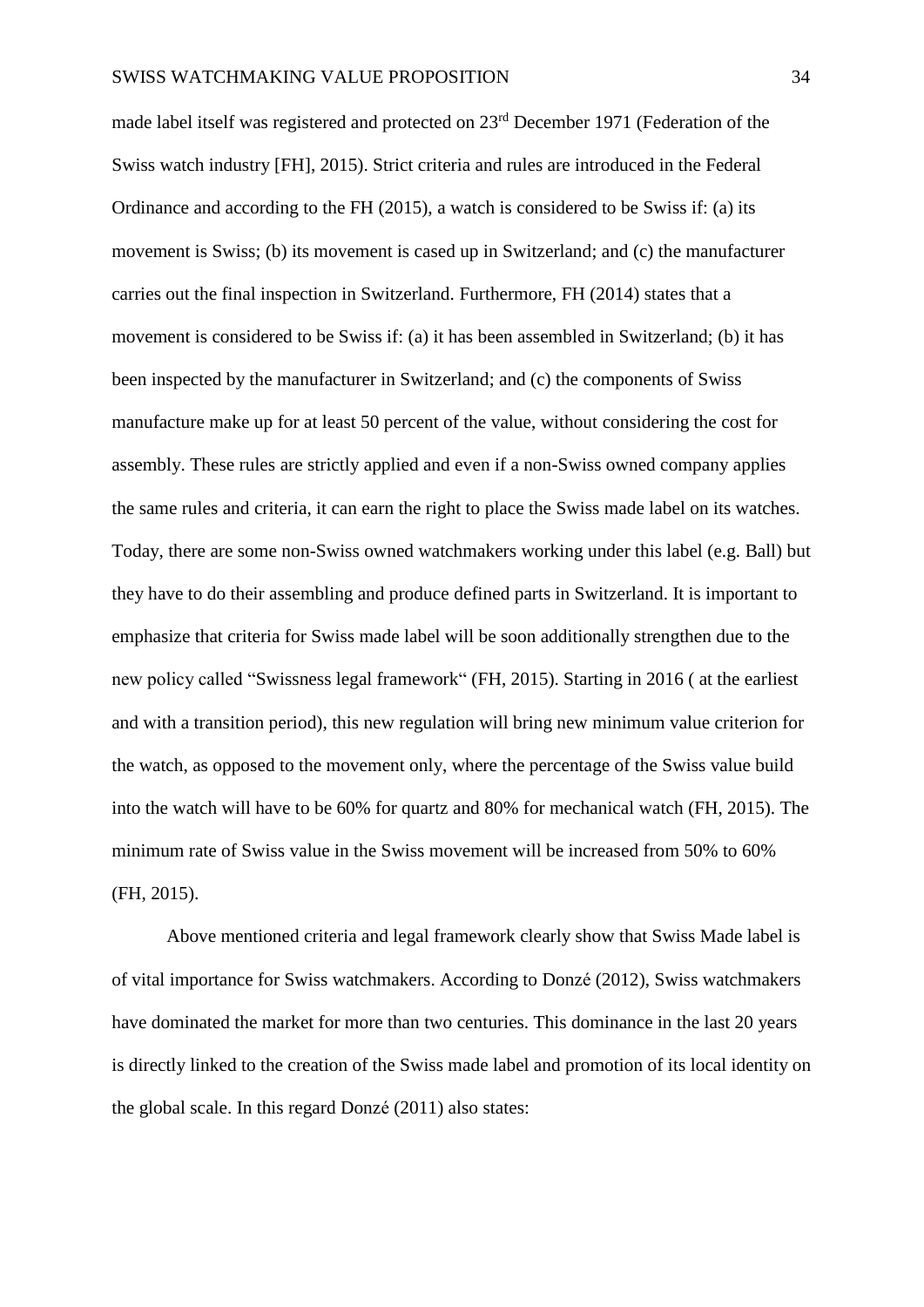Two reasons explain why the Swiss watch industry was – and still is – localized in Switzerland. First, there was a strong political will to preserve the structure of family capitalism in the watch industry, especially during the period of the cartel (1930s– 1960s), in order to maintain the social order. The watch industry being the main, even the only, industrial activity in the Jura Mountains, it was seen as a necessity to keep an industrial structure made up of hundreds of small firms which ensured the existence of workshops in each village and town, and thus employment. Second, after the collapse of the cartel and the passing of the legislation on Swiss Made (1971), there was a marketing reason. (p. 152)

These marketing reasons are directly related to the concepts of authenticity and affective valuation mentioned in the previous chapter. For consumers, Swiss Made label is the umbrella term that stands for unique values that one respects and advocates by choosing a Swiss watch. Jeannerat (2013) further explains these specific values:

Since 2009, the Fondation de la Haute Horlogerie ('Foundation of Fine Watchmaking') and the Federation of the Swiss Watch Industry, which represent most of the watch manufacturers established in Switzerland, have been leading an intense international anti-counterfeiting campaign under the slogan: 'Fake watches are for fake people: Be authentic. Buy real'... Beyond the slogan, this catchphrase points to a particular form of valuation that is neither technical nor experiential. Quality builds upon the authentic status that is assigned to particular objects and actors ('be authentic') through this essential question: 'Is something/someone real or fake?' (Gilmore and Pine, 2007) (as cited in Jeannerat, 2013, p. 378)

Through carefully created marketing strategies and by not compromising on the quality of the products, Swiss watchmakers have built strong and unique identity concept that is delivered through each Swiss watch. In the era of emphasized personality, individual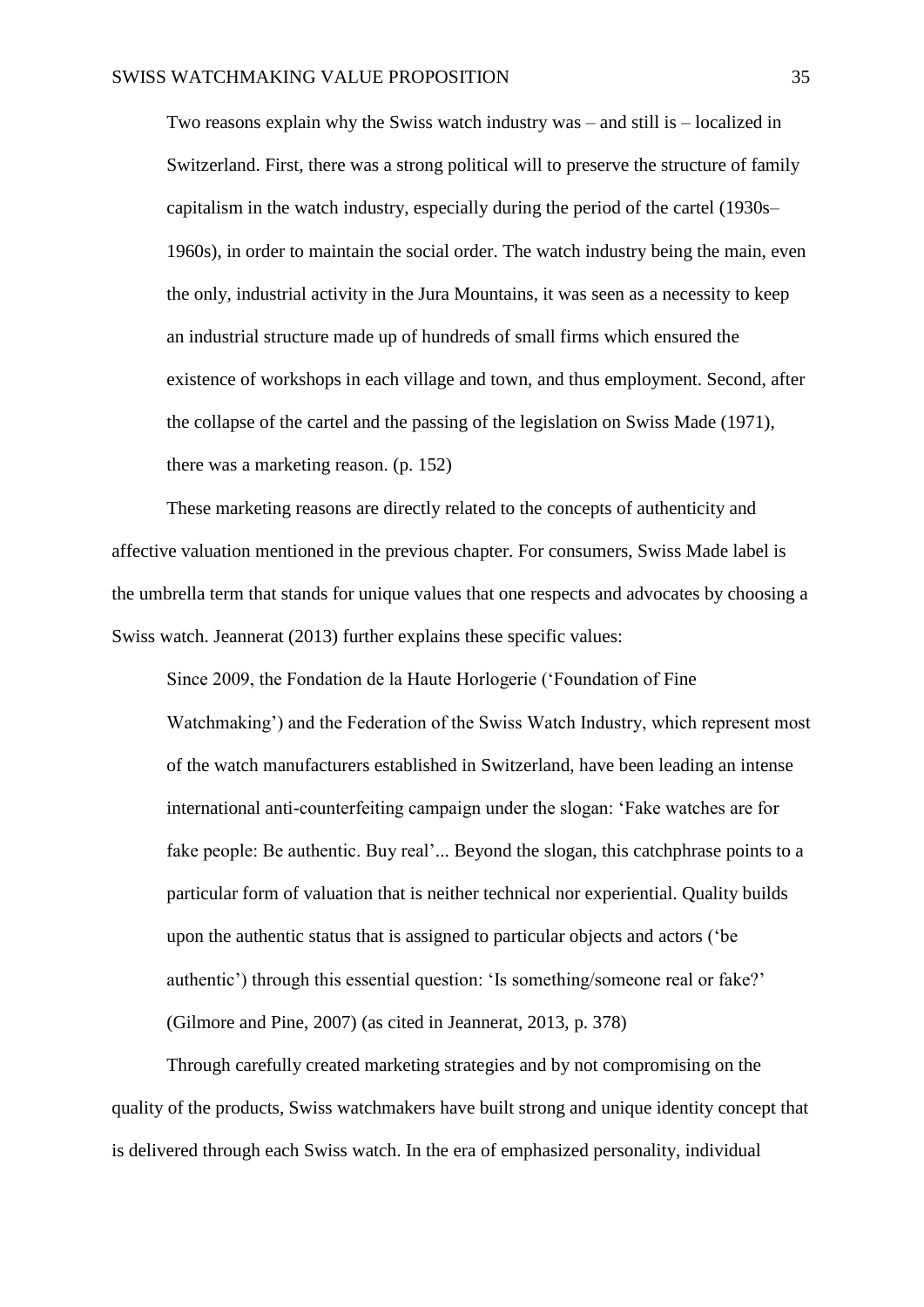#### SWISS WATCHMAKING VALUE PROPOSITION 36

differentiation and expressive living are closely related to the products one chooses to express his values. Swiss made label on Swiss watches brings forward a message about genuine identity and Swiss watchmakers have used this identity aspect as a core element based on which they engage consumers. By using a Swiss made label as a universal communication driver, the industry has been able to achieve genuine standardized framework that sends unique message to each and from each consumer regardless of the type of the Swiss watch one wears. No matter if it is a case of affordable Swatch or high-end Omega, Swiss made label ensures to a consumer that he will receive and express further universal message about the authenticity. This authenticity is about the consumer as well as about the industry. As a result, a genuine relationship is created which enables long term profitability for the industry and long term satisfaction for consumer. In that respect Gioia, Patvardhan, Hamilton, and Corley (2013) state:

[...] we see another key aspect of identity as its being not only self-referential, but also self-reflective—that is, it is a reflexive consideration of the existential question "whoam-I-as-an-individual?"/"who-are-we-as-an-organization?". Identity, at all levels, taps into the apparently fundamental need for all social actors to see themselves as having a sense of "self ", to articulate core values, and to act according to deeply rooted assumptions about "who we are and can be as individuals, organizations, societies", etc. (p. 127)

Swiss made label is a remarkable example about how identity is used to build a competitive advantage and loyal consumers. Also, it shows how both product and marketing communication have to be authentic and consistent. Furthermore, the case of the Swiss made is also about the need of creating more complex levels of engagement that go beyond the product itself. Jeannerat and Crevoisier (2011) state that Swiss watchmakers have "developed *desirable product and narrations* which mobilize customer's knowledge and identities in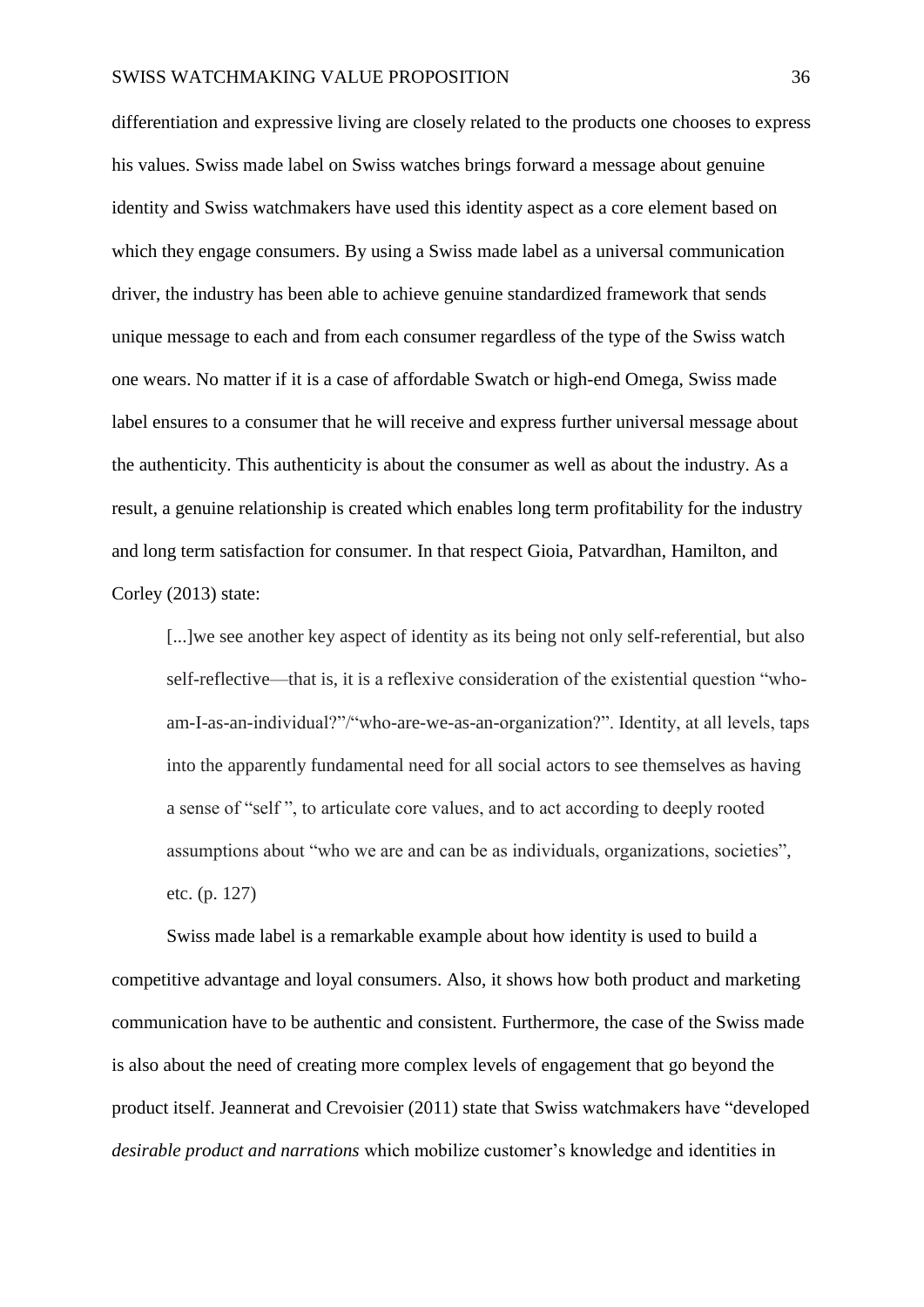much more complex ways than previously" (p. 32). They use cultural events, exhibitions, and endorsement to speak about tradition. Gioia, Patvardhan, Hamilton, and Corley (2013) emphasize that "an important part of identity is history because an organization can only know if it is acting "in character" if it has a history of action consistent with its founding or adopted core values" (p. 125.). With choosing a Swiss made label, consumers choose to send a message that history, technical excellence and authenticity are highly important in their personal set of values.

#### <span id="page-37-0"></span>Conclusion

Swiss watchmaking has gone through several redevelopment phases in its revitalization process and major challenges were linked to the impact of the globalization aspects on the industry's traditional business model and products. The industry faced severe turmoil due to the rise of the competition on a global market which almost destroyed Swiss watch as a traditional product. This resulted with dramatic changes in the business model that the industry has adopted over the last 30 years and these new approaches have been crucial for the industry's survival.

This study has been focused on the analysis of the factors that are important for understanding the revitalization aspects for a traditional industry in changed global environment. These factors are closely related to innovation, leadership, and service design, and reveal very important processes that have driven business transformation and evolution. The underlying forces are based on the identity and authenticity of the industry, which eventually enabled Swiss watchmakers to create new value proposition and manage repositioning on the global market. Two central elements embedded in this value proposition are Swiss watch itself and end consumer. The relationship is created between these two pivotal factors and has resulted in the experiences created from value proposition inherent in the Swiss watch.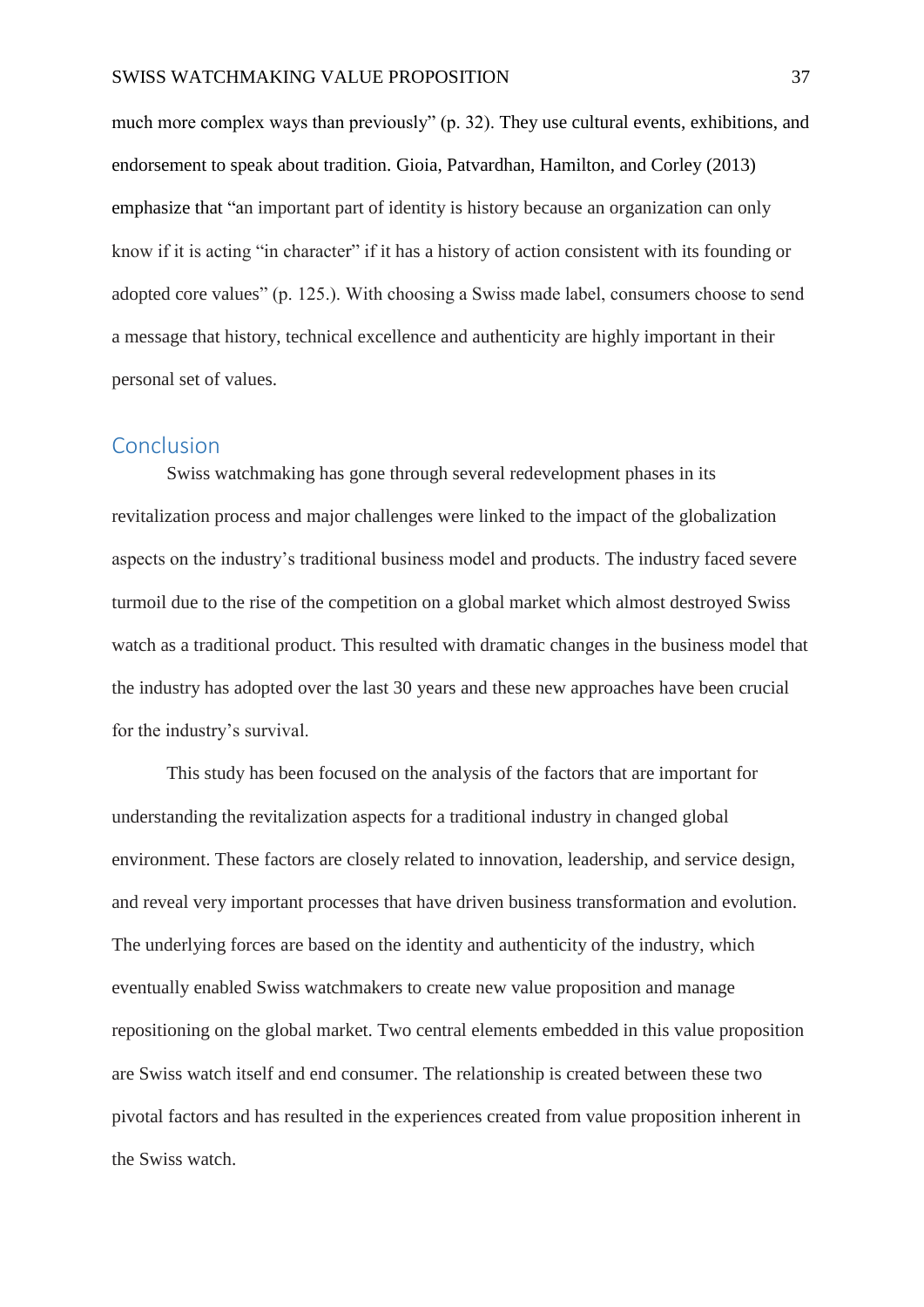The questions addressed at the beginning of this study led to answers that exposed all crucial drivers and structure of processes that have been initiated back in 1980s and have continued until today. To make an overview of the particular answers and provide summarized conclusion about them, it is important to emphasize the interrelation between the answers since events and resulting outcomes cannot be separated and considered without taking into account all aspects equally. As already mentioned, the answers revolve around innovation, leadership, and service design.

This study has shown that several sources mention Quartz crisis as the crucial event that marked the beginning of the new era for the Swiss watchmaking. The analysis shows that interpretation about this event has provided conclusions that all emphasize innovation as the major factor of influence. However, several authors referred to the technical innovation related the quartz watch development to point out the competitive threat coming from Japan that eventually jeopardized the existence of the Swiss watchmaking. Further analysis provided findings that Japanese competition relied in fact on the quartz technology developed by Swiss watchmakers, and revealed the lack of the competitiveness of the Swiss industry in terms of weak business model and obsolete industrial structure. Therefore, the findings show that Swiss watchmakers had to find solutions in new business model. Finally, our analysis provides the answer that the new value has been predominantly developed through the innovative business model transformation and not technology. This process resulted in new marketing strategies and integrated global business system, initially developed by Swatch Group. Broader implication of this finding means that a particular industry does not have to compete heavily in the technological arena, but can gain competitive advantage by applying innovative approach to business organization. This new approach created a universal value proposition whose core elements are localized Swiss identity and industrial authenticity, but delivered through globally integrated business system.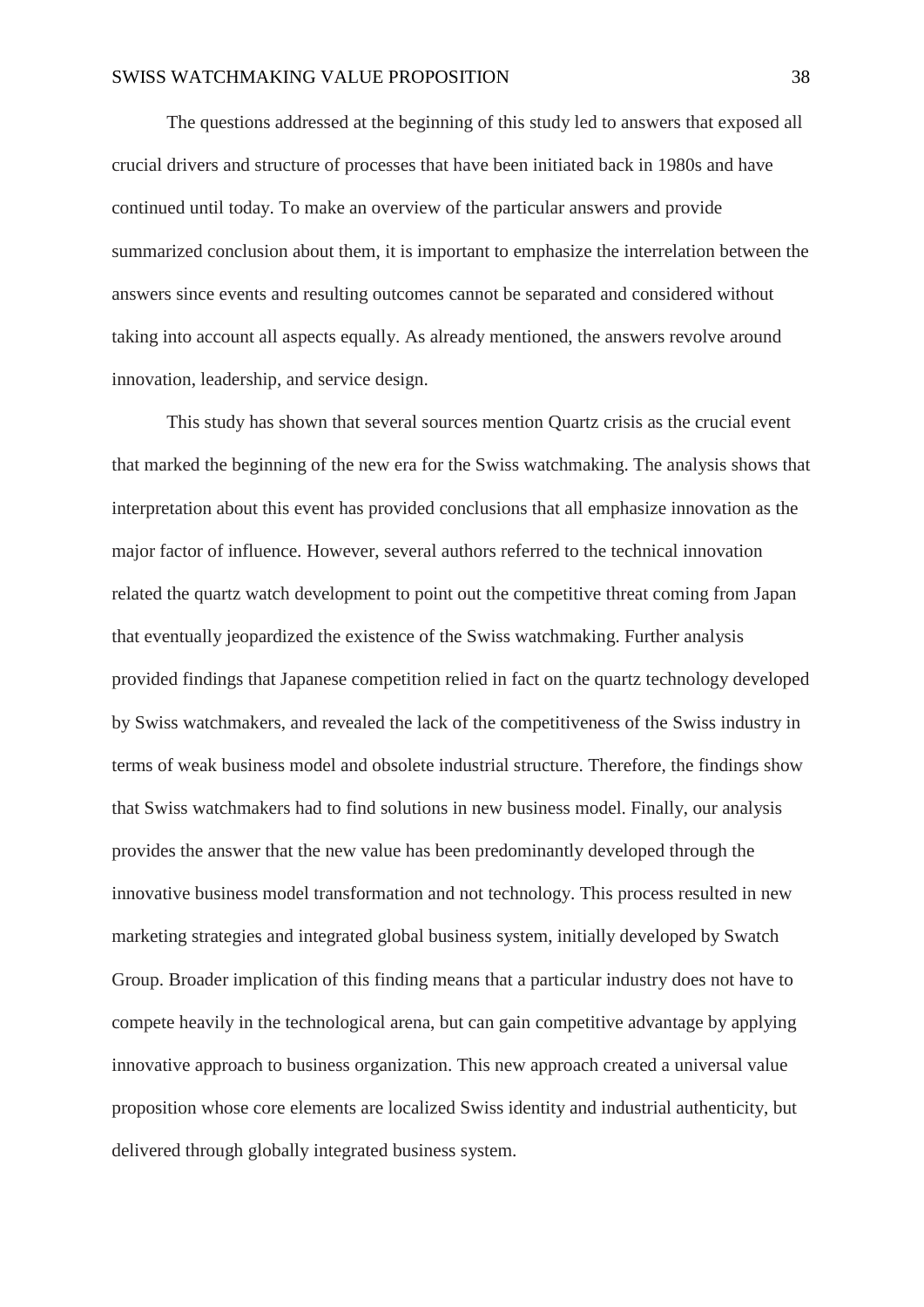These new aspects of genuine identity and authenticity are nested in new value proposition that differs from one promoted prior 1980s. As much as precision and quality were major factors emphasized prior to Quartz Crisis, Mr. Nicholas Hayek from Swatch Group brought new business dimension into the industry. Thanks to his leadership skills and vision, the whole industry eventually shifted its communication from technological to affective values, thus facilitating new relationships with consumers based on the engagement that goes beyond technological excellence. Broader implication of this leadership case has two aspects. On one hand, it shows that in times of crisis a leadership role is crucial in order to create new shared vision and recognize advantages of the existing forces so that their strengths can be used in new market environment. On the other hand, it shows that a change in leadership can have a crucial impact in evolution of an organization, even if a technological base stays more or less the same. Therefore, it is important to recognize that Mr. Hayek's leadership significance was not a result of the Swatch watch success, but vice versa. This leads to a conclusion and answer that new values for the industry were based on the predominantly same offering but with dramatically changed valuation source and communication strategy.

To further support these conclusions, this study used the case of the mechanical watch revival. This product is based on the old craftsmanship skills and industrial tradition, and most of the components of the mechanical watch are based on technological heritage. However, our analysis resulted with conclusion that Swiss watchmakers have found a new and innovative approach in order to deliver the value proposition of the same old mechanical watch. This new value proposition does not focus on the technological innovation, but on the affective values derived from heritage, quality, and craftsmanship. In its essence, Swiss watchmaking relies on a traditional product that has been on a market for more than 100 years, but it has found new sources of value in its Swiss identity and industrial tradition. That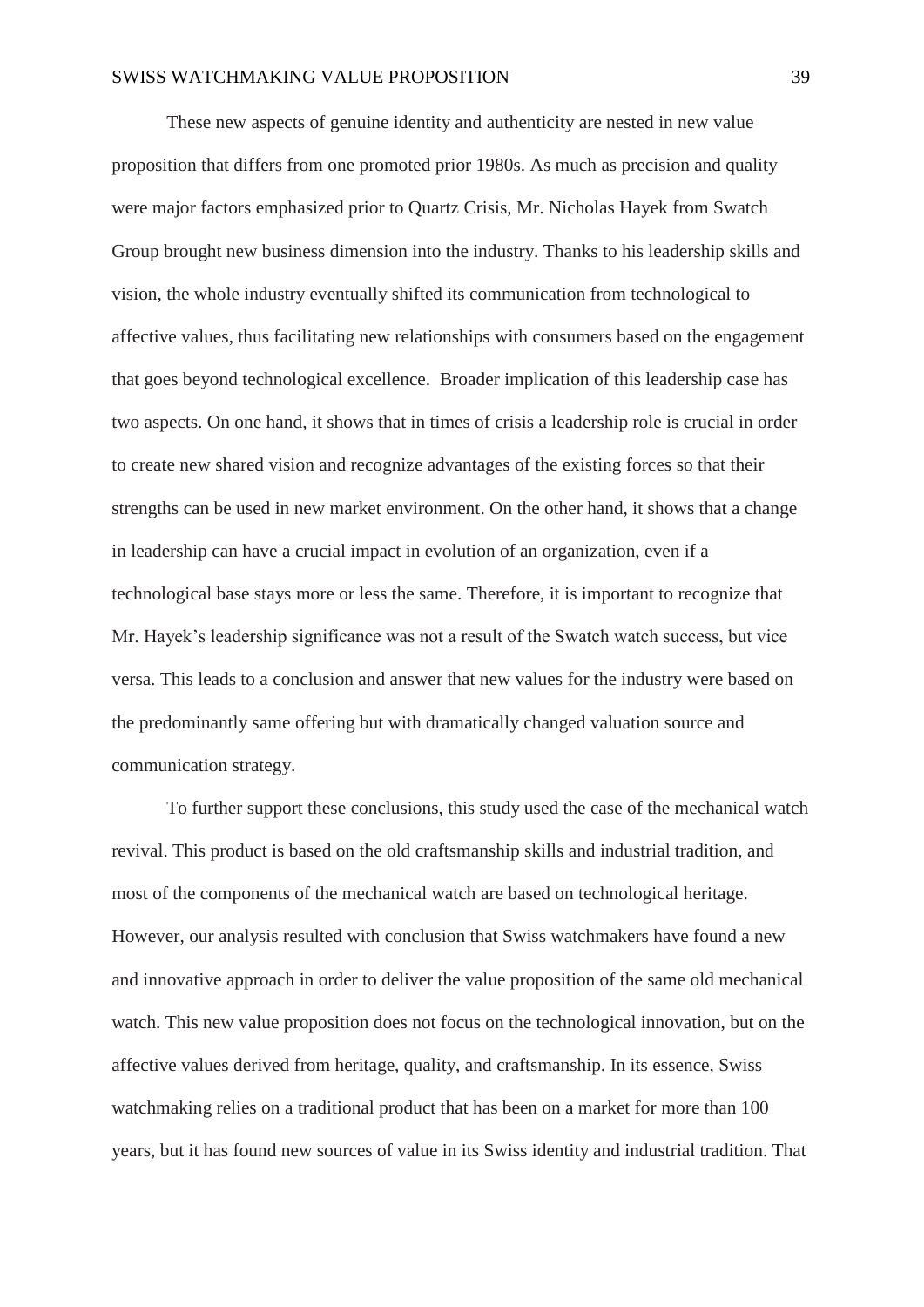#### SWISS WATCHMAKING VALUE PROPOSITION 40

enabled the industry to use its authenticity and reposition towards luxury segment which opened new opportunities and new ways of producing personalized consumer experiences that generate more profit and highly engaged and satisfied consumer. It shows how value proposition and its delivery are linked directly to the industry's success. In broader terms, it can be said that traditional industries do not have to perform transformation or replacement of the product in order to revive their market status. They can search and reach for unique aspects connected to their specific identities and authentic characteristics, so that the new competitive base is built on the affective values and not predominantly on a technological platform. It is important, however, to have in mind that Swiss watchmakers never compromised on the quality of the watch, so this aspect of the product should never be in question.

So, why consumers buy Swiss watches and what value proposition the industry delivers? Consumers buy Swiss watches since they find valuable personal benefit in owning a Swiss watch. This benefit comes from the individual experience that is created by the consumer and the industry mutually. The industry uses all its undeniable advantages that are related to its tradition, identity, quality, and technological excellence to deliver affective values that are important for a consumer. Consumer further creates its own experience based on these affective values and brings a message about himself in relation to others. This message is in fact an expression about authenticity and success that a particular individual cares about. A Swiss watch is strong but non-intrusive messenger.

As far as the value proposition, Swiss watchmaking delivers it as set of stories and messages that always speak about authenticity and identity. Value delivery system used here is consistent, credible, and reliable. Service design which is employed by Swiss watchmakers is focused on the emotional aspects of the consumer experiences. The crucial factor in the value proposition of the Swiss watchmaking is that it does not treat watches as commodity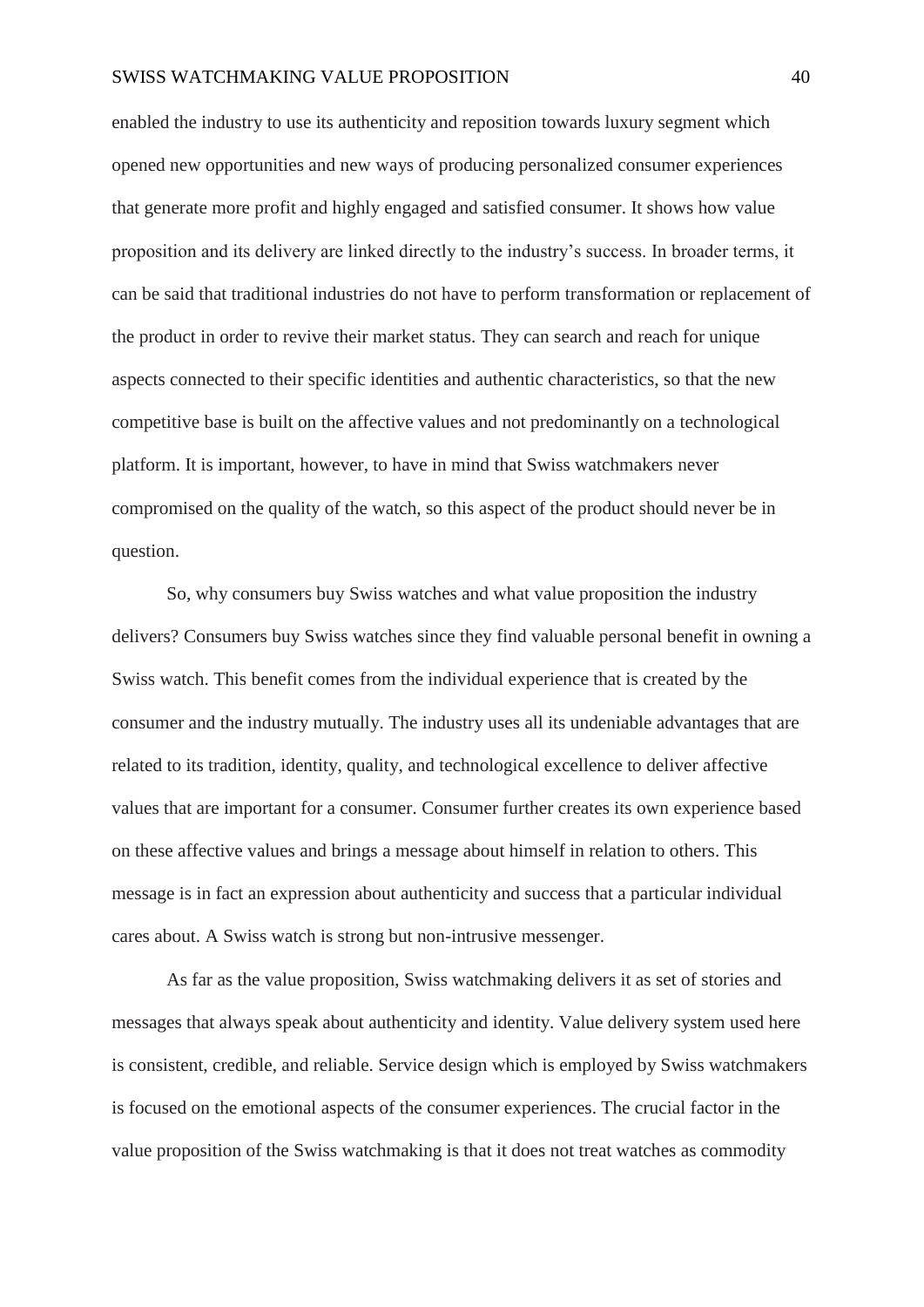but as emotional products with cultural and social dimension. This is achieved through carefully designed service system that focuses on the consumer's senses and experiences by using market-specific narration. The emphasis is on the exclusivity of the brand and valuation of the consumer. Donzé (2012) finally points out that "in the globalized luxury industry, the territorial localization appears to be a key feature because it guarantees the image of tradition and excellence which are at the basis of its exclusivity. The tradition of luxury is European in its essence, within which watchmaking is Swiss" (p. 154).

#### <span id="page-41-0"></span>Recommendations

This study resulted with several answers based on which one can frame a platform for discussions aimed at finding useful business practices. Also, the case of Swiss watchmaking can be used effectively for better understanding how specific business model deals with severe market challenges by finding innovative solutions in business development.

The case described in this study, brings to attention one very interesting and important aspect of value proposition, and that is the relationship that is created between the company and consumer. Today's businesses have already learned that the value proposition is not about the offering itself, but about the relationship that is being produced mutually by the company and consumer. However, the creation of strong, long-lasting, and fruitful relationships is very difficult process for a company. In that sense, Swiss watchmaking case is a valuable example that shows how services and products should not be treated as commodities if a company wants to engage with its consumers on emotional level without delusions about the quality of the products. Simply put, the case described here clearly shows that business as a minimum has to invest its tradition, reputation, and technological recourses to deliver unquestionable quality based on which the relationship shall further grow. From the case presented here, one can learn that technological excellence and product quality are not enough anymore to guarantee consumers' attention and loyalty. In fact, if these are the only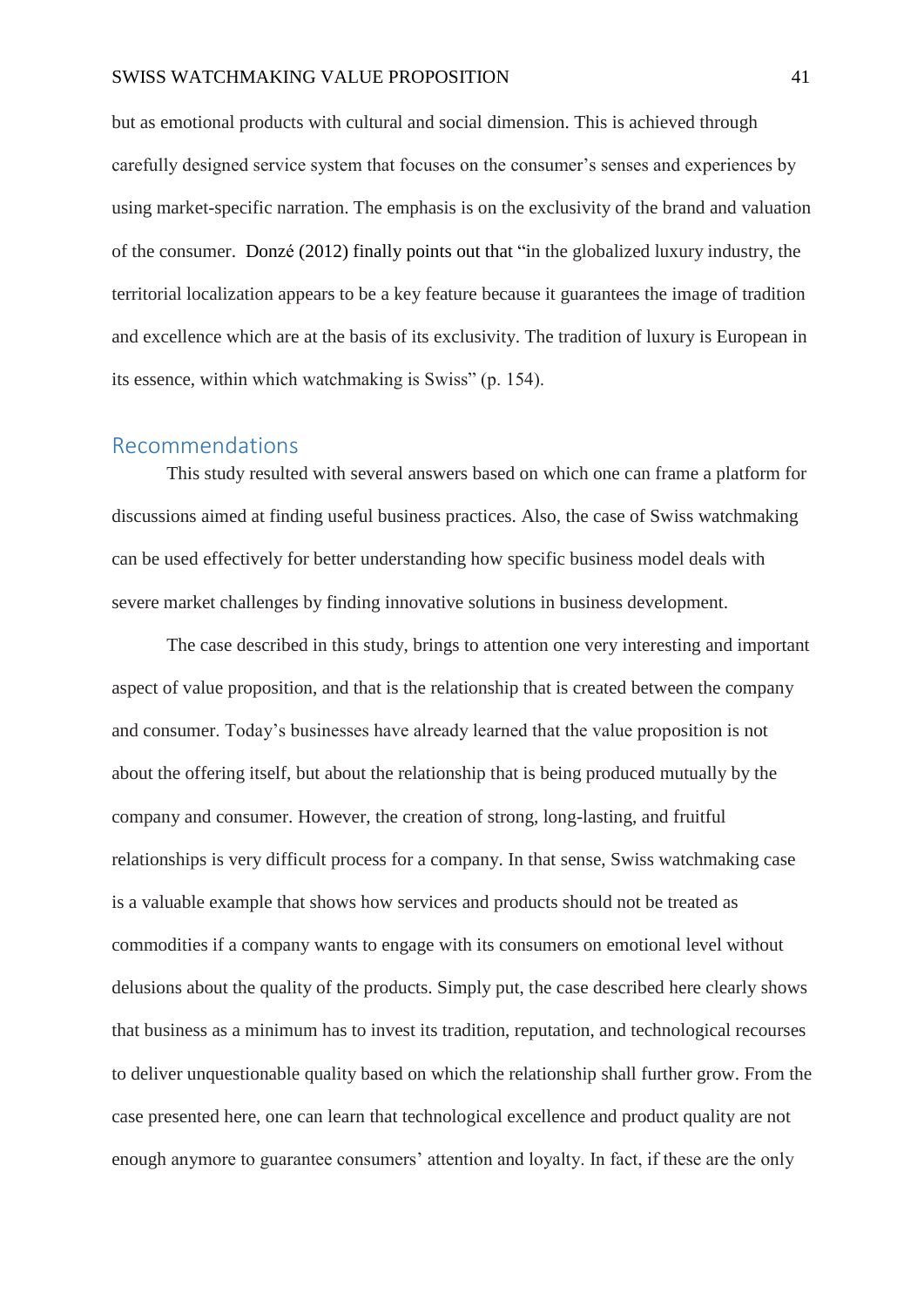#### SWISS WATCHMAKING VALUE PROPOSITION 42

things a company can offer, competitors will quickly take the consumers away by providing the same offer at a lower price. That is exactly what happened to the Swiss watchmakers in the early 1980s. They had relied on their technological excellence until the Japanese competitors applied more efficient technology at a lower price.

Today, there are a lot substitute products for a watch but Swiss watchmakers do not build their competitive advantage solely on the functional aspects of their products. This research has shown that functions and practical benefits of a product are not enough anymore to satisfy the consumer's interest and ambition. Therefore, this study can be recommended for businesses to learn how neither quality nor functional benefits are not enough for attracting and keeping the consumers. These aspects are something that consumers expect in any case in today's economy, so companies have to go further in finding their unique and meaningful value proposition. In that respect, this study delivers important lessons about how value proposition should not be considered as a simplistic set of words or phrases used for marketing purposes, but should be a structured process that reflects true devotion to production of valuable experiences. Swiss watchmaking case can be thus recommended for better understanding the importance of transforming not only marketing practices, but the whole business model, including production systems and corporate organizations into synchronized value delivery chains. This study shows that value proposition cannot be developed without affecting the whole organization in every segment and without clear understanding of the unique aspects of that value proposition. Finally, this study can be recommended for expanding the knowledge about how service or product is competitive on the market only if it holds a unique place and important value in consumer's mind. In that respect, Swiss watchmakers succeeded because they positioned themselves in a unique way in the consumers' minds, which resulted in their unique market position. This leads to a conclusion that a company will not succeed on the market if it tries to impose its position by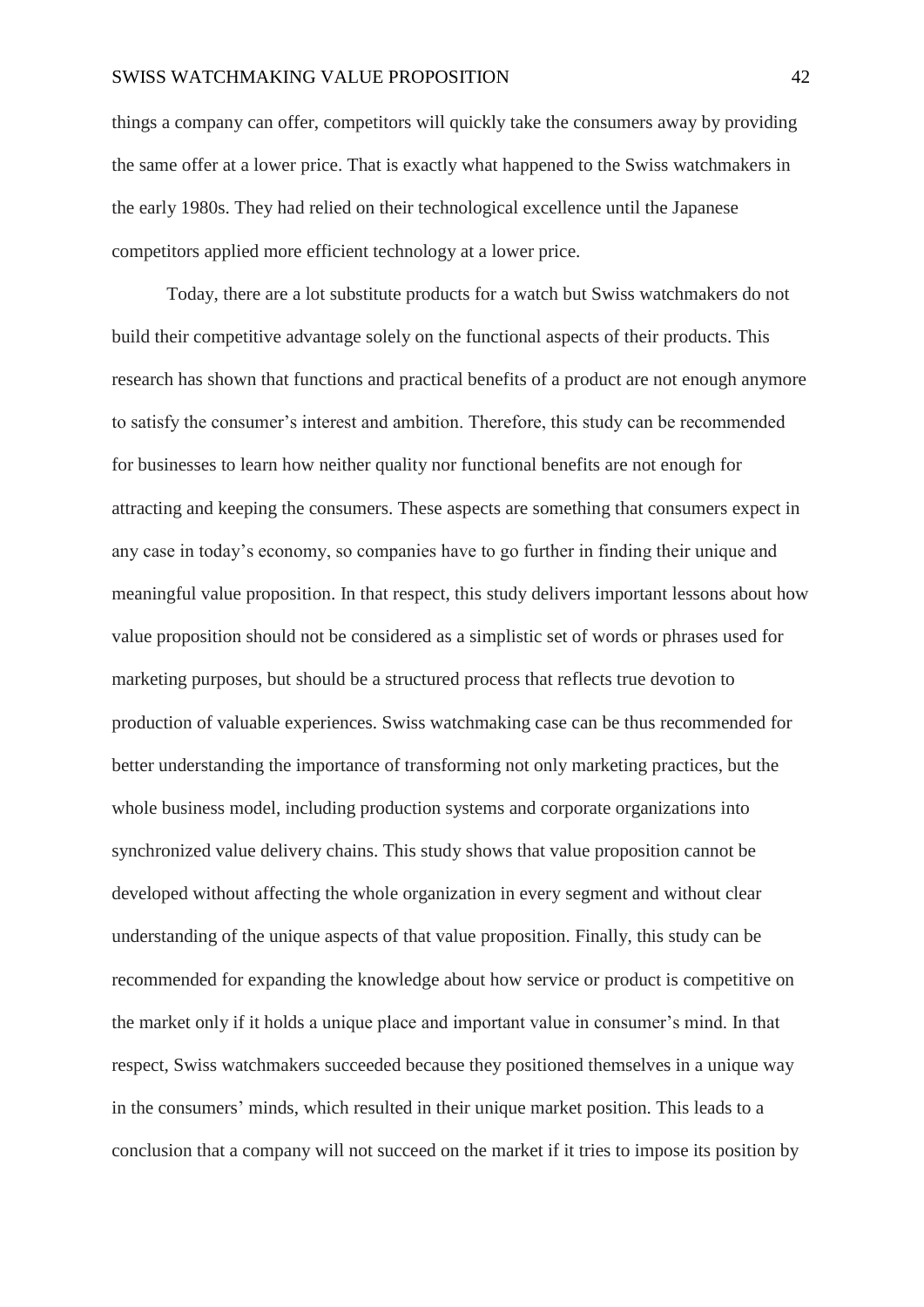claiming it through marketing actions, but only if it builds it systematically by developing the value proposition where consumers' experiences are central and determining factor.

As far as recommendations for further researches, there are at least two areas which could be analyzed more closely as they are undoubtedly relevant for the near future of the industry. First, there is a case of smart watches being developed and released on the market, and second, there is a case of ETA SA (watch movement producer owned by Swatch Group) which gradually decreases its supply of movements to the companies outside of the Swatch Group.

In regard to smart watches, they are already on the market, and they represent competition for the Swiss watchmakers. Full potential of these products is yet to be determined, so further researches could be focused on analyzing what is the potential link between these products and quartz watches that had appeared in1980s. Also, it would be valuable to analyze what are the main challenges associated to smart watches, since they extend users' experiences by their ability to communicate to other IT devices. So far, Swiss watchmakers showed moderate interest in smart watches. Few products have been announced but it seems that Apple and Samsung are the main players. The fact is, smart watches will compete for a place in minds of consumers, i.e. for the place on their hands as well. When quartz watches appeared, they offered more or less the same functionality as traditional mechanical watches and did not have the ability to extend their purpose since they were time pieces in their essence. Smart watches on the other hand are IT products and work with other IT devices which greatly increase their usability and user experiences. Thus, for some lower and medium priced watches, smart watches represent serious competition.

ETA's reduction in the movements supply to non Swatch Group producers could have significant consequences for the Swiss watchmakers. ETA has gradually reduced the output starting in 2012 until it finally ceases to supply other watchmakers after 31<sup>st</sup> December 2019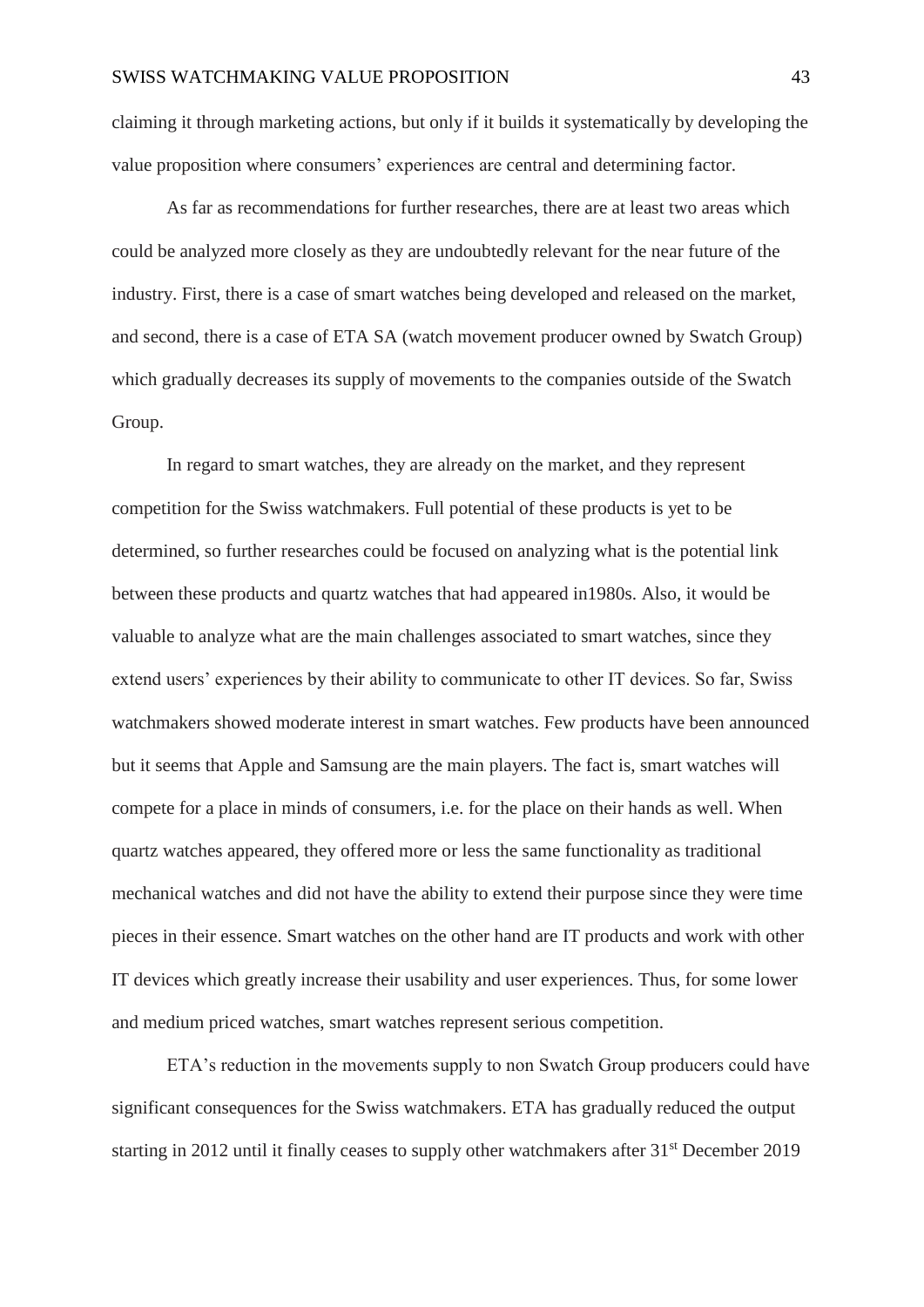#### SWISS WATCHMAKING VALUE PROPOSITION 44

(swissinfo.ch, 2012). Other Swiss watchmakers have already announced individual projects in production of in-house movements and parts, but this requires time, money, and mastering of the specific technology. Several high-end producers, like Rolex or Jaeger LeCoultre, have always had their own movement production, but for many other brands ETA's decision will lead to new investments and changed supply conditions. In that respect, further researches could be made that would analyze what would the increased production of in-house movements mean for end consumers in terms of price and quality. Also, it would be valuable to analyze if that would lead to further increase of exclusivity for many Swiss watchmakers and what will be the outcome for the industry in the long term. For sure, mastering of the production technology will lead to increase of the know-how and special capabilities, but will this lead to exaggerated exclusivity and would that open new possibilities for watchmakers from Japan or China?

#### <span id="page-44-0"></span>Limitations

This study analyzed only the specifics of the events relevant for the Swiss industry without considering how competitors behaved during the last 30 years. In that respect, there are factors which could have provided broader picture of the whole watchmaking industry if Japanese competitors had been analyzed as well. However, that would have extended the scope of the study and would have diluted primary focus which was value proposition development of the Swiss watchmaking. Further research could be done to investigate whether competitors failed to act at some point and thus enabled successful Swiss comeback.

It could be argued whether this study can offer answers applicable beyond the Swiss watchmaking, in terms of using the case as a learning device for other business challenges. One could refer to this case as too specific, knowing that the industry is very old, localized, and dominated by heritage and tradition. However, it is important to have in mind that Swiss industry have competed on a global market and its turmoil were not at all specific in terms of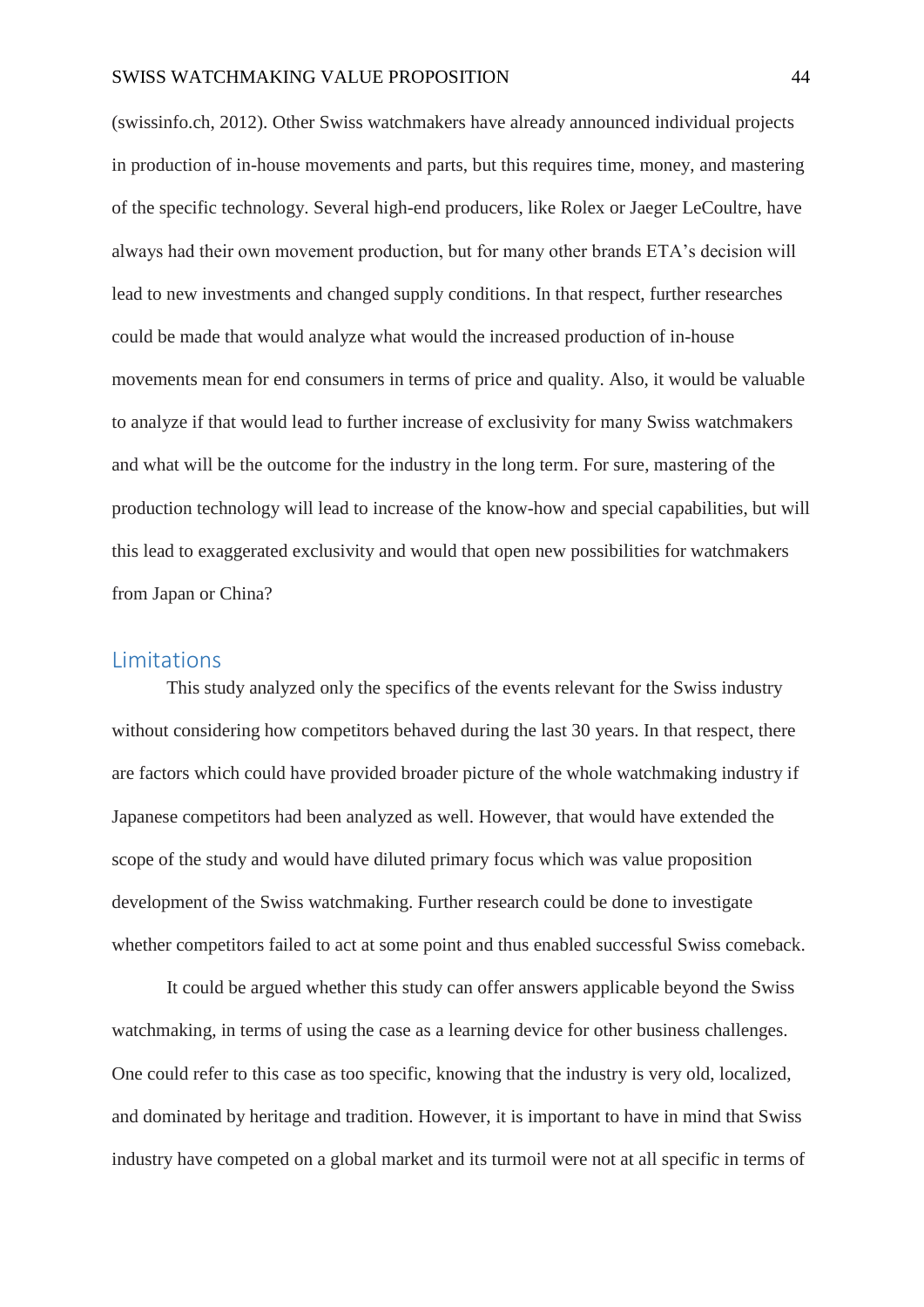technological threat, globalized production, and changed market practices that are all relevant for other industries as well. One has to have in mind that Swiss industry specifics were not used as a solution itself, but as ingredients based on which complex transformation into globalized business system has been created. In that respect this study does not offer readymade solution, but offers opportunity to learn how value proposition can be developed and what are the important factors and practices that have to be considered.

#### <span id="page-45-0"></span>References

Aaker, D. A. (1996). *Building Strong Brands*. New York, NY: Free Press.

- Ansari, S. S. & Krop, P. (2012, October). Incumbent performance in the face of a radical innovation: Towards a framework for incumbent challenger dynamics. *Research Policy*, *41*(8), 1357–1374. doi:10.1016/j.respol.2012.03.024
- Barnes, C., Blake, H., & Pinder, D. (2009). *Creating and Delivering Your Value Proposition: Managing Customer Experience for Profit*. London, UK: Kogan Page.
- Barrett, M. E. (2000). Time marches on: The worldwide watch industry. *Thunderbird International Business Review, 42*(3), 349-372. doi:10.1002/1520- 6874(200005/06)42:3<349::AID-TIE5>3.0.CO;2-M
- Berenson, C., & Mohr-Jackson, I. (1994). Product Rejuvenation: A Less Risky Alternative to Product Innovation. *Business Horizons, 37*(6), 51-57. Retrieved from http://dx.doi.org/10.1016/0024-6301(95)91073-5
- Breiding, J. R. (2012). *Swiss made: The untold story behind Switzerland's success.* London, UK: Profile Books.
- Brown, S. (2001). *Marketing: The Retro Revolution*. doi:10.4135/9781446220283
- Brown, S. Kozinets, R. & Sherry, J. (2003). Teaching Old Brands New Tricks: Retro Branding and the Revival of Brand Meaning. *Journal of Marketing, 67*, 19-33. Retrieved from http://dx.doi.org/10.1509/jmkg.67.3.19.18657/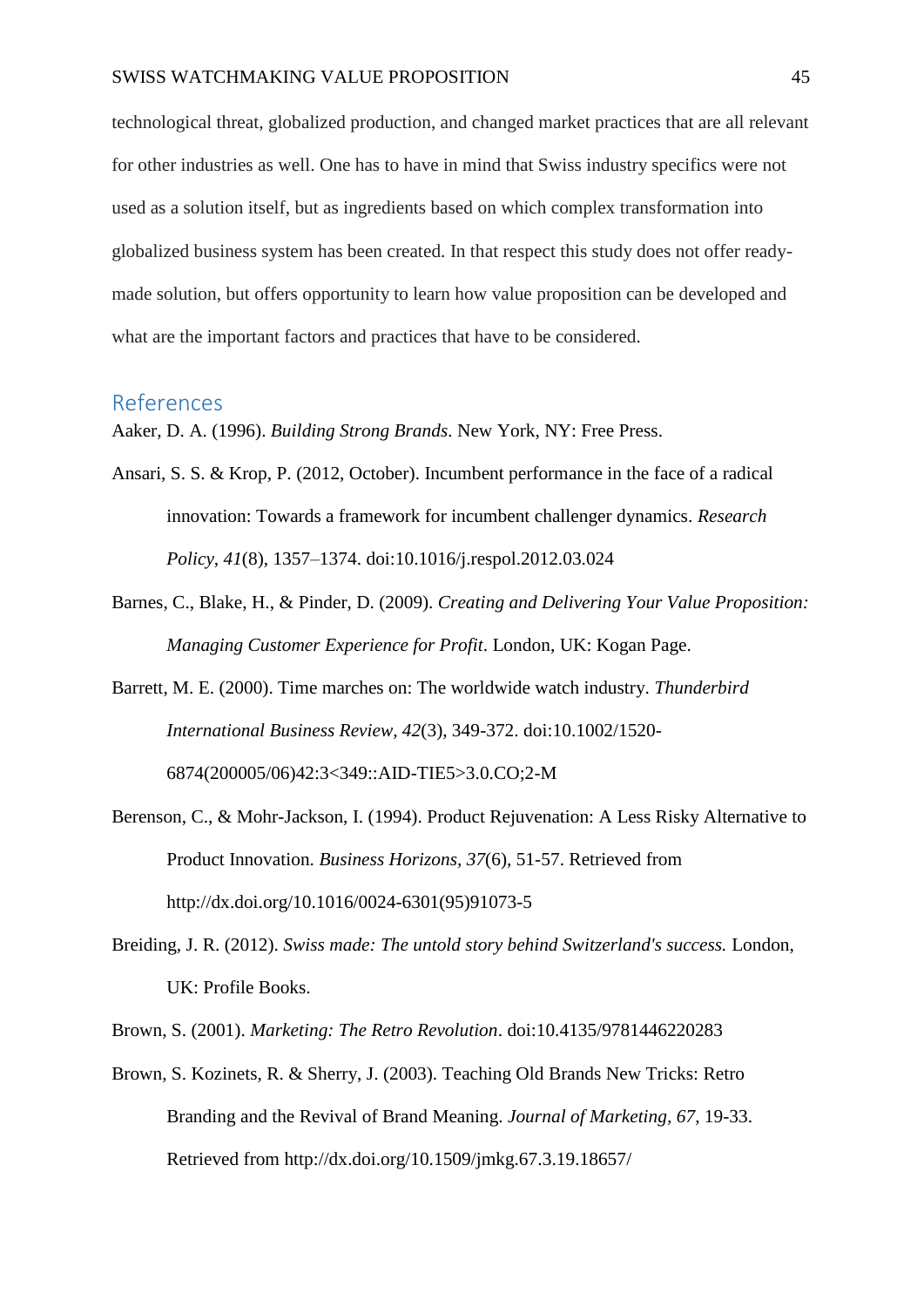- Burrus, D. & Mann, J. D. (2011). *Flash Foresight: How to see the invisible and do the impossible.* New York, NY: Harper Collins
- Cassia, L., Fattore, M., & Paleari, S. (2006). *Entrepreneurial strategy: Emerging businesses in declining industries*. Cheltenham, UK: Edward Elgar Publishing.
- Cattaneo, E., & Guerini, C. (2012). Assessing the Revival Potential of Brands from the Past: How Relevant is Nostalgia in Retro Branding Strategies? *The Journal of Brand Management, 19*(8), 680-687. doi:10.1057/bm.2012.16
- Creswell, J. W. (2014). *Research Design: Qualitative, quantitative, and mixed methods approaches* (4<sup>th</sup> ed.). Thousand Oaks, CA: Sage.
- Davila, T., Epstein, M. J., Shelton, R. D. (2013). *Making Innovation Work: How to Manage It, Measure It, and Profit from It.* Upper Saddle River, NJ: Pearson Education.
- Donzé, P. (2011). The comeback of the Swiss watch industry on the world market: A business history of the Swatch group (1983-2010). *Journal of Strategic Management Education, 8*(2), 115-146. Retrieved from http://www.senatehall.com/
- Donzé, P. (2012). *History of the Swiss watch industry: From Jacques David to Nicolas Hayek*. Bern, Switzerland: Peter Lang AG.
- Federation of the Swiss watch industry. (n.d.). [Data source]. Available from http://www.fhs.ch/
- Gioia, D., Patvardhan, S., Hamilton, A. & Corley, K. (2013). Organizational Identity Formation and Change. *The Academy of Management Annals, 7*(1), 123-193, doi:10.1080/19416520.2013.762225
- Glasmeier, A. (1991, October). Technological discontinuities and flexible production networks: The case of Switzerland and the world watch industry. *Research policy, 20*(5)*,* 469–485. Retrieved from http://www.journals.elsevier.com/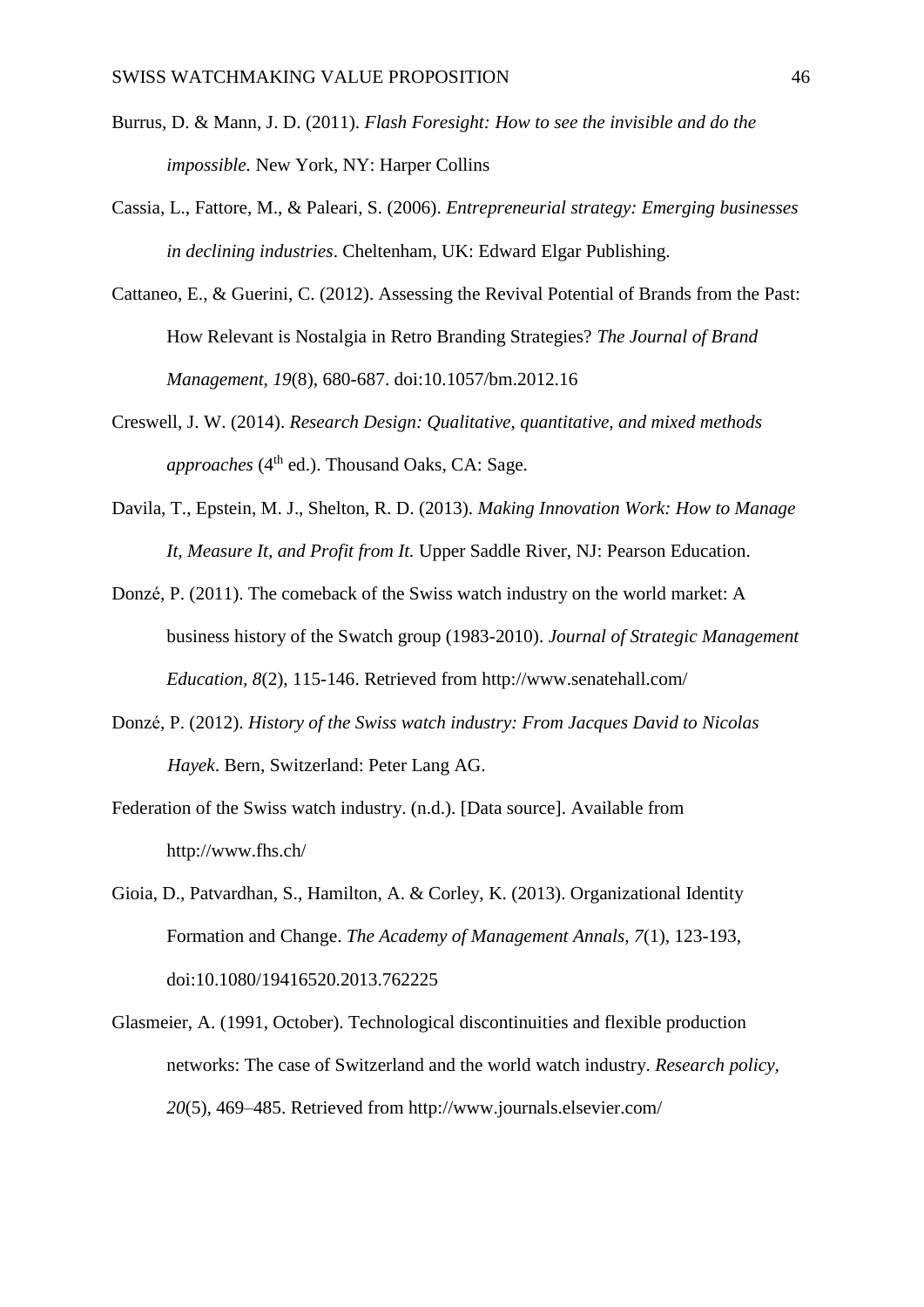- Glasmeier, A. (2000). *Manufacturing time: Global competition in the watch industry, 1795- 2000.* New York, NY: The Guilford Press.
- Jacobides, M. G., & Winter, S. G. (2005). The co-evolution of capabilities and transaction costs: Explaining the institutional structure of production. *Strategic Management Journal, 26*(5), 395-413. doi:10.1002/smj.460
- Jeannerat, H., & Crevoisier, O. (2011). Non-technological innovation and multi-local territorial knowledge dynamics in the Swiss watch industry. *International Journal of Innovation and Regional Development*, *3*(1), 26-44. doi:10.1504/IJIRD.2011.038061
- Jeannerat, H. (2013). Staging experience, valuing authenticity: Towards a market perspective on territorial development. *European Urban and Regional Studies, 20*(4), 370 – 384. doi:10.1177/0969776412454126
- Jensen, M., Kim, B., & Kim, H. (2011). The Importance of Status in Markets. In J.L. Pearce (Eds.), *Status in Management and Organizations* (pp. 87-117). Cambridge, UK: Cambridge University Press
- Holbrook, M. B. (1998). *Consumer Value: A Framework for Analysis and Research.* London, UK: Routledge
- Kapferer, J. (1997). S*trategic brand management: Creating and sustaining brand equity long term* (2nd ed.). London, UK: Kogan Page.
- Kapferer, J. (2012*). Luxury Strategy: Break the Rules of Marketing to Build Luxury Brands*  (2nd ed)*.* London, UK. Kogan Page.
- Keillor, B. D. (2007). *Marketing in the 21st century*. Westport, CONN: Praeger.
- Kessous, A. & Roux, E. (2008). A semiotic analysis of nostalgia as a connection to the past. *Qualitative Market Research: An International Journal, 11*(2), 192-212. doi:10.1108/13522750810864440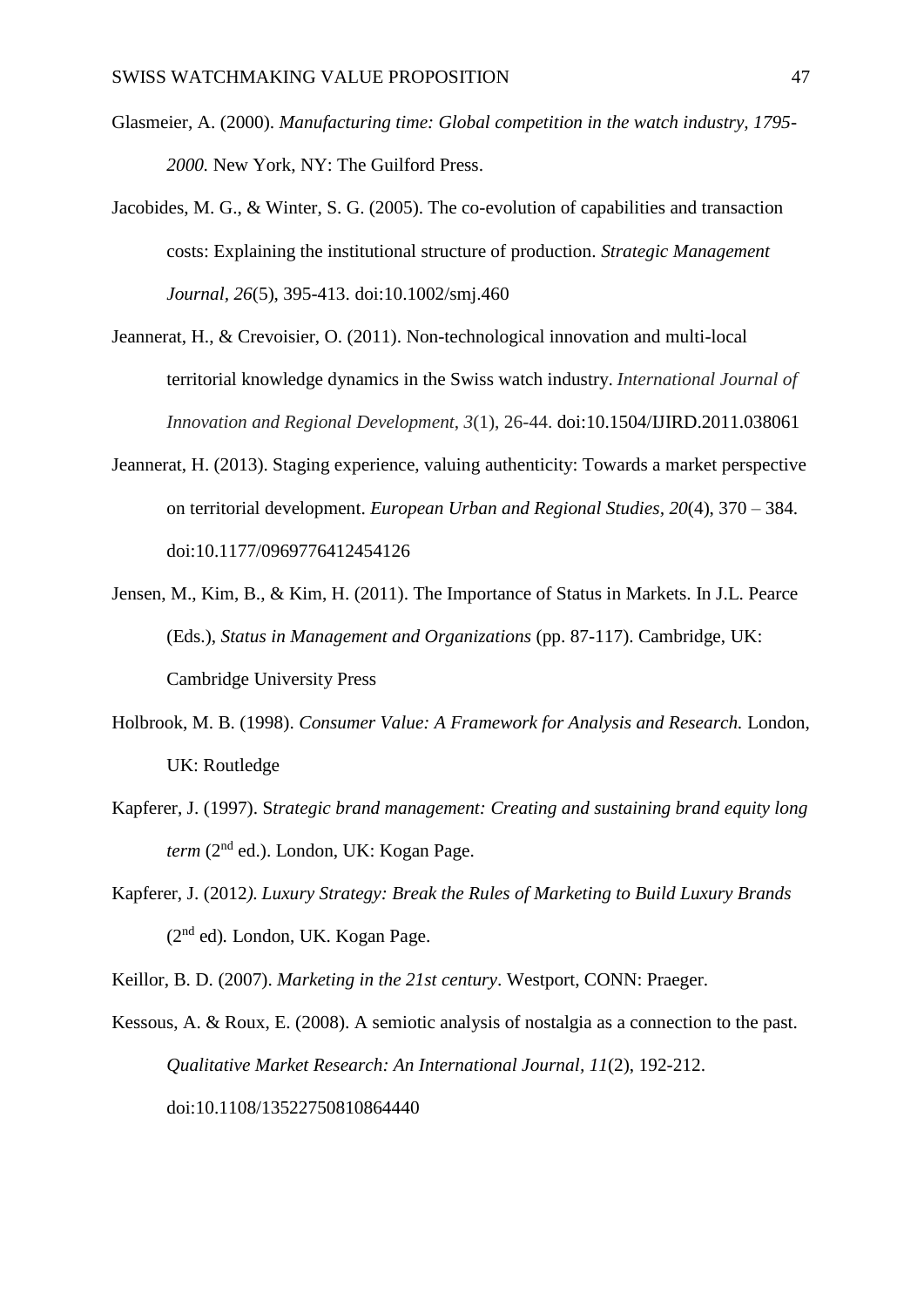- Kotler, P. & Armstrong, G. (2012). *Principles of Marketing* (15th ed.). Essex, UK: Pearson Education.
- Landes, D. S. (1979, April). Watchmaking: A case study in enterprise and change. *Business History Review (pre-1986), 53*(1), 1-39. doi:10.2307/3114685
- Munari, F., Oriani, R., & Wezel, F.C. (2003). *Analyzing the Dynamics of Incomplete Technological Substitution. How Swiss Automatic Watch Producers Survived the Quartz* [Paper prepared for the Conference]. Retrieved from http://www.sussex.ac.uk/Units/spru/events/KP\_Conf\_03/documents/Munari\_Oriani\_ Wezel.pdf
- National Science Foundation [NSF]. (n.d.). Grant Opportunities for Academic Liaison with Industry [GOALI]. Retrieved from http://www.nsf.gov/pubs/2012/nsf12513/nsf12513.htm
- Navis, C. & Glynn, M. A. (2010, September). How new market categories emerge: Temporal dynamics of legitimacy, identity, and entrepreneurship in satellite radio, 1990-2005. *Administrative Science Quarterly, 55*(3)*,* 439 – 471. doi:10.2189/asqu.2010.55.3.439
- Norman, D. A., & Verganti, R. (2014). Incremental and Radical Innovation: Design Research vs. Technology and Meaning Change. *Design Issues*, *30*(1), 78-96. Retrieved from http://www.mitpressjournals.org
- Phau, I. & Prendergast, G. (2000). Consuming luxury brands: The relevance of the rarity principle. *Journal of Brand Management*, *8*(2)*,* 122–138. doi:10.1057/palgrave.bm.2540013
- Pine II, B. J., Gilmore, J. H., (2011). *The experience Economy.* Boston, MASS: Harvard Business.
- Prahalad, C. K., & Ramaswamy, V. (2004). Co-Creation Experiences: The Next Practice in Value Creation. *Journal of Interactive Marketing, 18*(3), 5-14. doi:10.1002/dir.20015